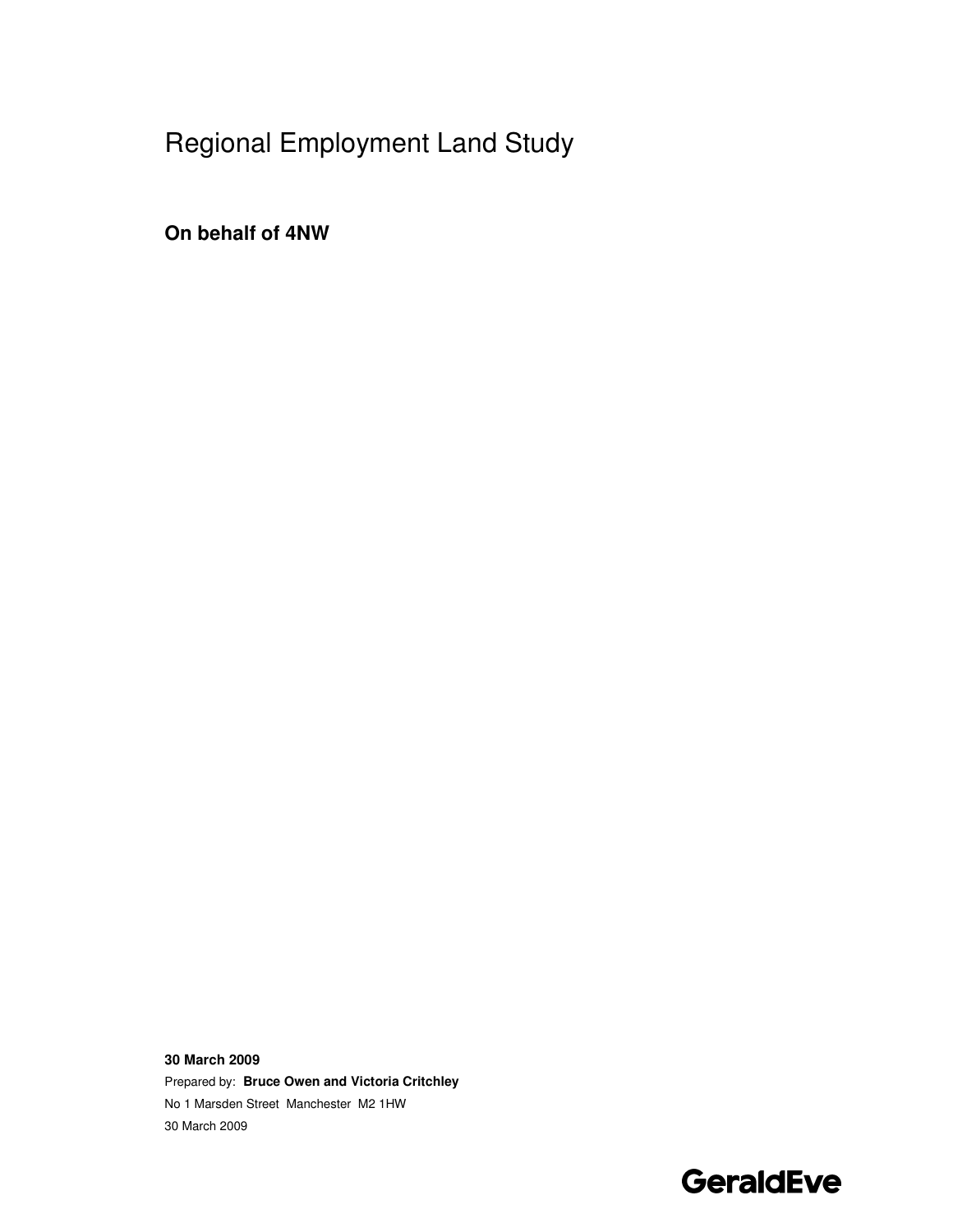## **Contents**

|        |                            | Page |                   | Page |
|--------|----------------------------|------|-------------------|------|
|        | Introduction               | 3    | <b>Appendices</b> |      |
| $^{2}$ | Regional property overview | 8    | Proforma          | 45   |
| 3      | <b>Market Assessments</b>  | 24   |                   |      |
| 4      | Market ranking maps        | 39   |                   |      |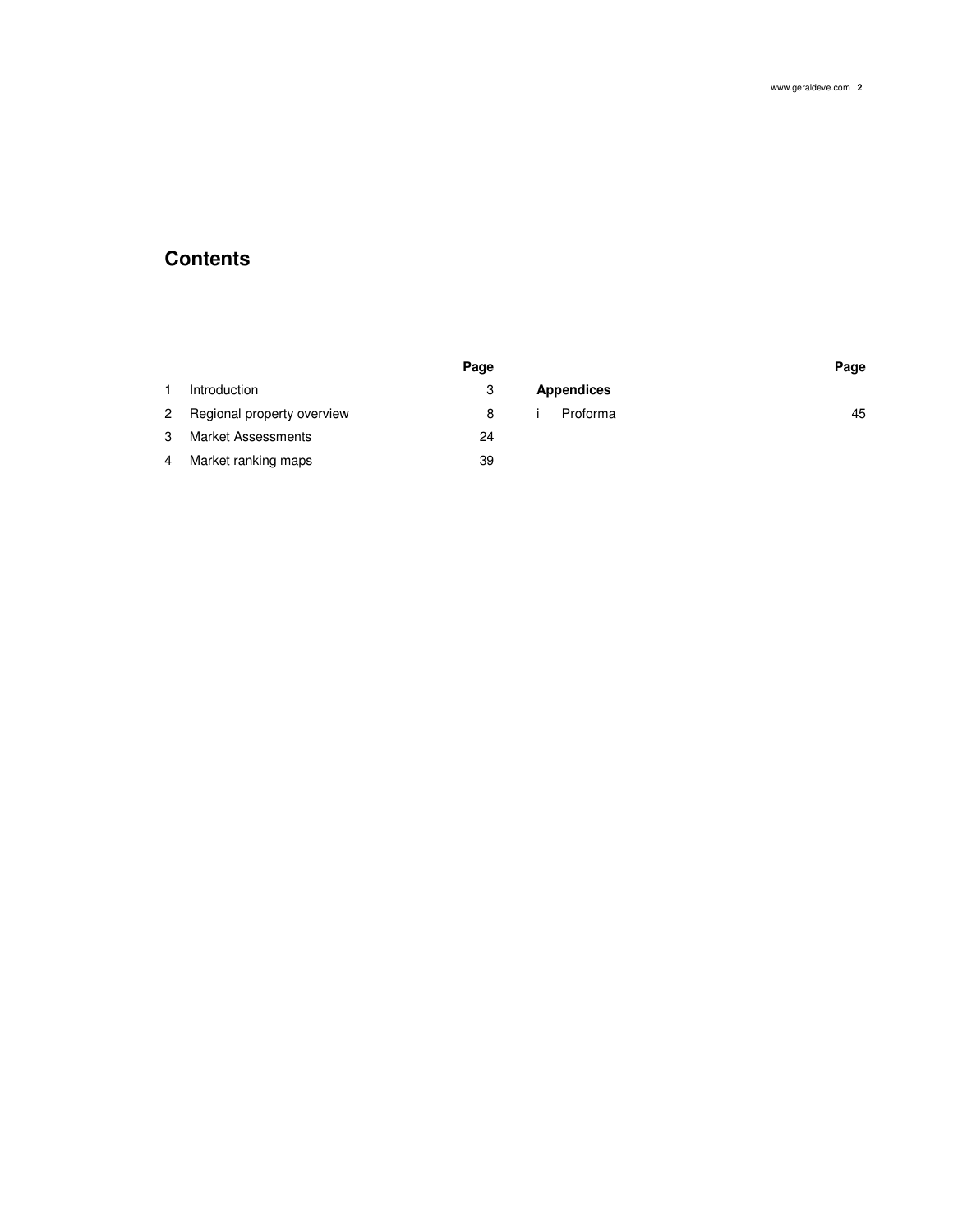## 1 Introduction

## **Scope and Purpose**

- 1.1 4NW have instructed Gerald Eve supported by Arup to undertake an assessment of the commercial viability and local property market conditions of identified employment sites (B1 B2 and B8), over 5Ha in the North West region. This assessment is a vital component of 4NW's refresh of the quantitative and qualitative assessment phases of the regional employment land study completed in 2004.
- 1.2 Arup with Donaldsons were commissioned in 2004 to prepare a regional employment land study for the North West region. This research provided a quantitative and qualitative assessment of employment land in the North West and analysed the extent to which the provision of land is sufficient in quantity and quality, and appropriate in distribution, to meet the likely future demand in the period to 2021, and the requirements of the key sectors.
- 1.3 The appraisal was completed in April 2005, and acted as an essential component of the evidence base for the preparation of the Regional Spatial Strategy, providing much of the evidence base upon which the economic policies have subsequently been developed.
- 1.4 The Employment Land Study had two main objectives and associated outputs.
	- Phase 1 and 2: to provide an assessment of the quality and quantity of existing employment sites, over 5ha in size, in the North West; and
	- Phase 3: appraisal of how the provision of employment land could employment land requirements, up to 2021, based on employment forecasts.
- 1.5 4NW are undertaking a refresh of this study focusing on Phase 1 and 2 of the assessment i.e. the quantitative and qualitative assessment phases. 4NW have commissioned Gerald Eve with Arup to undertake a refresh of the commercial viability and market assessment of allocated and committed employed sites in the North West that are over 5ha in size. This element of the study will form part of the Regional Employment Land Study for the North West Region.
- 1.6 This final report provides a summary of the assessment process, a property market overview, the individual site scorings and concludes with maps illustrating the geographical spread of the 5ha employment sites showing the range of scorings for the commercial viability and local property market conditions.

## **Method**

- 1.7 4NW have undertaken the employment land data gathering process by contacting all the Local Authorities in the region and requesting that they complete a proforma asking a series of questions regarding the supply of employment sites over 5 ha in size.
- 1.8 A copy of the proforma is contained within the appendix; complete with the criteria used to complete the fields. In order to maintain consistency with the previous study, the proforma has the same fields and criteria as the previous study completed in 2005 except for the following elements that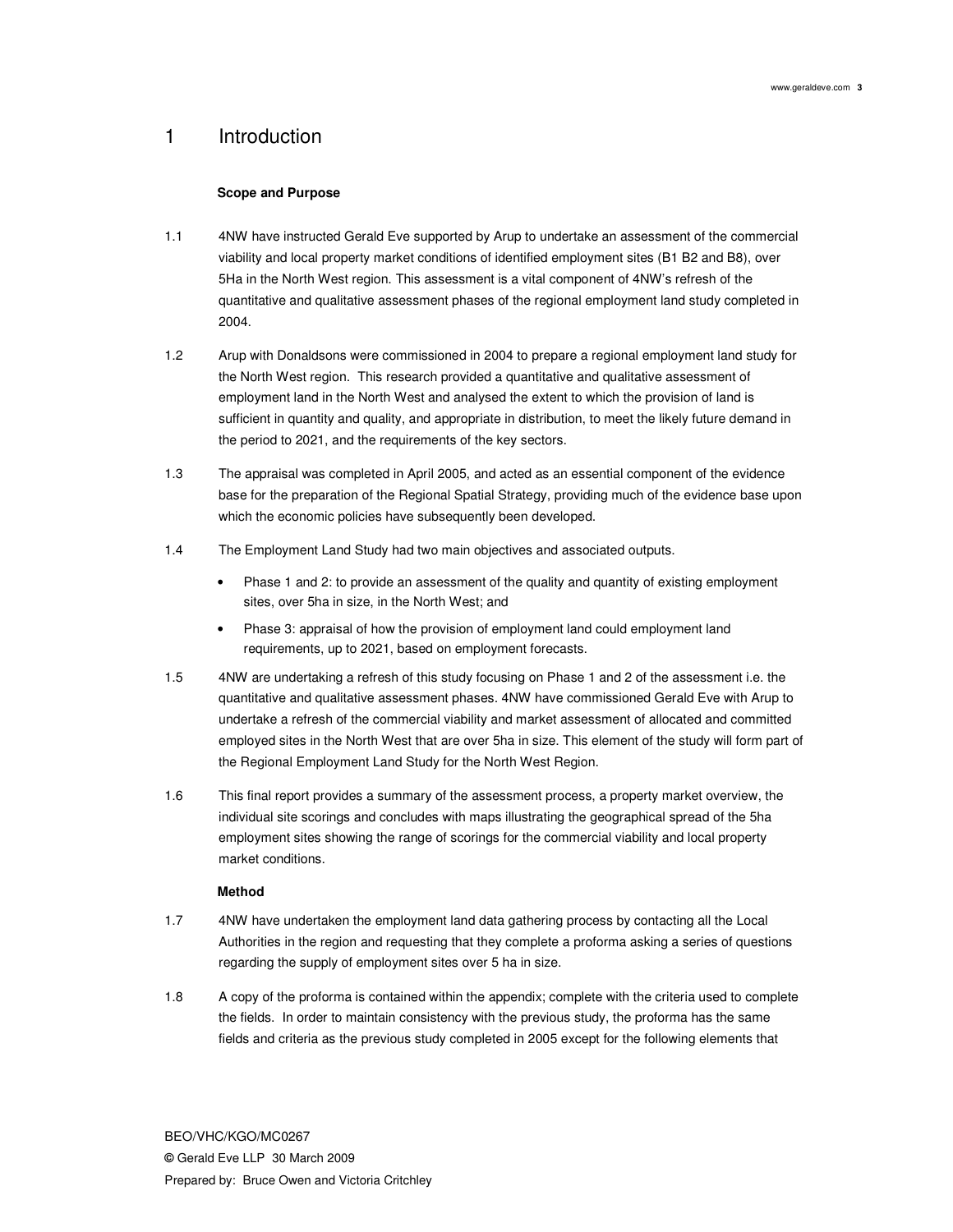reflect the updated position of Regional policy as set out in the Regional Spatial Strategy (September 2008). For clarity these changes are listed below;

Planning Policy and Sustainability

- Conformity with Regional Spatial Strategy Objectives and Development Principles
- Site's position within the Regional Spatial Strategy Regional Spatial Framework
- Compliance with Regional Economic Strategy Vision (2006)

Deprivation in Local Communities

- Identification of site within Regeneration Priority Areas of West Cumbria & Furness or Regeneration area of Blackpool/Morecambe and East Lancashire - (as indentified on the Regional Spatial Strategy Key Diagram)
- 1.9 The local authorities have completed the majority of the proforma for employment sites over 5 ha in size although 4NW have completed a proportion thereof .The local authorities and 4NW have completed the following fields:
	- Availability and Deliverability
		- o Ownership constraints
	- Quality of Site and its Internal Environment
		- o Contamination issues
		- o Topographical constraints
		- o Utilities and highways infrastructure constraints
		- o Broadband access (criterion for B1 office sites only)
		- o Quality of the sites internal environment
	- RSS/RES Compliance
		- o Conformity with RSS objectives and development principles
		- o Sites position within the RSS Regional Spatial Framework
		- o Compliance with RES vision
		- o Extent to which the development of the site is constrained by the amenity considerations of adjacent occupiers
		- o Facilities (both existing and potential retail, services etc) within the locality (i.e. 10-15 minutes walk)
	- Strategic Access and Catchment
		- o Ready access to motorway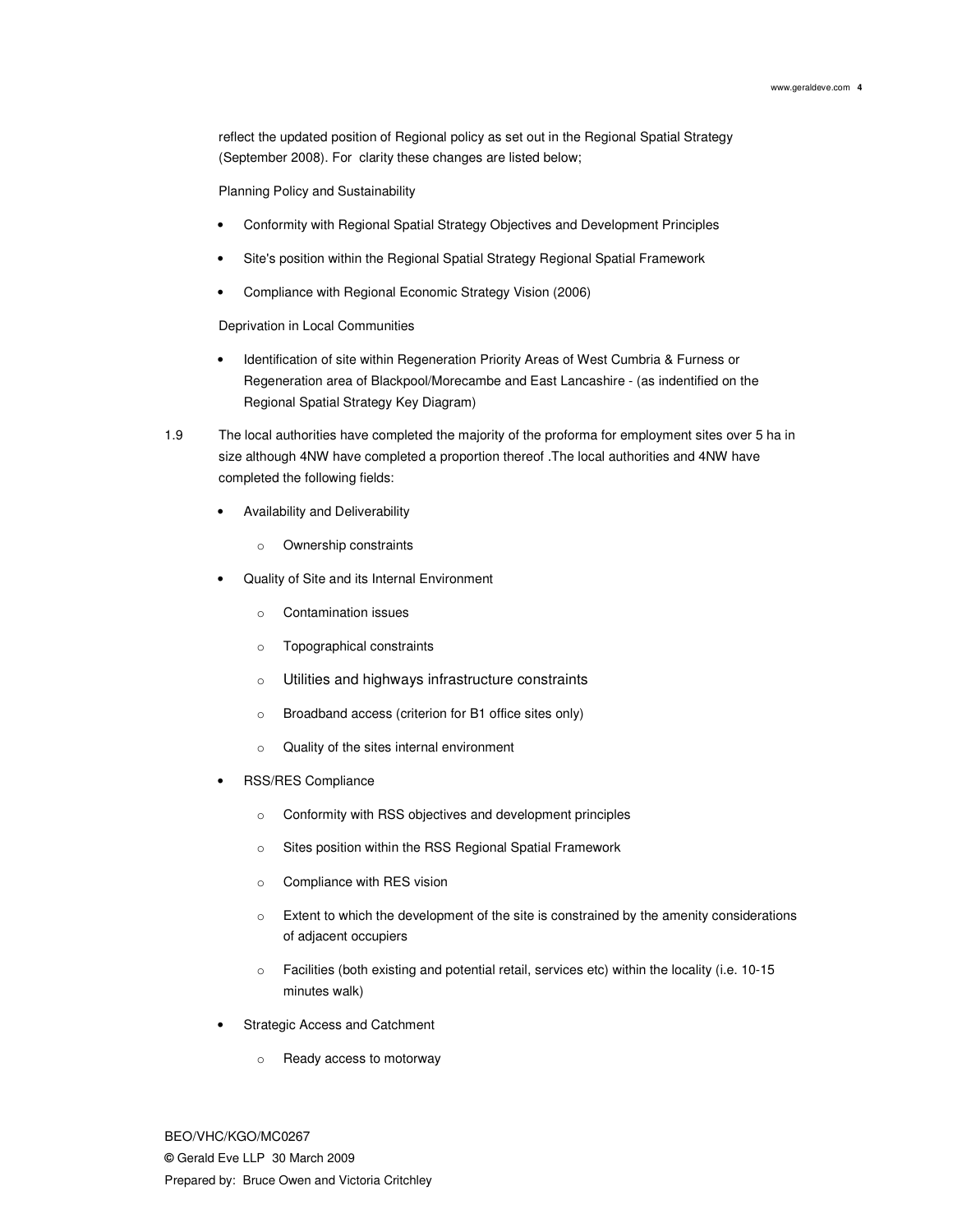- o Pedestrian / cycling accessibility to site, both existing and proposed
- o Existing congestion on surrounding road network
- o Easy and appropriate local access for HGV's (criterion for B2/B8 industrial sites only)
- Environmental Sustainability
	- o Previously developed in whole or part
	- o Flood risk
	- o Environmental constraints
- Economic Development
	- o Unemployment levels
	- o Deprivation in local communities
	- o Identified within Regeneration Priority Areas of West Cumbria and Furness or regeneration area of Blackpool / Morecambe and East Lancashire – (See RSS key diagram)
	- o Potential availability of 'gap' funding to develop
	- o Density of economically active population in the district
- **Other Policy Considerations** 
	- o If site was de-allocated would there be development interest for non-employment uses?
	- o Greenbelt
	- o Other material policy considerations (to state)
- 1.10 Gerald Eve and Arup have been instructed to completed the following fields in the proforma:
	- Availability and Deliverability
		- o Market Interest in the site for the proposed use and financial viability
	- Local Market Conditions
		- o Supply of employment land;
		- o Vacant floorspace in local market;
		- o Local rents in regional context; and,
		- o Local rents in sub-regional context.
- 1.11 The purpose of this element of the study was to assess the current market interest and deliverability of the employment sites across the North-West of England, identified to be assessed as part of this study. All of the sites to be assessed were plotted on a plan of the region, which is available in GIS.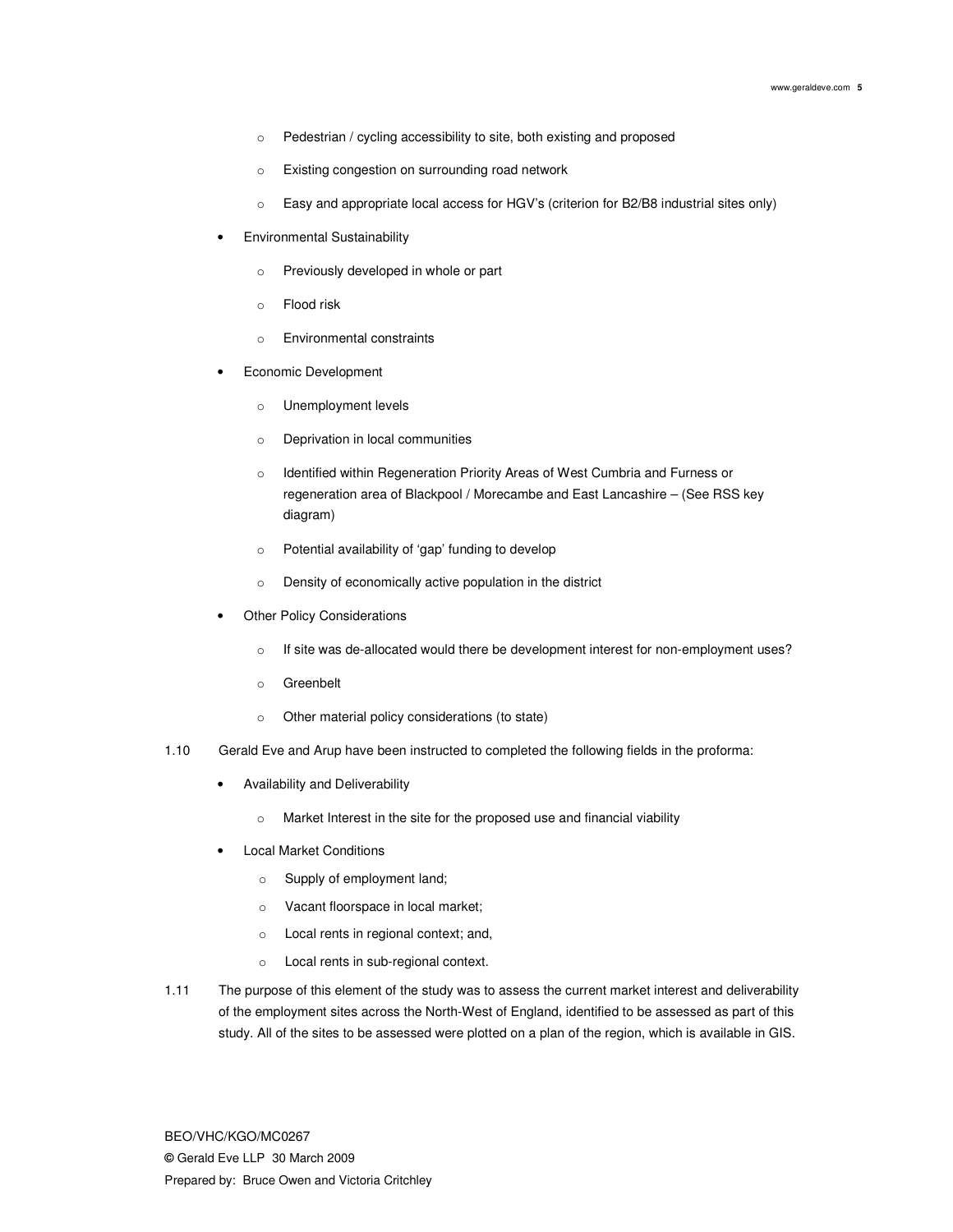- 1.12 The next stage in this process was to gather information on the property market within the region regarding supply and demand for employment accommodation, market activity, and rent and yield information to complete the assessment of commercial viability for the individual sites.
- 1.13 This information was derived from a range of sources including:
	- Local & national commercial agents;
	- Property Week and Estates Gazette; and,
	- Promis and Focus database.
- 1.14 The property market overview is included within Section Two of this final report.
- 1.15 Using the property market overview and desktop knowledge of the sites an assessment has been derived at for each of the sites for the commercial viability and local property market conditions element of the proforma in accordance with the scoring mechanism used for the 2005 study. The scoring mechanism attributed a value between  $1 - 5$  according to a number or criteria. The scoring mechanism used is illustrated in table 1.1.

Table 1.1: Scoring Criteria

|                                                                                | Score 1                                                                                                                                                   | Score 2                                     | Score 3                                          | Score 4                                       | Score 5                                                         |
|--------------------------------------------------------------------------------|-----------------------------------------------------------------------------------------------------------------------------------------------------------|---------------------------------------------|--------------------------------------------------|-----------------------------------------------|-----------------------------------------------------------------|
| Market interest in the site for the<br>proposed use and financial<br>viability | Very Low                                                                                                                                                  | Low                                         | Moderate                                         | High                                          | Very High                                                       |
| Supply of employment land                                                      | Very High supply of sites   High supply of sites of a Moderate supply of sites Low supply of sites of<br>of a similar quality and<br>type in the locality | similar quality and type<br>in the locality | of a similar quality and<br>type in the locality | a similar quality and<br>type in the locality | Would represent the only<br>site of its type in the<br>locality |
| Vacant floorspace in local<br>market                                           | Very High                                                                                                                                                 | High                                        | Moderate                                         | Low                                           | <b>Very Low</b>                                                 |
| Local rents                                                                    | Very Low                                                                                                                                                  | Low                                         | Moderate                                         | High                                          | Very High                                                       |
| Local rents                                                                    | Very Low                                                                                                                                                  | Low                                         | Moderate                                         | High                                          | Very High                                                       |

Source: Gerald Eve

- 1.16 The individual scorings have been collated per sub region and district basis. The final scores are contained within section 3. The individual sites were then mapped using GIS to show the full scoring ranges for each sub-region, using a traffic light system to illustrate the locations of stronger or weaker sites. The maps are included within section 4. The individual district proforma are contained within the appendix.
- 1.17 It should be noted that the market attractiveness and deliverability scores determined in this report will feed into the wider employment land work undertaken by 4NW. These scores have been combined with criteria (as outlined in paragraph 1.8) to assess the quality of the site and its internal environment to provide a robust assessment of how likely it is that the site will be developed for its proposed use, and how financially viable it is to the market.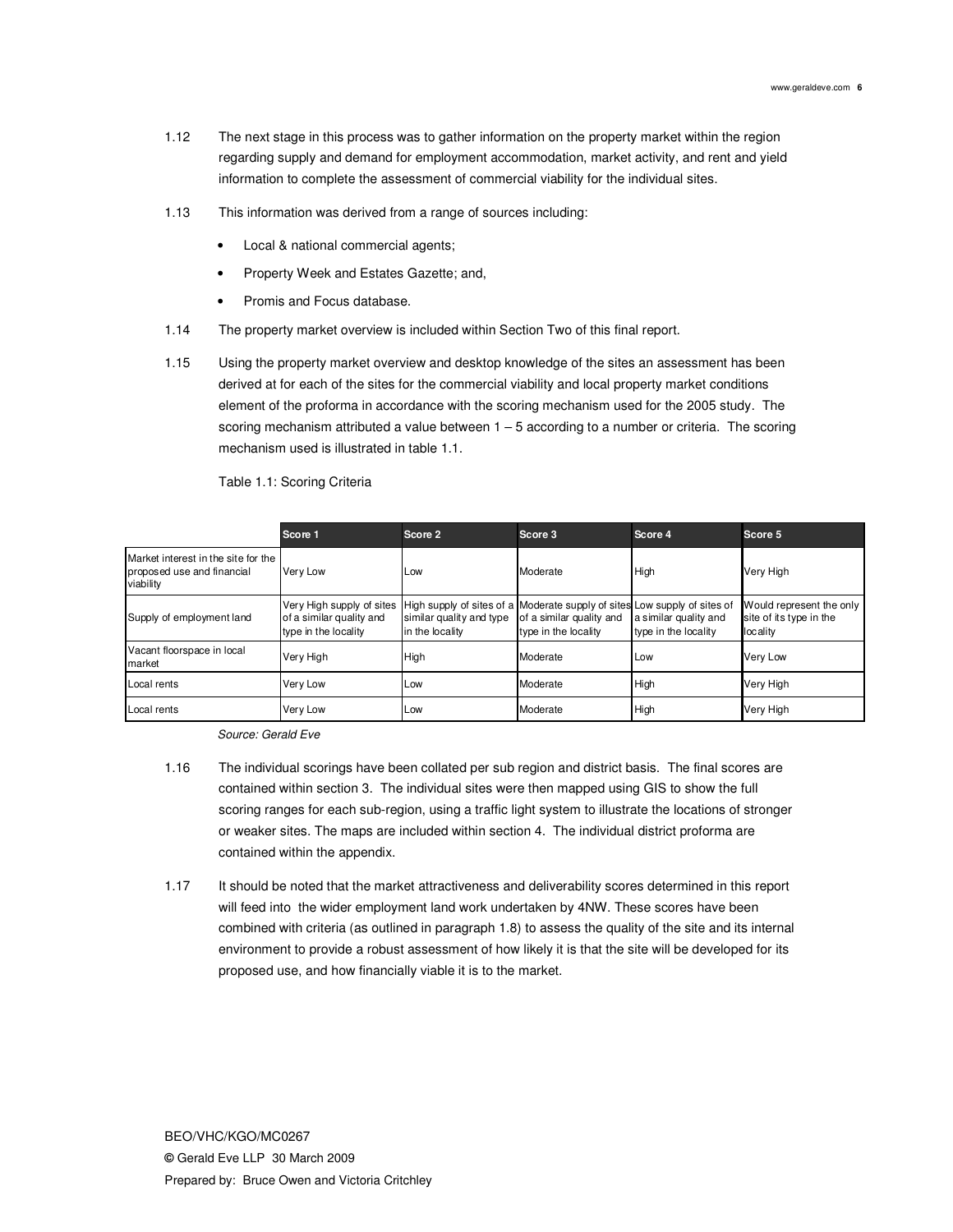## **Structure**

1.18 This report is structured to meet the scope and purpose, set out above, as follows.

Section 2 – Property Market Overview

Section 3 – Individual site assessments collated by sub-region

Section 4 - Maps showing the range of scores on a sub-regional basis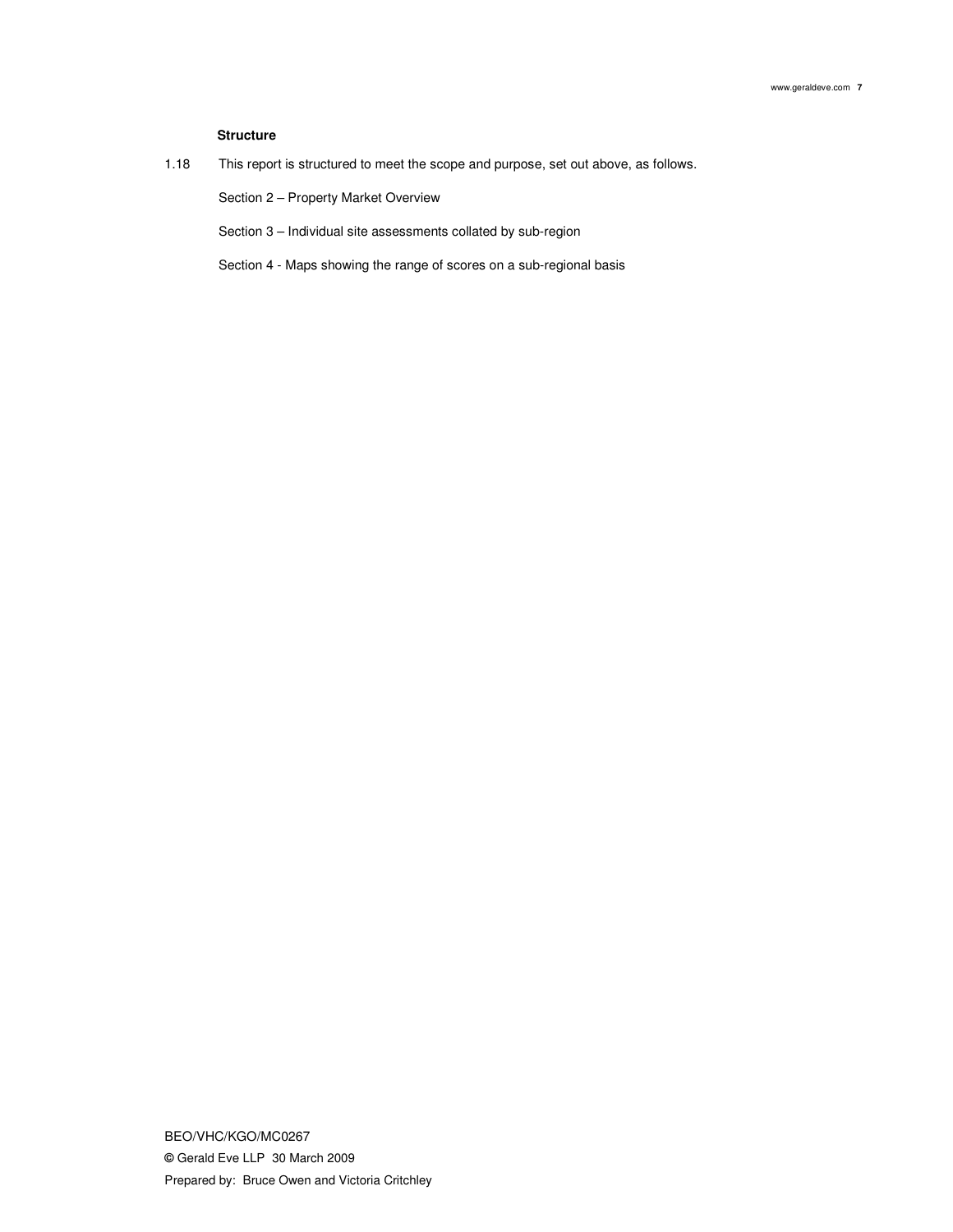## 2 Regional Property Overview

2.1 This section considers the markets for industrial and office space of the five sub-regions of the North West. For Greater Manchester and Merseyside, the assessment focuses on the cities of Manchester and Liverpool as the main areas of activity within these regions.

## **Greater Manchester**

**Context** 

- 2.2 Greater Manchester is the fastest-growing city region outside of London. The 2008 UK Cities Monitor charts the views of senior executives and named Manchester City Centre second only to London as the best location for business. The European Cities Monitor also placed it among the top 20 "best cities to locate a business today."
- 2.3 Manchester City Centre is the largest and fastest growing centre for financial, professional and legal services outside London, with 60 banks (40 overseas-owned) based in Manchester City Centre. The BBC are relocating five departments from London and around 1,500 jobs to mediacity:uk in Salford in 2011.
- 2.4 Manchester International Airport provides excellent accessibility to domestic and international markets. By train, recent modernisation of the West Coast main line has reduced Manchester-London journey times to just over two hours, with 50 trains per day.
- 2.5 Greater Manchester has the benefit of the M60 orbital motorway, which provides good transport links across the North West. Manchester Airport is a major regional transport hub and is a significant airport in terms of cargo tonnage in the UK.
- 2.6 Greater Manchester has one of the largest student populations in the UK with Manchester University, Manchester Metropolitan University, the University of Salford, the University of Bolton and the University Centre Oldham.

## **Demand - Take Up**

## **Office**

- 2.7 Office take up across the city-region was estimated to be 2,061,000 sq. ft. (191,473 sq. m) in 2007. This figure was boosted by a number of large pre-let agreements including the decision from the BBC to relocate certain departments to mediacity:uk. The BBC have agreed a pre-let for 330,000 sq. ft. (30,658 sq. m.) of accommodation to be completed by 2011. In total pre-let and purpose-build accommodation have averaged 21% of the total take up in the Greater Manchester office market in the five years to 2007.
- 2.8 By sector, the key driver of office demand to 2008 has been business services which has accounted for 40% of all take up. Analysing demand for office accommodation over the last five years to 2008 reveals that there have been 5 transactions over 100,000 sq. ft (9,290 sq. m.); 9 transactions of 50- 100,000 sq. ft. (4,645 – 9,290 sq. m.) and 39 transactions of 25-50,000 sq. ft. (2,322 – 4,645 sq. m.) The most significant deal is the BBC's decision to relocate various departments from London to mediacity:uk in Salford Quays.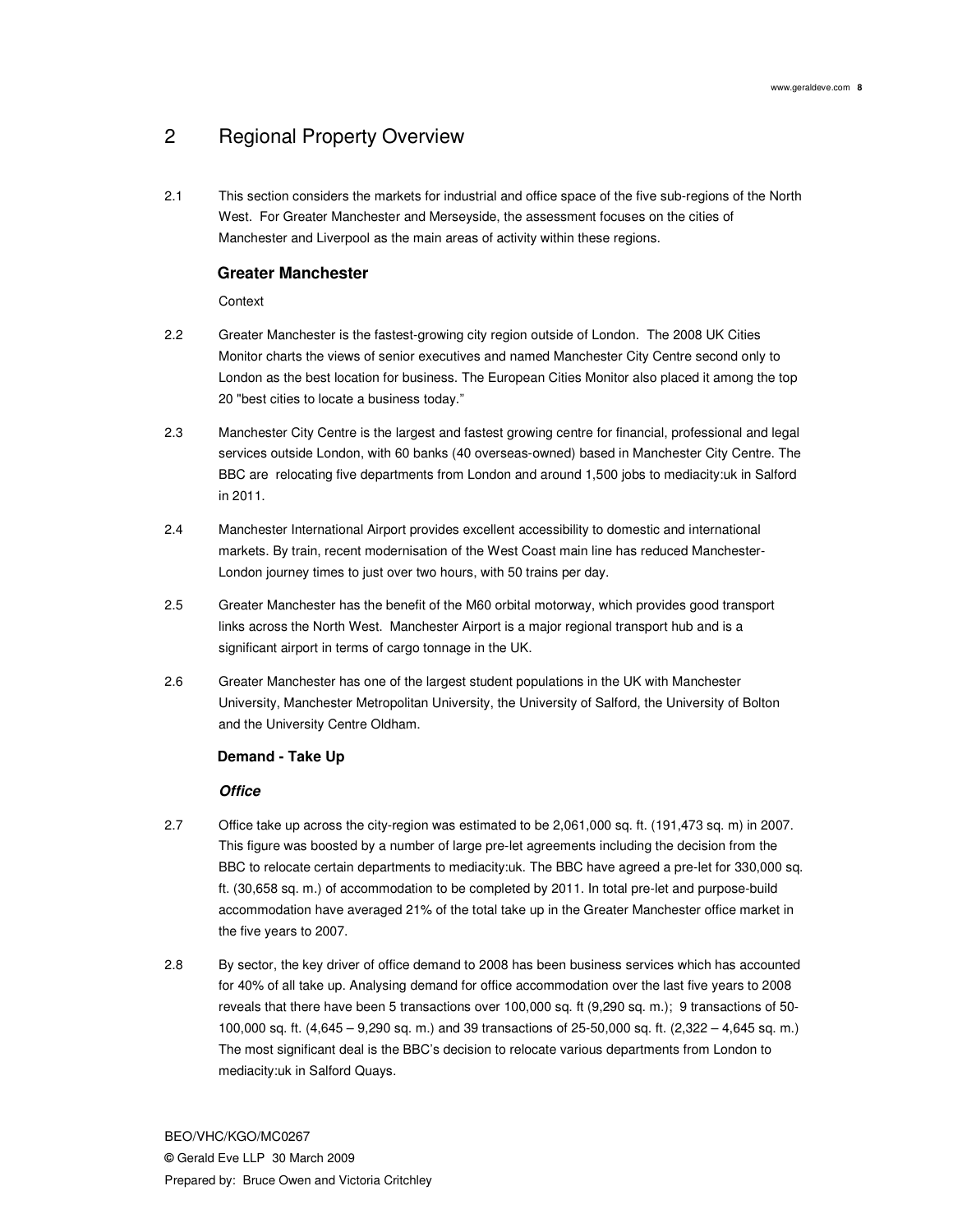2.9 The out of town office market in Greater Manchester spreads south from the City Centre along the main arterial routes which link the City Centre to the Airport, the M60 motorway and the towns of Altrincham, Cheadle and Stockport. There is a fairly even spilt between business parks and stand alone office in the towns to the south of Greater Manchester.

#### **Industrial**

- 2.10 Industrial take up across the sub-region is estimated to be 2,727,000 sq. ft. (253,346 sq. m.) for 2007. Up to 2008, demand for industrial accommodation has been very consistent within the sub region albeit that the demand has changed with less demand for production space and increased demand for distribution space.
- 2.11 Over the last 20 years, based on completions in Manchester, the average take up is 1,680,000 sq. ft. (156,077 sq.m.) per year.
- 2.12 Within Greater Manchester Trafford Park is the traditional prime industrial location, and has the largest concentration of industrial and warehousing space, although development options at Trafford Park are now limited.
- 2.13 The major areas of industrial activity within Greater Manchester are;
	- Located to the south of the City near to the M56 and Manchester Airport including Sharston, Stanley Green and Roundthorn Industrial Estate and the World Freight Terminal at Manchester Airport.
	- Located to the North of the City with good motorway access and traditionally lower land prices; Heywood Distribution Park, Stakehill Industrial Estate, Chadderton Industrial Estate, Oldham Broadway and Kingsway Business Park.
	- Located to the east of the City is Bredbury Park Way which is located on the Stockport/Tameside border and Ashton Moss.
	- Located to the West of the City in Salford the key areas of industrial activity are located at Agecroft Commerce Park and North Bank Industrial Estate in Irlam.
- 2.14 Over the last 5 years to 2008, units of 100,000 sq. ft. (9,290 sq. m.) which typically involve distribution operators account for 36% of the total industrial floorspace for Greater Manchester. 21% of the industrial take up has been for units within the  $25,000 - 50,000$  sq. ft.  $(2,322 - 4,645)$  sq. m.) size range.
- 2.15 Prelets and purpose built industrial accommodation has averaged 27% of the total take-up over the 5 years to 2007 for Greater Manchester.

## **Supply – Availability**

### **Office**

2.16 Greater Manchester has an estimated 34.7 million sq. ft. (3.2 m sq. m.) of office accommodation at the end of 2007. 13.9 % of this stock was completed since 2002 and therefore is considered to be "new." Over the last 20 years, completions in Manchester totalled 16.2m sq. ft. (1.5m sq. m.) equating to an average of 809,000 sq. ft. (75,158 sq. m.) per year.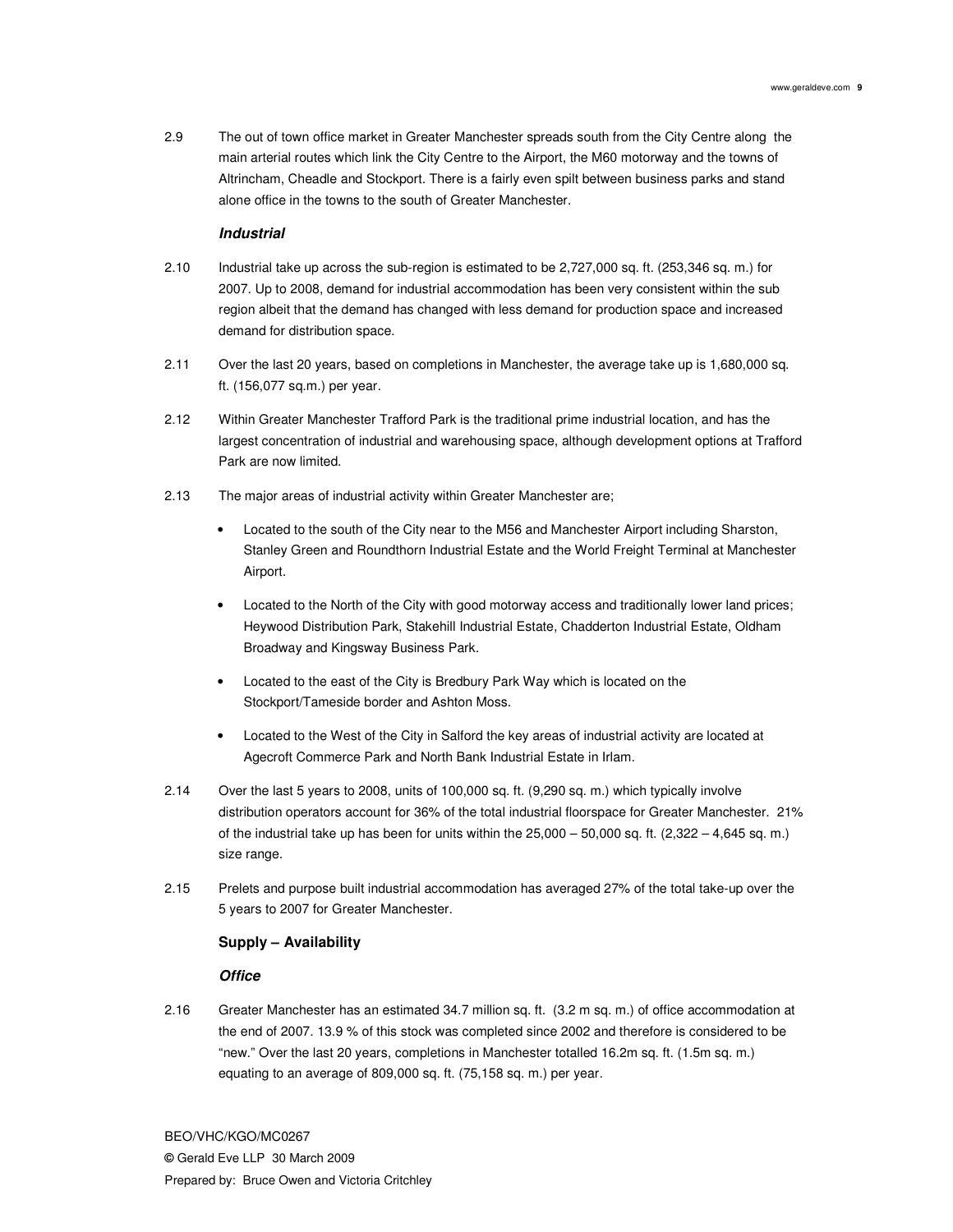2.17 Local authority district based completions during 2007 totalled 1,927,000 sq. ft. (179,022 sq. m.). In the Greater Manchester market, approximately 59% of the office space developed from 2002 has been developed speculatively with 41% being pre-let or purpose built.

#### **Industrial**

- 2.18 Greater Manchester has an estimated 83.1 m sq. ft. (7.72 sq. m.) of industrial stock as at 2003. Available industrial accommodation within Greater Manchester is estimated to be 15,490,000 sq. ft. (1,439,068 sq. m.) in 2008. However this is expected to reduce with no significant speculative schemes currently under construction.
- 2.19 46% of the industrial stock is defined as factories and 54% as warehouses. Within Manchester 5.9% of the total industrial stock can be considered new having been built within the last 5 years.

#### **Rents**

- 2.20 The highest rents for prime office accommodation within Manchester City Centre are at £28 per sq. ft (£301 per sq. m.) Headline rents for office accommodation within Salford Quays range from £16.50 per sq. ft - £21.50 per sq. ft. (£178 per sq. m. - £231 per sq. m.)
- 2.21 Within the out of town market there is a wide variation in achieved rents depending on the strength of the location and the quality of the space taken with rents ranging from £14-20 per sq. ft. (£150-£215 per sq. m) for offices in Altrincham, Sharston, and Cheadle.
- 2.22 The top rents for prime industrial accommodation are at £6.25 per sq. ft. (£67.27 per sq. m) with secondary accommodation achieving £3.5 to £5 per sq. ft. (£38 - £54 per sq. m.) dependence on location and specification.

#### **Key Development Sites**

- 2.23 The key strategic development sites within Greater Manchester are indentified below.
- 2.24 Mediacity:uk is a significant transformational project being undertaken by Peel Holdings at a 200 acre (81 ha) site at Salford Quays. Peel Holdings have recently secured planning permission for a 171,000 sq. ft (15,886 sq. m.) building at MediaCity and The University of Salford have committed to acquiring 103,000 sq. ft. (9,569 sq. m) within the 18 storey building. As previously mentioned, the BBC intend to relocate several departments from London to MediaCity by 2011.
- 2.25 Rochdale Kingsway is a major employment-led mixed use development comprising of 420 acres (170 ha) benefiting from direct access to the M60 motorway in Rochdale. It is estimated that once fully developed, the site will accommodate in excess of 3.6 m sq. ft. (335,500 sq m) together with 300 new homes and other ancillary uses. Planning consent has recently been granted for a 616,000 sq. ft. (57,228 sq. m.) warehouse including a 22,500 sq. ft. (2,090 sq. m.) mezzanine office, which will be the largest warehouse to be developed in the North West since Pioneer Point at Ellesmere Port in 2005.
- 2.26 Port Salford is a significant proposal by Peel Holdings to create an inland port at Barton on the banks of the Manchester Ship Canal. It is proposed to provide an extensive distribution park served by rail, road and short-sea shipping.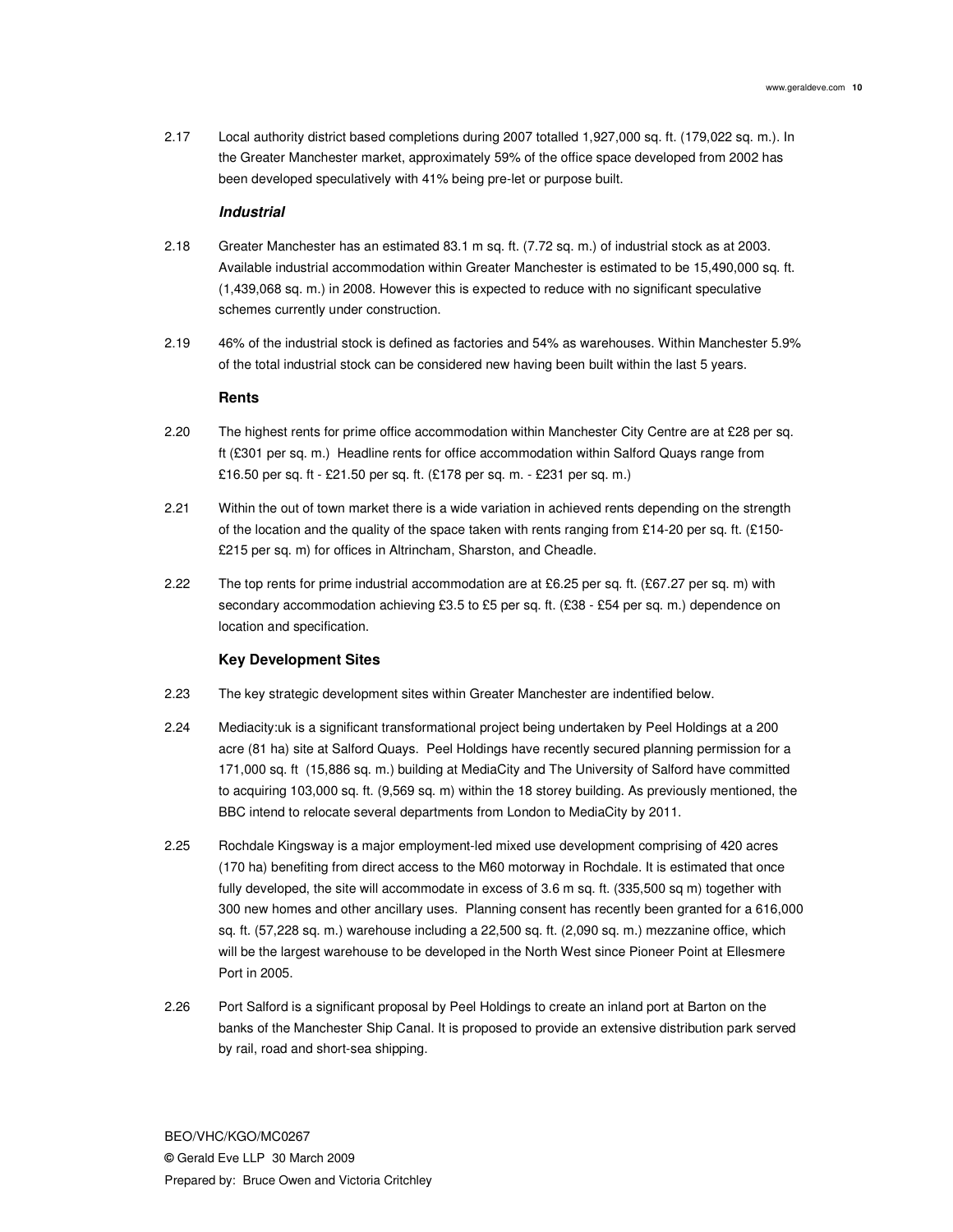- 2.27 Central Park is a high quality business park development particularly aimed at attracting businesses within the Information and Communication Technologies sector (ICT) located in East Manchester close to Manchester City Centre. When complete the Park will extend to 395 acres (160 hectares).
- 2.28 Central Bolton provides the opportunity to reposition and diversify the economic base of Bolton and deliver a strategic business location within North Greater Manchester by building upon the successful establishment and ongoing expansion of the University to create a high quality physical environment to attract knowledge based industries.
- 2.29 Wigan South Central Area includes a number of key strategic sites; Westwood Park, Pemberton Colliery and Wigan Pier Quarter, which in total could deliver up to 22,297 sq. ft (2,071 sq. m.) of office accommodation and 968,760 sq. ft (90,000 sq. m). of industrial accommodation.
- 2.30 City South is a investment programme along Oxford Road in Manchester City Centre, being brought forward by the Manchester City South Partnership, which comprises the largest group of current and planned investments in knowledge intensive activity in the north of England.
- 2.31 Townfields is a joint venture between Ask Developments and Bury Council to provide 165,000 sq. ft. (15,329 sq. m.) of office accommodation in Bury Town Centre. 40,000 sq. ft. (3,716 sq. m.) of offices will be occupied by Bury Council, with 7,500 sq. ft. (696 sq. ft.) of ground floor retail and leisure units as well as a 50,000 sq. ft. (4,645 sq. m.) building, which has been pre-let to Bury Primary Care Trust (PCT) for a medical centre.
- 2.32 St Petersfield is a new business quarter that will provide 400,000 sq. ft. (37,161 sq. m) of employment space located within half a mile of both Ashton-under-Lyne town centre and Junction 23 of the M60 Motorway. St Petersfield is being developed by Ask Property Developments, in partnership with Tameside MBC, North West Regional Development Agency and English Partnerships.
- 2.33 Manchester Airport are in the process of acquiring 30 acres to create 'Airport City' an ambitious project to create retail, leisure, conferencing and commercial activities.
- 2.34 Extensive re-development is proposed within Stockport Town Centre, which although predominantly retail it will include a substantial element of business space.
- 2.35 Within the City Centre, the Co-op Group have confirmed that it will relocate from its existing headquarter site to a new 20 acre headquarter on the Northern Gateway. The new HQ is expected to be operational by 2011 and will house 3000 staff.
- 2.36 Ask are undertaking a major development within the City Centre called First Street, which when complete will provide 1.8 m sq. ft. (167,225 sq. m.) of office accommodation, 1,500 homes and 350,000 sq. ft. (32,516 sq. m.) of retail and leisure space.
- 2.37 Also within the City Centre Argent has signed a joint venture agreement with Greater Manchester Property Venture Fund to redevelop Elizabeth House, which in total could provide 350,000 sq. ft (32,516 sq. m) of accommodation.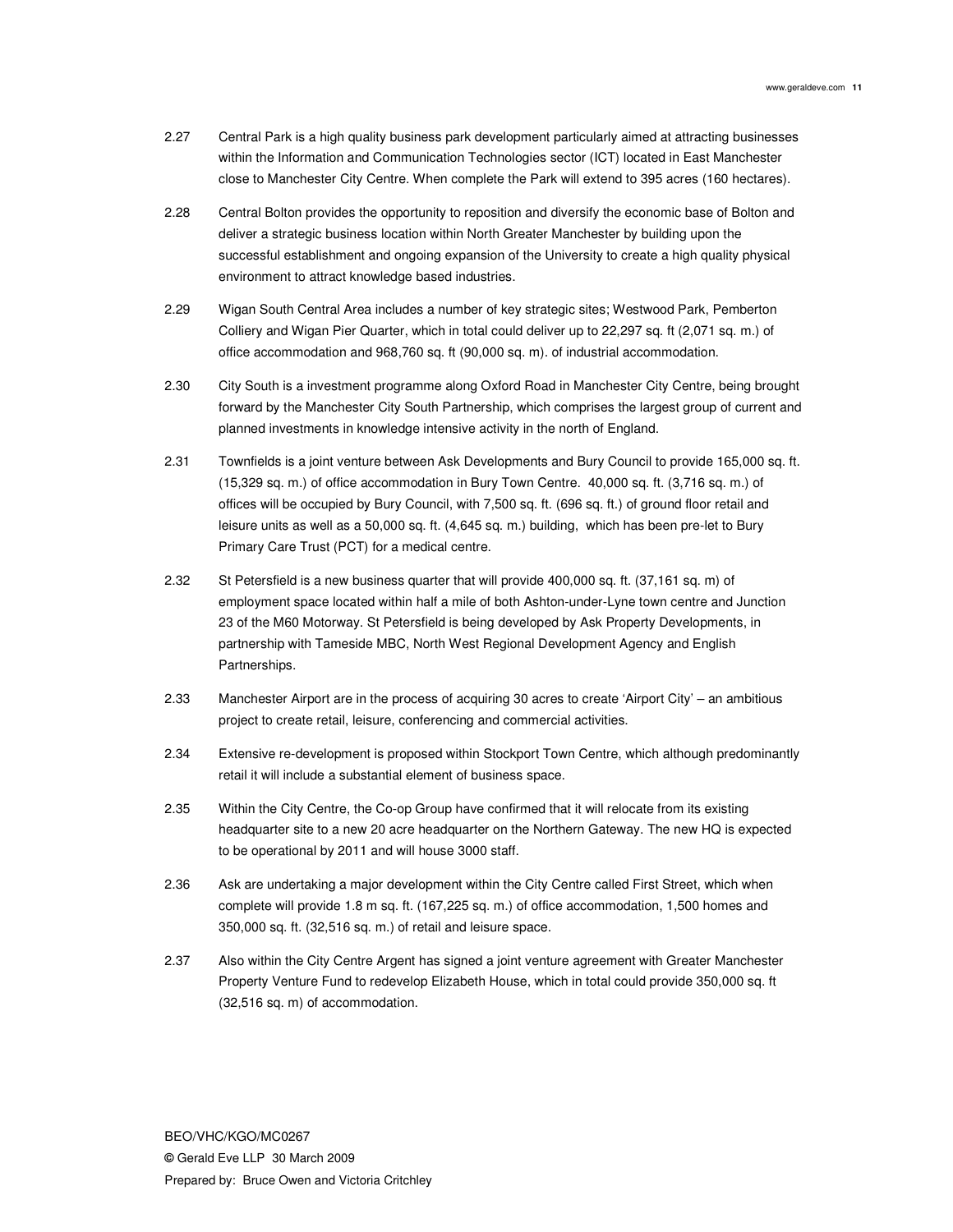## **Merseyside**

## **Context**

- 2.38 Merseyside is a national centre of excellence for life sciences and a European centre of biotechnological expertise. Merseyside has commercial strengths across a wide range of sectors, including business and financial services, creative and digital industries and automotive.
- 2.39 Merseyside has excellent transport links by road, and rail and benefits from Liverpool John Lennon Airport, which is one of the fastest growing airports in Europe. Liverpool John Lennon Airport connects to more than 70 destinations including New York. The Port of Liverpool is a major container port and acts as a key international gateway for the distribution of goods.
- 2.40 Public services account for 40.8% of the total jobs in Liverpool City Centre. Merseyside has three universities and a student population of over 50,000 and Liverpool was the European Capital of Culture 2008.

## **Demand – Take up**

## **Offices**

- 2.41 Annual take up in Merseyside is estimated to be 470,000 sq. ft. (43,664 sq. m.) for 2007, which is consistent with the average level of take up for the last 5 years to 2007, which is 465,000 sq. ft. (43,199 sq. m.)
- 2.42 By sector the key driver of demand for the last 5 years to 2008 has been business services, which accounts for 35% of all take up. This is closely followed by public services which accounts for 27% of all take up.
- 2.43 Pre-lets and purpose build offices have averaged 39% of the take up of all take up for the 5 years ending in 2007. Analysing the demand by size reveals that 4 transactions have taken place over 100,000 sq. ft. (9,290 sq. m.); 5 transactions have taken place between 50,001 – 100,000 sq. ft. (4,645 – 9,290 sq. m.) and 21 transactions have been completed between 25,000-50,000 sq. ft. (2,322 – 4,645 sq. m.). The majority of space taken up in the last 5 years have been for units under 25,000 sq. ft. (2,322 sq. m.)
- 2.44 The Liverpool City centre office market has a traditional office core between the River Mersey and the entrance to the Kingsway Mersey Tunnels, and also includes the waterfront area of modern offices to the north and south of the Queensway Tunnel. The majority of early development in the city centre was focused on the substantial waterfront area.
- 2.45 Liverpool's out of town market is made up of sites that lie to the north, east and south of the city centre as well as the Wirral.
- 2.46 Bootle provides a significant amount of office accommodation although the stock is dominated by 1960's office blocks and public sector occupiers. The largest office scheme in Merseyside for over 8 years was the 247,000 sq. ft (22,947 sq. m. ) Redgrave Court occupied by the Health and Safety Executive (HSE) which was completed in 2005.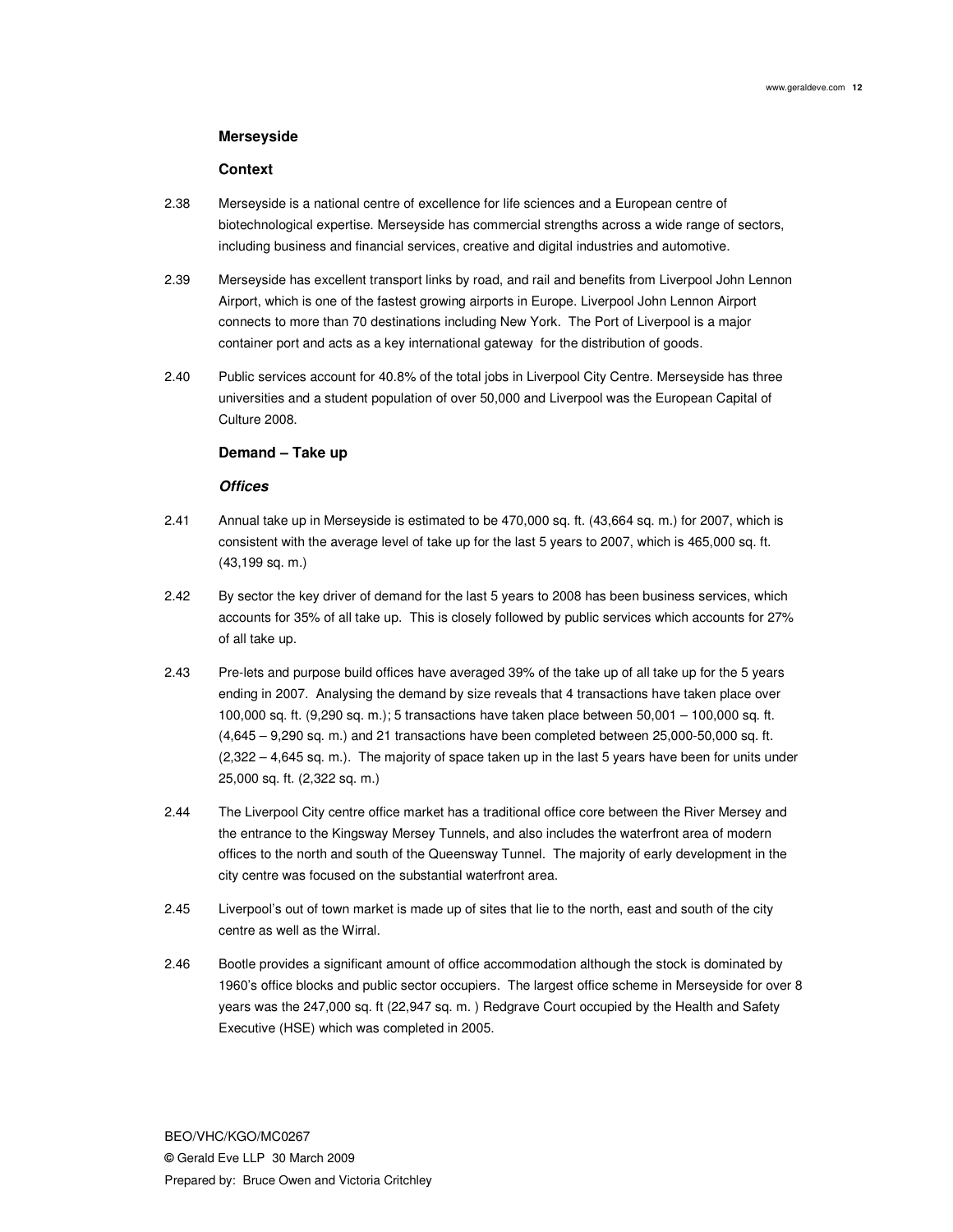2.47 The principal towns of Birkenhead, St Helens, Kirkby, Southport and Knowlsey have their own limited office markets.

## **Industrial**

- 2.48 In terms of industrial locations within the wider Merseyside area, the key industrial locations include Knowsley to the north east of the city, Speke to the south east and Birkenhead and Bromborough on the Wirral.
- 2.49 The Speke area close to Liverpool John Lennon Airport provides Boulevard Industrial Park and the Estuary Business Park and Halewood.
- 2.50 It is estimated that industrial take up in Liverpool for 2007 was 613,000 sq. ft. (56,949 sq. m). To provide further context, the average level of take up for the last 5 years to 2007 has been 972,000 sq .ft. (90,301 sq. m) however this high take up was driven by the transaction at Phoenix Park of 581,300 sq. ft (54,004 sq. m) in Speke in 2006.
- 2.51 Pre-lets and purpose built accommodation in Merseyside has averaged 34% of the total take up over the last 5 years to the end of 2007. Analysing the take up over the last 5 years; units over 100,000 sq.ft (9,290 sq. m ) which typically involved distribution operators have accounted for 58% of the total floorspace in Liverpool. However the size band that has seen the largest share of the take up in Merseyside over the last 5 years to 2008 has been the 50 – 100,000 sq. ft (4,645 – 9,290 sq. m.) bracket, accounting for 16% of all space.

## **Supply – Availability**

## **Offices**

- 2.52 Merseyside has an estimated 21,528,000 sq. ft (2 m sq. m.) of offices including 280,000 sq. ft. (26,012 sq. m.) of public sector offices. Approximately 8,073,000 sq. ft. (750,000 sq. m.) is within the prime commercial core of Liverpool City Centre.
- 2.53 It is estimated that 2,001,000 sq. ft (15,899 sq. m) of office accommodation was available as at mid 2008 with 374,000 sq. ft. (34,745 sq. m) of office accommodation currently construction.

#### **Industrial**

- 2.54 Merseyside has an estimated 66.5 m sq. ft. (6.17m sq.m) of industrial accommodation as at 2003, with 61% of the accommodation defined as factories with 39% defined as warehouses.
- 2.55 6.3% of Merseyside industrial accommodation is described as new, having been built in the last 5 years. 55% of the industrial space developed over the last 5 years was developed speculatively.
- 2.56 It is estimated that 7,282,000 sq. ft (676,519 sq. m) of industrial space in Merseyside was available in 2008.

#### **Rents**

2.57 Prime headline office rents are £22 per sq. ft. (£236.80 sq. m.) within Liverpool City Centre with second-hand refurbished space available for approx £16.50 per sq. ft. (£177.60 sq. m.)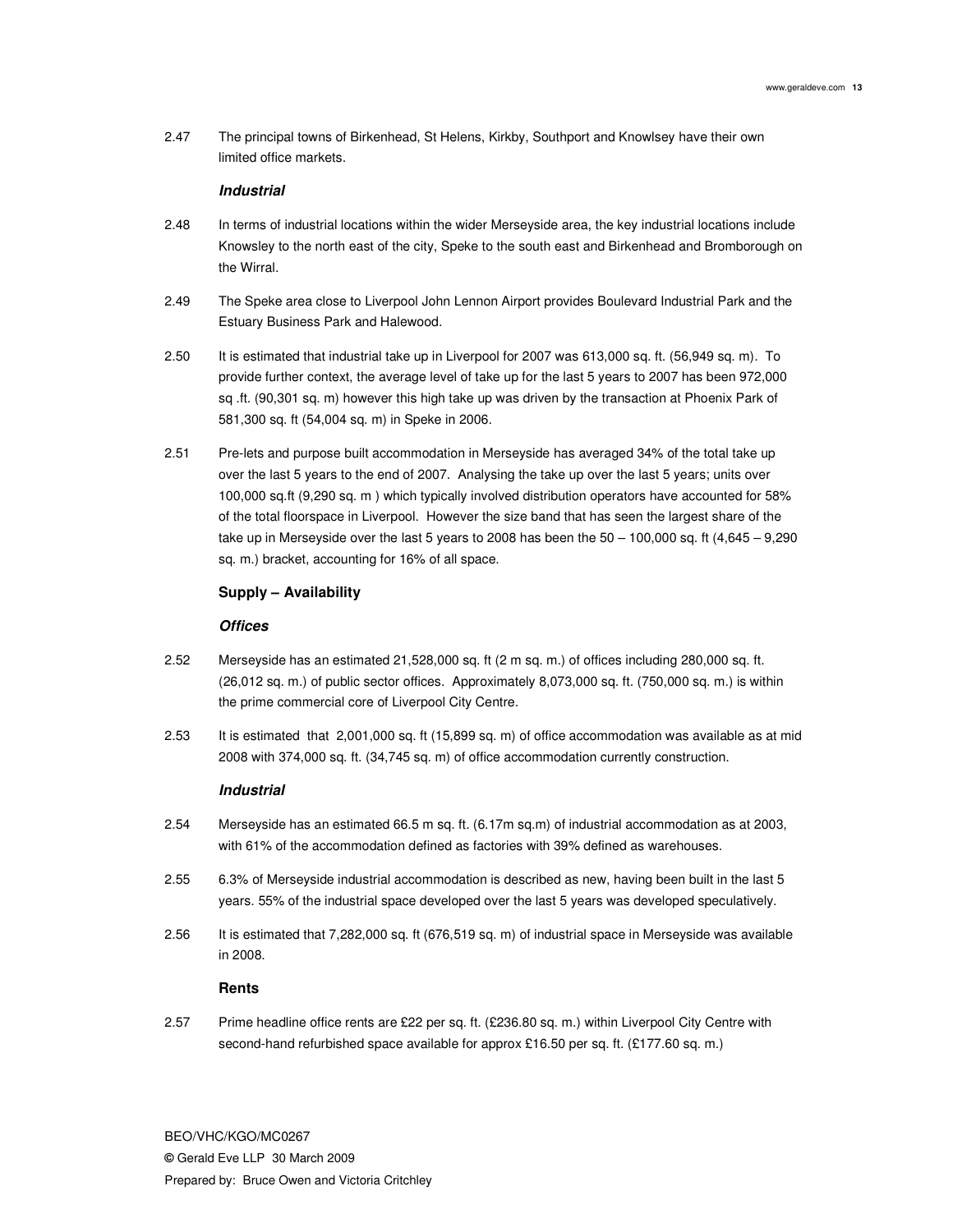Prime buildings in out of town locations are approximately £14 per sq. ft. (£151 per sq. m.) with second grade accommodation at £9 per sq. ft. (£97 per sq. m.). Office rents are £6 per sq. ft. (£64.58 per sq. m.) for refurbished accommodation in Bootle ranging to £14 per sq. ft. (£151 per sq. m.) for office accommodation in Birkenhead.

2.58 Prime industrial rents are £5.00 per sq. ft. (£53.82 per sq. m.) with secondary accommodation ranging from £3-4.50 per sq. ft. (£37.67 - £48.43 per sq. m.)

#### **Key Development Sites**

- 2.59 The key strategic development sites within Merseyside are indentified below.
- 2.60 Wirral Waters is a major mixed use development, predominantly offices and residential development covering 642 acres (260 ha) of brownfield land in Birkenhead which will be undertaken by Peel Holdings. The first phase includes a mixed use high rise development at East Float and a leisure and retail development at Bidston Dock. In total the scheme will provide over 8,073,000 sq. ft (750,000 sq. m.) of retail and commercial development.
- 2.61 Peel Holdings are also progressing another scheme on the other side of the River Mersey, Liverpool Waters. Liverpool Waters extends to 150 acres (60 ha) and incorporates 10 former docks and is proposed to create a new sector of the central city area in a prime waterfront location within walking distance of the commercial core. The scheme is expected to include 21,528,000 sq. ft. (2 million sq. m.) of offices, hotels, residential, and supporting shops.
- 2.62 Daresbury Park Developments Ltd, a joint venture between Maple Grove Developments and the De Vere Group, has been granted planning permission for a 39,998 sq.ft (3,716 sq.m) office building. This building will be part of the next phase of Daresbury Park, located off junction 11 of the M56 motorway in Cheshire. In total Daresbury Park has consent for 1.6 m sq. ft. (148,643 sq. m.) of office accommodation.
- 2.63 Daresbury Science & Innovation Campus is adjacent to Daresbury Park and provides an important location for hi-tech businesses and leading edge science, which provides an environment for innovation and business growth.
- 2.64 Parkside Colliery is located at Newton-Le-Willows and is proposed to provide 7.7 million sq ft (715,353 sq. m) of industrial accommodation as part of an inter-modal distribution scheme. The site is a former colliery and extends to 260 acres (105 ha.)
- 2.65 Wirral International Business Park comprises of 830 acres (336 hectares) of industrial, commercial, retail, leisure and residential areas at Bromborough, adjacent to the Mersey. It is part of the Wirral Waterfront regeneration area.
- 2.66 Liverpool International Business Park developed by Peel Holdings is a 157 acre (63 ha) site adjacent to Liverpool John Lennon Airport, which provides quality office accommodation. Peel Holdings also have plans to undertake further development close to Liverpool John Lennon Airport as part of the masterplan for the Airport to 2030.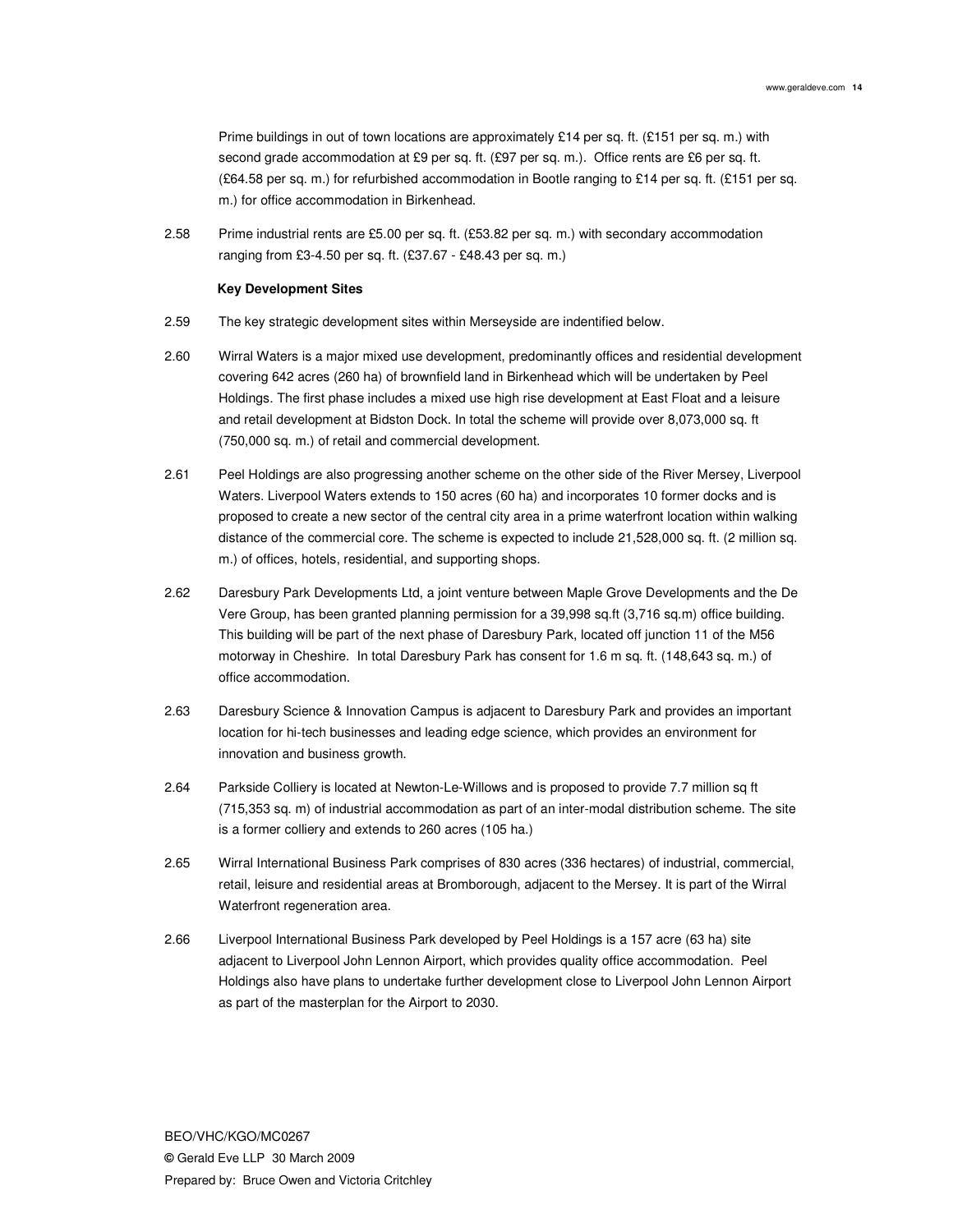- 2.67 The Liverpool Digital Initiative includes three sites, which will be transformed into a new business park aimed at attracting digital industries and technology sector. The project will include new roads, site access and landscaping, the demolition of some buildings and the refurbishment of others.
- 2.68 3 MG Mersey Multimodal Gateway previously known as the Ditton Strategic Rail Freight Park is an ambitious proposal to deliver a rail freight park at Ditton. In total the development will provide 1,000,000 sq. ft. (92,903 sq. m.) of rail related distribution space; 842,000 sq. ft. (78,224 sq. m.) of industrial accommodation and 60,000 sq. ft. (5,574 sq. m.) of offices.
- 2.69 Stonebridge Park is a new business park fronting onto the A580 East Lancashire Road, within 1 mile of Junction 4 of the M57 which is being developed by St Modwen. In total the development will extend to 72 acres (29 ha) and when complete will provide 359,514 sq. ft. (33,400 sq m) of new office and light industrial accommodation, set within a park-style setting.
- 2.70 Widnes Waterfront, is an ambitious transformational masterplan that when complete will provide 1,119,456 sq. ft. (104,000 sq. m.) of industrial/commercial floorspace next to the proposed new Mersey crossing to Runcorn and the M56.

## **Cumbria**

## **Context**

- 2.71 The commercial property market in Cumbria is spilt into two distinctive areas; the M6 corridor including Carlisle, Penrith and Kendal, and the West Coast area comprising of commercial activity in the coastal towns of Workington, Whitehaven and Barrow in Furness.
- 2.72 In terms of the office market in Cumbria, the main focus is the city of Carlisle and the M6 corridor, due to the good transport links by the motorway and rail links to both Scotland and the North West. Kingmoor Park is the dominant industrial /distribution location in Cumbria, which is located (6.47km) 2.5 miles north of Carlisle adjacent to the junction 44 of the M6.
- 2.73 The principal locations for office accommodation on the West Coast is around Workington and Whitehaven. Although a number of office properties do exist in the town centres these are predominantly occupied by local and government agencies and departments. The majority of the purpose built office space is located out of town, at Lillyhall Business Park some 3 km (1.1 miles) south of Workington town centre and Westlakes Science Park (on the edge of Whitehaven). Both locations continue to benefit from significant public sector support and prioritisation.
- 2.74 The principal drivers of the commercial property markets in West Cumbria is the Energy Sector (Nuclear and Green), and Education and Research (University of Cumbria, Dalton Institute and Energus).
- 2.75 In addition to traditional commercial property sectors, confirmation of a significant investment and redevelopment project for the West Cumberland Hospital (on the edge of Whitehaven town centre), offers new potential for supply chain businesses and the development of premises to meet their needs.
- 2.76 In order to ensure that West Cumbria is able to take advantage of the opportunities presented by the nuclear decommissioning process taking place at Sellafield and the developing renewable energy sector, an Energy Coast Masterplan has been prepared. "The Masterplan is an exciting package of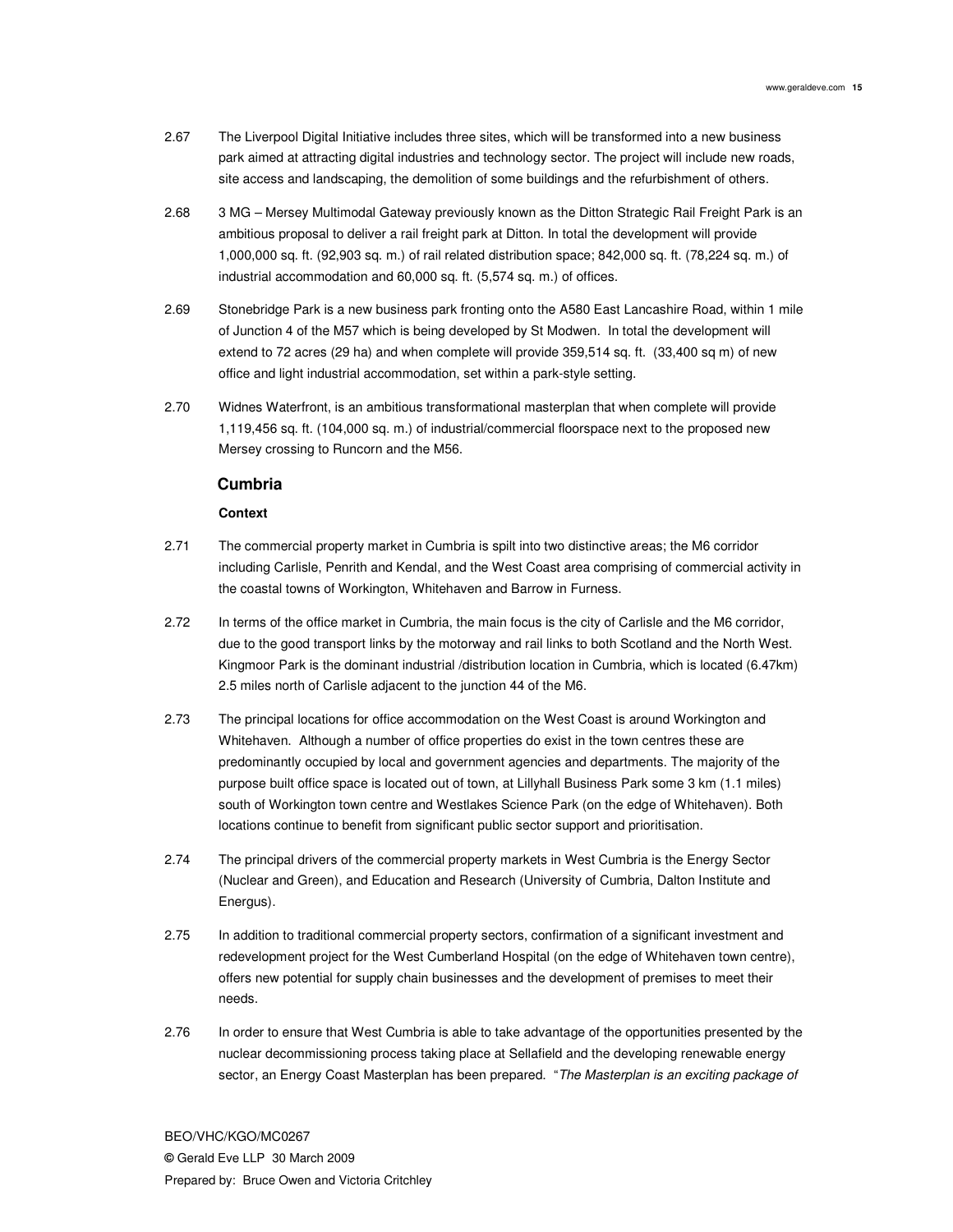projects that will establish West Cumbria as Britain's Energy Coast'™ - a centre of excellence for nuclear and other energy technologies, complemented with high quality local services."

2.77 Barrow-in-Furness provides the commercial centre for South West Cumbria. Although the principal office market is driven by local businesses with office space located mainly on and around Abbey Road, the public sector agencies are aggressively promoting and facilitating the development of new commercial property to accommodate supply chain industries associated with marine engineering, civil nuclear construction and off-shore energy technologies. These initiatives have led to the completion of a 12,500 sq ft (1,161 sq. m.) speculative office building, of which the first floor has been let to the CPS.

### **Demand - Take up**

- 2.78 Take up rates provided by Cumbria County Council for both industrial and office land confirm that 29 acres (11.7 ha) of land was completed in Cumbria for April 2007/March 2008. This is much lower than the average take up rate for the last 5 years to 2008, which was 60 acres (24.28 ha) pa.
- 2.79 For the year 2007/2008 the take up rate of 29 acres (11.77 ha) translates into 222,427 sq. ft (20,664 sq m) of accommodation; including 73,256 sq. ft. (6806 sq. m.) of offices (B1), 86,790 sq. ft. (8063 sq. m.) of industrial (B2) and 62,377 sq. ft. (5795 sq. m.) of storage and distribution (B8).

#### **Office**

- 2.80 Take up figures for the Cumbria sub region are not collated by surveying databases. However 'deal' transactions from Focus detailing leasehold transactions, (i.e. new lettings) show that 57,283 sq. ft (5,317 sq. m.) of office space was let from March 2008 to April 2009 in 46 recorded transactions.
- 2.81 The smallest suite that was let from March 2008 to April 2009 was 98 sq. ft (9 sq. m) and the largest suite was 8,800 sq. ft (818 sq. m.). 70% of the office units let from March 2008 to April 2009 were under 1000 sq. ft (93 sq. m.).

#### **Industrial**

2.82 Take up figures for the Cumbria sub region are not collated by surveying databases. However 'deal' transactions from Focus detailing leasehold transactions, (i.e. new lettings) show that 177,206 sq. ft. (16,463 sq. m.) of industrial space was let from March 2008 to April 2009 in 59 recorded transactions. 62% of the transactions between March 2008 to April 2009 were for units of 1,000 – 5,000 sq. ft. (93 sq. m. – 465 sq. m.).

#### **Supply – Availability**

2.83 In terms of supply, Cumbria has 968 acres (391.73 ha) of employment land as at January 2009.

### **Office**

2.84 In terms of availability, Focus reports that 357,972 sq. ft (33,256 sq. m.) of office accommodation is currently available on the market in Cumbria. The smallest office suite is 17 sq. ft. (13 sq. m.) with the largest unit totalling 26,804 sq. ft (2490 sq. m.). The only unit currently being marketed that is under construction is at Westlakes Science & Technology Park.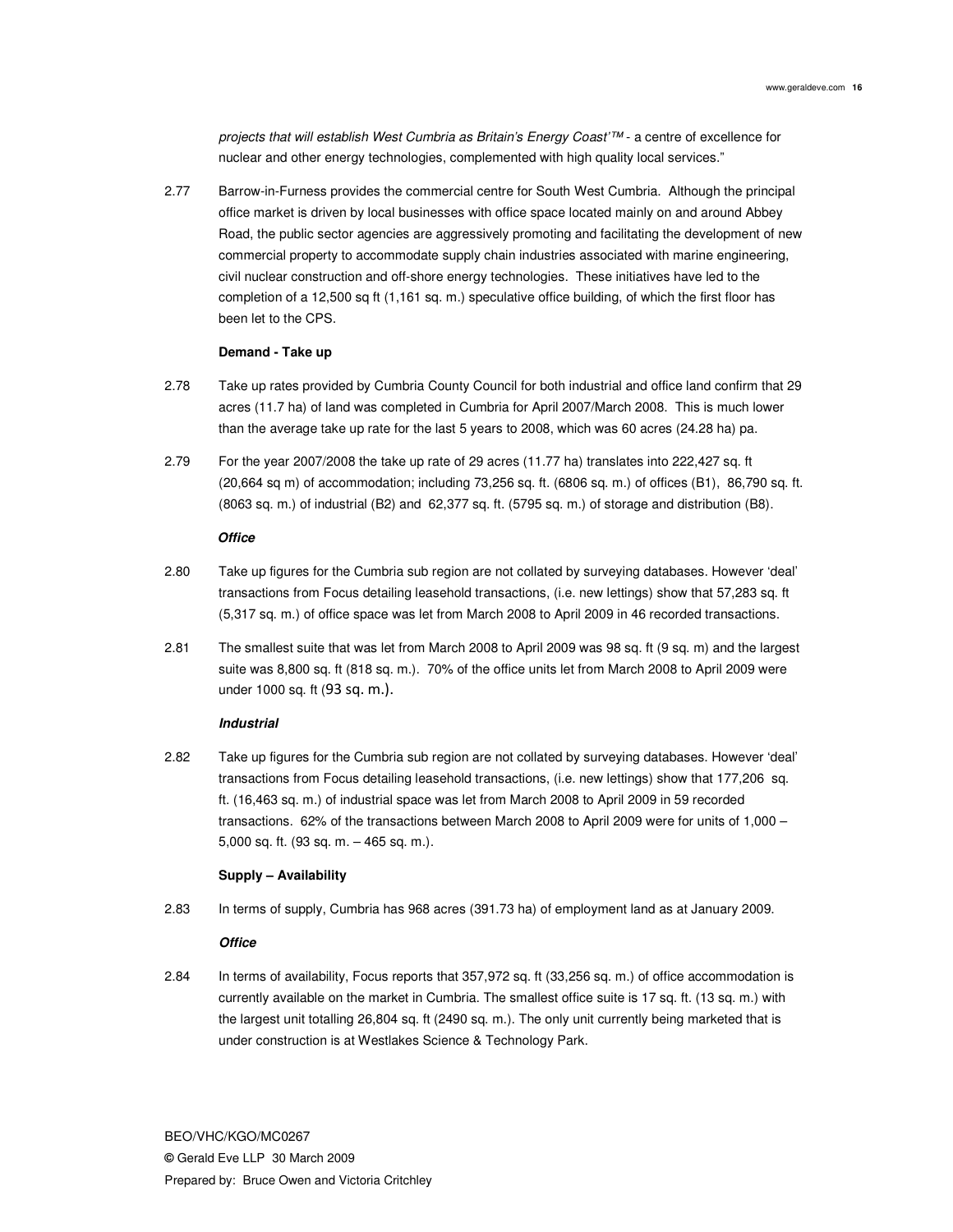### **Industrial**

2.85 In terms of availability, Focus reports that 1,298,055 sq. ft. (120,592 sq. m.) of industrial accommodation is currently available on the market in Cumbria. 35,865 sq. ft (3333 sq. m.) of the available accommodation is under construction. The majority of the accommodation under construction is at Kingmoor in Carlisle.

#### **Rents**

- 2.86 Prime new build industrial units are currently being marketed at Kingmoor Park at £5.75 per sq. ft. (£61.90 per sq.m) which is the highest industrial rent in Cumbria. In terms of secondary accommodation, rents for industrial accommodation range from £1.10 to £4.00 per sq. ft. (£11.85 - £43.00 per sq.m) depending on location, size and quality. Better quality industrial accommodation is available at £4.00 per sq. ft. (£43.00 per sq.m).
- 2.87 Office rents for new build accommodation in and around Carlisle are available at £12.50 -£14.00 per sq. ft. (£134.55 - £150.70 per sq.m) with secondary accommodation in the City Centre available at £5-10.00 per sq. ft. (£53.80 - £107.60 per sq.m) depending on quality and size.
- 2.88 In respect of the West Coast locations office rents at Lillyhall are £8- £10.00 per sq. ft. (£86.10 £107.60 per sq.m) whilst new build offices are currently being marketed at West Lakes Technology Park at £11.50 per sq. ft. (£123.80 per sq.m). A new build office building (speculatively built by the public sector) in Barrow has recently let at £10.50 per sq. ft. (£113 per sq.m) to the CPS.

#### **Key Developments in Cumbria**

- 2.89 Westlakes Science and Technology Park is a successful business park which has attracted over 61 organisations employing approximately 1,000 people in 10 major buildings. West Lakes Science and Technology Park is located a few miles from Sellafield and is home to a large number of nuclear and engineering businesses. The park has a further development capacity of 87.80 acres (35.53 ha) with a number of serviced development plots currently available for design and build schemes.
- 2.90 Maryport Business Centre will provide 15,295 sq.ft (1,421sq m) of lettable space for a wide variety of small and medium sized businesses, located to the south of Maryport Town Centre.
- 2.91 Norwepp is the joint property venture formed by the NWDA and Warner Estates which has purchased Cleator Moor Industrial Estate near Whitehaven in January 2009.
- 2.92 Penrith New Squares scheme in Penrith is a Town Centre scheme including 145,000 sq. ft. (13,470 sq.m) of shops, and 12,000 sq. ft. (1,114 sq.m) of office accommodation.
- 2.93 Lillyhall is a large 395 acre (160ha) predominantly manufacturing and distribution park, located on the A595 to the south east of Workington. Lillyhall is considered to be a strategic industrial area suitable for industrial and commercial use by local and inward investors. A significant proportion of the site is owned by the NWDA.
- 2.94 Derwent Howe is a key employment corridor to the west of Workington Town Centre. The area includes the (former) Corus steelworks, Clay Flatts Industrial Estate, Derwent Howe Industrial Estate and some non-employment uses. Eatonfield developments have recently been granted outline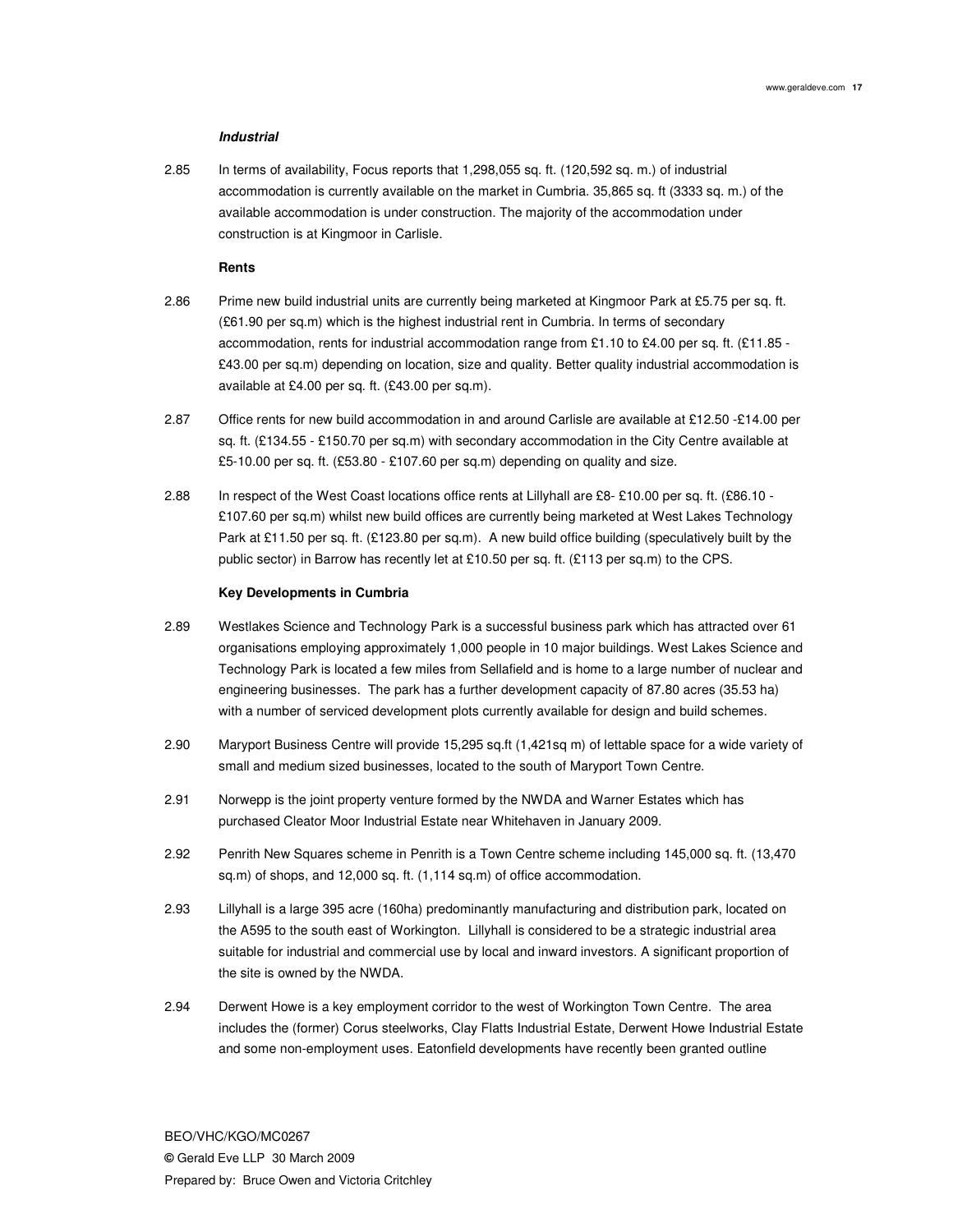planning application for a large mixed use development for the former Corus steelworks incorporating office development.

- 2.95 Kingmoor Park is one of the NWDA's 'Regional Strategic sites' indicating a site that has greater than local significance with demand expected at a regional, national and international level. Kingmoor Park is a high quality business park incorporating office, industrial and warehouse uses, on a former Ministry of Defence (MOD) site.
- 2.96 In total, Kingmoor Park covers an area of approximately 121 hectares (300 acres) and when complete will provide 185,806 sq. m. (2,000,000 sq. ft.) of employment floorspace. At present approximately 106,000 sq. m. (1,140,984 sq. ft.) of employment floorspace has been let to over 150 businesses.
- 2.97 Planning permission has been granted to Stobart Air Limited to develop Carlisle Airport, incorporating a major freight storage distribution facility including a chilled cross dock facility, with associated offices, personnel facilities and a new vehicle access form the A689. The proposals also include upgrading the airport facilities to attract commercial passengers and freight flights.
- 2.98 The Waterfront Barrow-in-Furness is an ambitious transformational project incorporating; 650 new homes, a 350-berth marina, a hotel, shops, leisure facilities, restaurants, bars, a sports ground, a watersports centre and the Waterfront Business Park. The Waterfront Business Park can accommodate a mixture of 54,142 sq.ft (5,030 sq.m) of B1, 167,152 sq.ft (15,529 sq.m) of B2 and 55,972 sq.ft (5,200 sq.m) of B8.

## **Lancashire**

## **Context**

- 2.99 Lancashire is one of the largest sub-regions in Britain, and has been the manufacturing powerhouse of the UK for 200 years. Lancashire is strong in the aerospace, automotive and advanced manufacturing sectors. The food and drink sector, which is Lancashire's second largest industry is worth £1.5billion.
- 2.100 Lancashire is well-connected in terms of motorways, the West Coast Main Rail line and Blackpool Airport. The Lancashire sub-region also benefits from Lancaster University and the University of Central Lancashire.
- 2.101 Office development in Lancashire is mainly located in the City of Preston and Lancashire. Preston has suffered from an oversupply of 70's accommodation in the City Centre, although there are some successful out of town office schemes for example South Rings capitalising on the proximity to the Motorway.
- 2.102 Development in Lancashire for employment uses is mainly concentrated around the M6 and M65 corridors.
- 2.103 In terms of industrial accommodation, Leyland and Chorley have a stronger industrial market than Preston. Blackpool has limited office development but provides a significant element of industrial accommodation, although this accommodation is mainly second-hand in nature.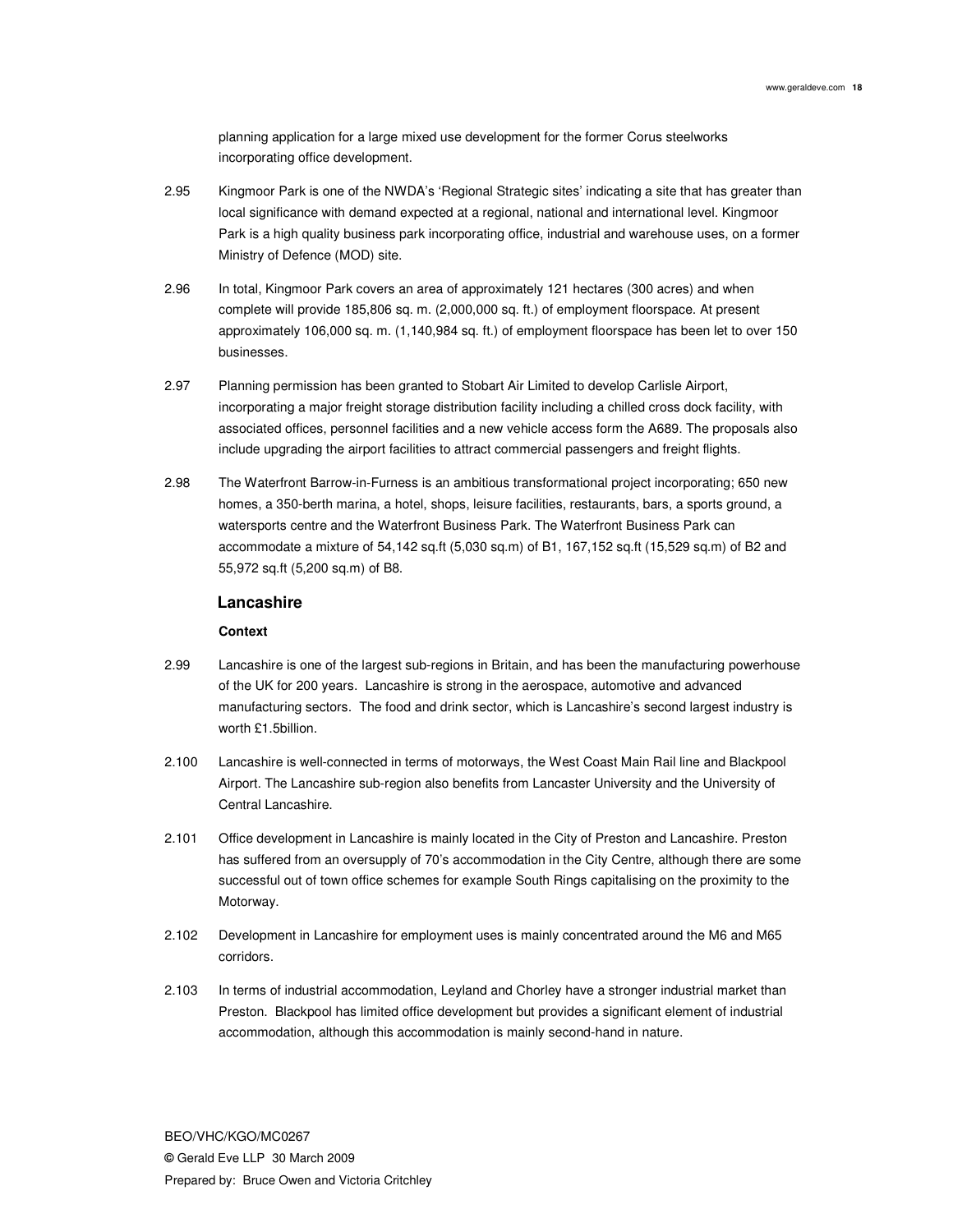2.104 Blackburn is the industrial centre of east Lancashire, although the market is composed of a number of estates with small to medium sized properties and occupiers.

#### **Demand – Take Up**

2.105 The total average annual take up of all employment land in the Lancashire sub-region is 68.2 hectares in 2005. Historically take up of allocated land employment land has been 0.63 hectares per year for Lancaster in 2006.

## **Industrial**

- 2.106 Take up figures for the Lancashire sub region are not collated by surveying databases. However 'deal' transactions from Focus detailing leasehold transactions, (i.e. new lettings) show that 1,136,527 sq. ft (105,585 sq. m.) of industrial space was let from March 2008 to April 2009 in 158 transactions.
- 2.107 Within the Lancashire sub region industrial units let between March 2008 and April 2009 ranged between 129 sq. ft. (12 sq. m.) to 145,490 sq. ft. (13,516 sq. m.) in size. 45% of the lettings were in respect of units in the 1,000 sq, ft. - 5,000 sq. ft. (93 sq. m. – 465 sq. m.) size range.

## **Office**

2.108 Take up figures for the Lancashire sub region are not collated by surveying databases. However 'deal' transactions from Focus detailing leasehold transactions, (i.e. new lettings) show that 474,014 sq. ft (44,037 sq. m.) of office space was let from March 2008 to April 2009 in 114 transactions. 54% of all the office letting transactions between March 2008 to April 2009 were within the size range 1,000 -5,000 sq. ft. (93 sq. m. – 465 sq. m.). 40% were for units under 1,000 sq. ft. (93 sq. m.).

### **Supply - Availability**

2.109 Local authority information suggests that there is 1,068.58 hectares land currently available for employment uses in Lancashire.

## **Office**

2.110 In terms of availability, Focus states that 2,281,006 sq. ft (211,890 sq. m.) of office accommodation is currently available on the market in Lancashire.

#### **Industrial**

2.111 In terms of availability, Focus reports that 8,902,677 sq. ft. (827,002 sq. m.) of industrial accommodation is being marketed in Lancashire. 86% of this space is defined as warehouse and storage.

#### **Rents**

2.112 Office rents within Preston City Centre, are £16.50 per sq. ft (£177.60 per sq.m) for new build offices, with second hand offices available from £9.00 -£12.50 per sq. ft. (£96.90 - £134.55 per sq.m) depending on size, quality and location. Office rents for new office accommodation in Lancaster City Centre are £14.00 per sq. ft. (£150.70 per sq.m).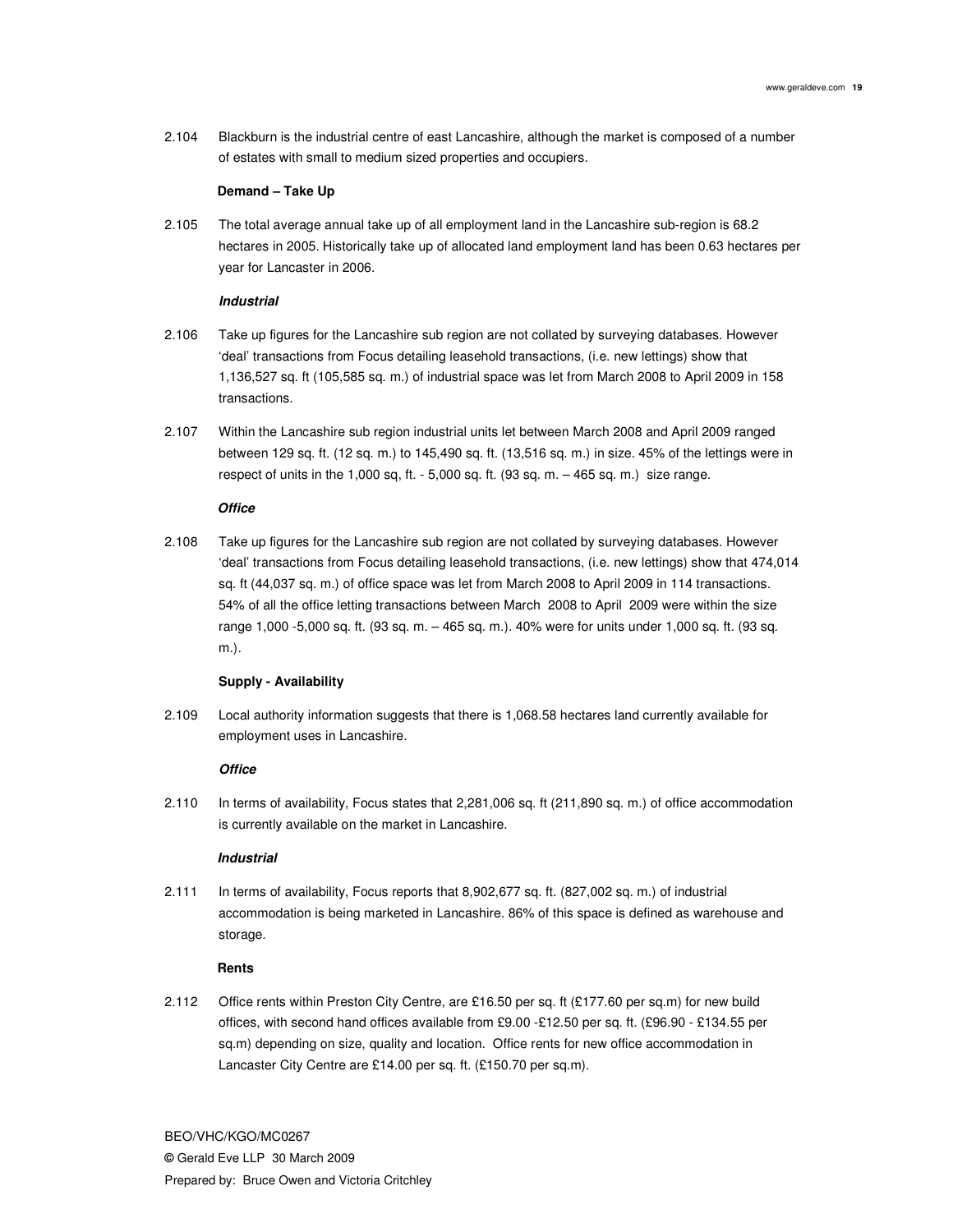2.113 Industrial rents within Preston area range from £2.80 - £4.20 per sq. ft. (£30.15 - £45.20 per sq. m).. with industrial rents in Blackpool ranging from £2-£5.00 per sq. ft. (£21.50 - £53.80 per sq. m).

#### **Key Developments**

- 2.114 A transformational masterplan has been produced for Blackpool, which includes 1,722,240 sq. ft. (160,000 sq. m.) of mixed use development, including offices for Blackpool Council, and the possibility of replacement courts, police headquarters, a health centre and a new library.
- 2.115 The Bailrigg site presents the opportunity to create a premier employment site in Lancashire for knowledge-based industries and university spin-out. This site is one of the NWDA's strategic regional sites, which has the potential to facilitate university related business development and to provide a quality setting for businesses that still require a link back to the university.
- 2.116 A masterplan has been prepared for the Freckleton area of Blackburn Town Centre to shape the physical improvement of the area following the completion of the Freckleton Bridge in 2008. It is proposed to provide a mix of uses incorporating an employment hub concept that will capitalise upon the existing and expanding further education /higher education academic presence in order to create closer links between education, skills and enterprise.
- 2.117 Central Preston provides the opportunity to support Preston's growth by promoting knowledge based development building on further development relating to the expansion of the University of Central Lancashire.
- 2.118 Land within the existing BAE Systems site at Samlesbury, Lancashire has been identified as a potential location for a proposed supplier park, which may provide an opportunity to develop a nationally important centre for aerospace and advanced manufacturing.
- 2.119 Whitebirk is intended to provide a premier employment site for East Lancashire. The site will act as a focus for high quality job growth and investment by businesses requiring good access to the primary road network.
- 2.120 The Preston East site is located on Junction 31a of the M6, four miles east of Preston. The site will provide approximately 700,000 sq ft (65,032 sq.m) of industrial/distribution space and extends to 35 acres (14.16 hectare).
- 2.121 A masterplan has been prepared for the Weavers Triangle in Burnley, which is located on the western side of Burnley town centre. Weavers Triangle is a ribbon development of predominantly 19th Century industrial buildings clustered around the Leeds and Liverpool Canal. The masterplan proposes a mix of uses including public open space, canal related leisure, managed workspace, residential, and offices.
- 2.122 The NWDA have purchased the former 50 acre (20 ha) Michelin factory in Burnley and are redeveloping the site for business use. Aircell, an aerospace systems manufacturer have expanded its operation in Burnley and taken accommodation at the site.
- 2.123 The revolution is a 128 acre (52 ha) is a high quality logistics and industrial park which is part of the one of the largest mixed use projects in the northwest – Buckshaw Village. The revolution provides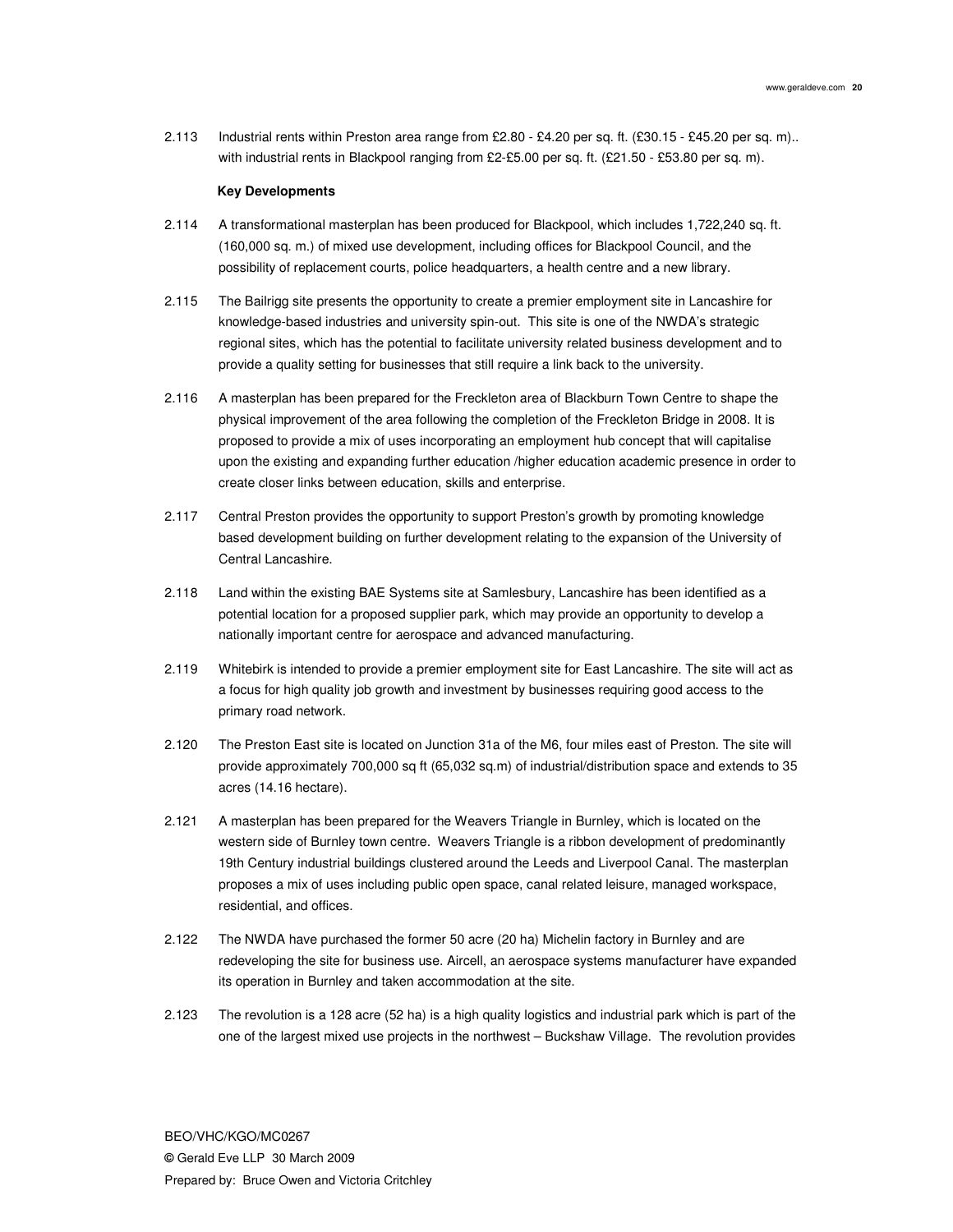a quality business environment with excellent access to junction 28 of the M6 and junction 8 of the M61. The revolution provides both office and industrial accommodation.

## **Cheshire and Warrington**

### **Overview**

- 2.124 In the main commercial property development in Cheshire is concentrated around the M56 and M6 corridors. Cheshire has an active industrial market with Crewe, Middlewich, Warrington, Winsford and Ellesmere Port being the key industrial locations. Cheshire is a popular location for the industrial and distribution sector, due to its advantageous strategic location and easy access to motorways. The key locations for the 'big shed' market are Middlewich, Crewe and Ellesmere Port, with Pioneer Point (at Ellesmere Port) the largest scheme within the sub-region as a whole.
- 2.125 The key location for office development within Cheshire, are Chester, Warrington, and Crewe. The office market in Chester is split into two elements firstly, offices in the city centre and secondly, the business villages and parks on the edge of the city centre, most typified by Chester Business Park. The office market in Warrington is also split into two constituent parts, the business parks around the periphery and the Town Centre. Birchwood is the dominant office location in Warrington.
- 2.126 Crewe Business Park provides the majority of the new office accommodation in Crewe, although development opportunities are now limited. Northwich has continued to develop as an office location with a number of lettings taking place at Gadbrook Park. Macclesfield and Wilmslow have an established office market providing business park and office accommodation within the Town Centre. Cheshire Oaks has developed an office market close to motorway junction.

#### **Demand - Take up**

2.127 Take up for Cheshire is estimated to be 41ha per annum (101.31 acres) for employment land as at 2005.

#### **Office**

2.128 Take up figures for the Cheshire sub region are not collated by surveying databases. However 'deal' transactions from Focus detailing leasehold transactions, (i.e new lettings) show that 446,851 sq. ft (41,513 sq. m.) of office space was let from March 2008 to March 2009. 62% of the office lettings in the period March 2008 to April 2009 were in Warrington.

#### **Industrial**

- 2.129 Take up figures for the Cheshire sub region as a whole are not collated by surveying databases. However Industrial take up information is collated for Warrington and included below.
- 2.130 However 'deal' transactions from Focus detailing leasehold transactions, (i.e new lettings) show that 5,109,547 sq. ft (474,644 sq. m.) of industrial space was let from March 2008 to March 2009 for the Cheshire sub region.
- 2.131 Industrial take up for Warrington in 2007 was 1,123,000 sq. ft. (104,330 sq.m) with average take up in Warrington for the last five years to 2007 being 1,173,000 sq. ft (108,975 sq.m). Pre-lets and purpose build in Warrington average 12% of the total take up.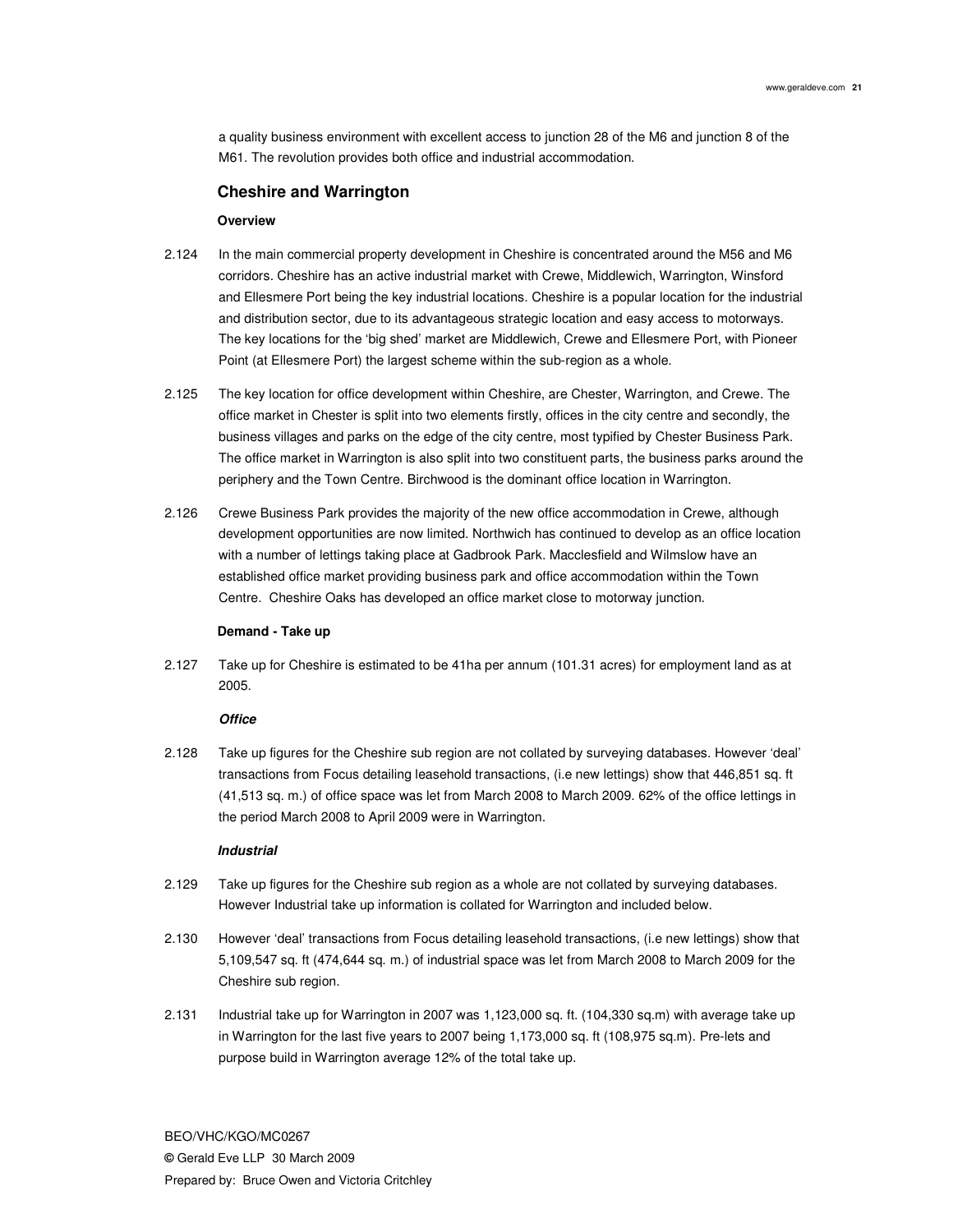2.132 Industrial stock in Warrington is estimated to be 22.7 m sq. ft. (2.10m sq.m) at 2003, with 3% of the stock defined as new, having been built over the last 5 years. 57% of the space developed over the last 5 years to 2007 has been speculative and 43% of space built pre-let or purpose built. Clearly this level of speculative development will have fallen dramatically given the lack of development finance available and the rising occupier caution.

### **Supply - Availability**

2.133 The supply of employment land in Cheshire is estimated to be 2,893 acres (1,171 ha).

#### **Office**

2.134 In terms of availability, Focus states that 4,945,444 sq. ft. (459,400 sq. m.) of office accommodation is currently being marketed in Cheshire. 20%of the total office accommodation currently on the market in Cheshire is located in Warrington.

#### **Industrial**

2.135 In terms of availability, Focus reports that 16,180,448 sq. ft. (1,503,200 sq. m.) of industrial accommodation is being marketed in Cheshire. 86% of this space is defined as warehouse and storage. 93% of the industrial accommodation currently being marketed in Cheshire is defined as warehouse and storage accommodation.

## **Rents**

- 2.136 Top industrial rents in Warrington and Crewe were reported to stand at £5.50 per sq. ft. (£59.20 per sq. m.) as at mid 2008. Secondary industrial accommodation range from £2.50-5.00 per sq. ft. (£26.90 - £53.81 per sq.m) depending on location, age and location.
- 2.137 Refurbished grade B office accommodation in Warrington Town Centre is available at £10 per sq. ft. (£108 per sq. m.) with prime office rents at Birchwood Park at £17.50 per sq. ft. (£188.36 per sq.m) with second-hand accommodation available at £12.50 per sq. ft (£134.55 per sq.m).
- 2.138 Office rents for new accommodation at Crewe Business Park range between £134.55 £172.22 per sq. m. (£12.50 to £16 per sq.ft) on a leasehold basis and approx. £1,991 per sq. m. (£185 psf) on a freehold basis.

#### **Key Developments**

- 2.139 Midpoint 18 is a significant employment site located in mid-Cheshire, immediately to the east of Middlewich and within 2 miles of Junction 18 of the M6. When complete the development will comprise of 142 hectares (350 acres) and provides distribution, production and office buildings. Whilst this is predominantly an industrial location, it does provide a significant element of office accommodation.
- 2.140 Birchwood Park is a successful office development undertaking by MEPC located adjacent to the M62 Motorway, providing a range of office accommodation including an industrial element. The Park provides high standards of amenities including a coffee shop, a 500 seat restaurant, health and fitness club, nursery and conference facility. MEPC are continuing to develop speculatively which will increase the floorspace to from 1.1. m sq. ft. (102,193 sq.m) to 1.8m sq. ft (167,225 sq.m).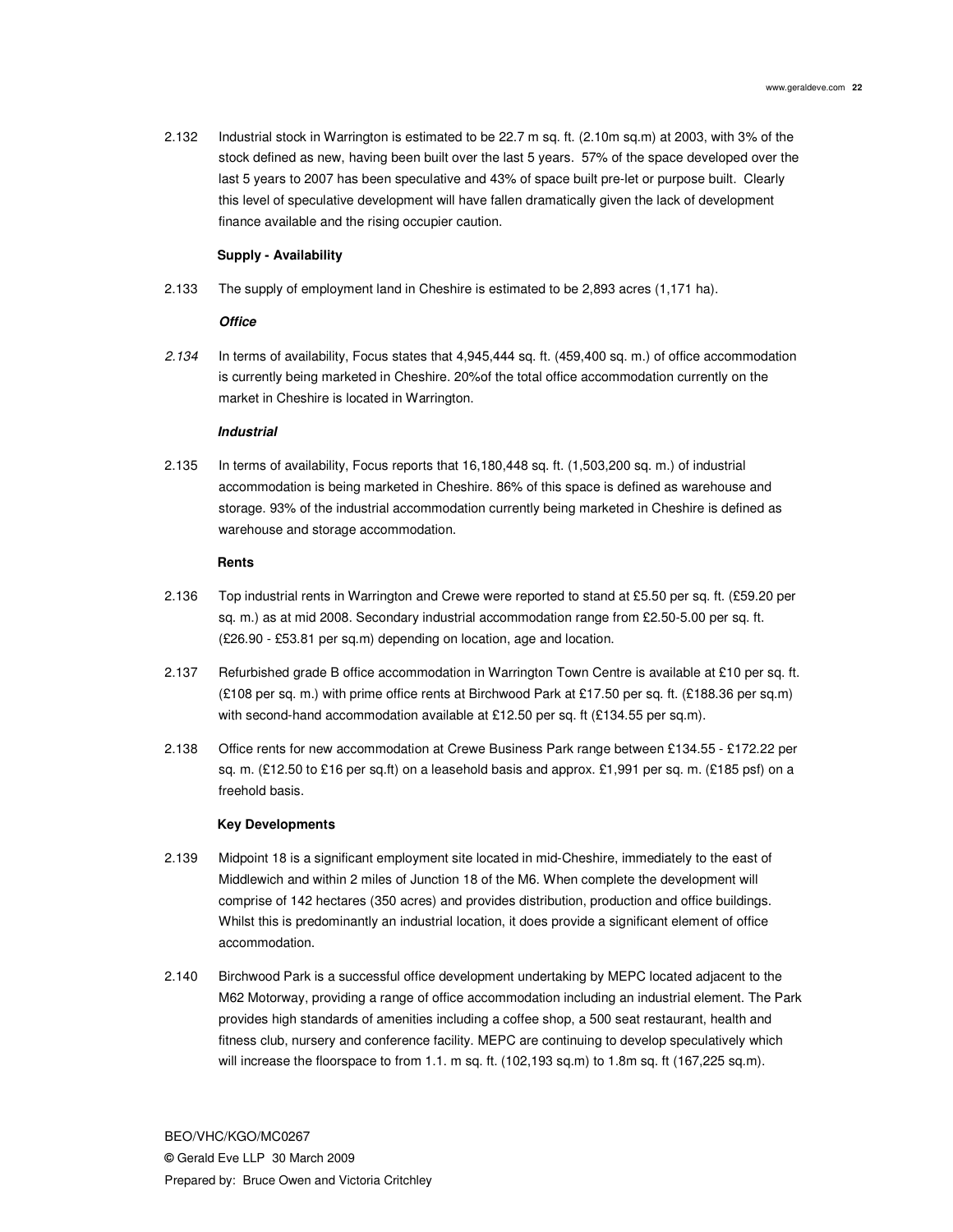- 2.141 Omega is a 226 hectare (558 acre) brownfield site adjacent to and bisected by the M62 motorway in Warrington. This site is a Strategic Regional Site that will be developed over the next 25 years by Miller Developments and the Royal Bank of Scotland in a joint venture partnership with English Partnerships. The first two phases of development comprise a total of 148,644 sq m (1.6 million sq ft) of industrial and distribution space to the north of the site and 130,00 sq m (1.4 million sq ft) of office accommodation to the south. In total the site will provide 4.5m sq. ft. (418,063 sq.m) of industrial and distribution space.
- 2.142 Lingley Mere is a development undertaken by Unitied Ulities and Muse Developments located near junction 8 of the M62. At Lingley Mere 40 acres (16.2 ha) are available for development.
- 2.143 Crewe University Quadrant is a collection of development sites that when considered collectively present a substantial development opportunity in economic terms for the region as a whole. The Basford sites are a key development which comprise of 363 acres (147 ha) which are allocated for employment uses.
- 2.144 Liberty properties are developing the former police headquarters site in Chester City Centre, which when complete will provide 350,000 sq. ft. (32,516 sq.m) of mixed use development incorporating 65,000 sq. ft. (6,038 sq.m) of office accommodation.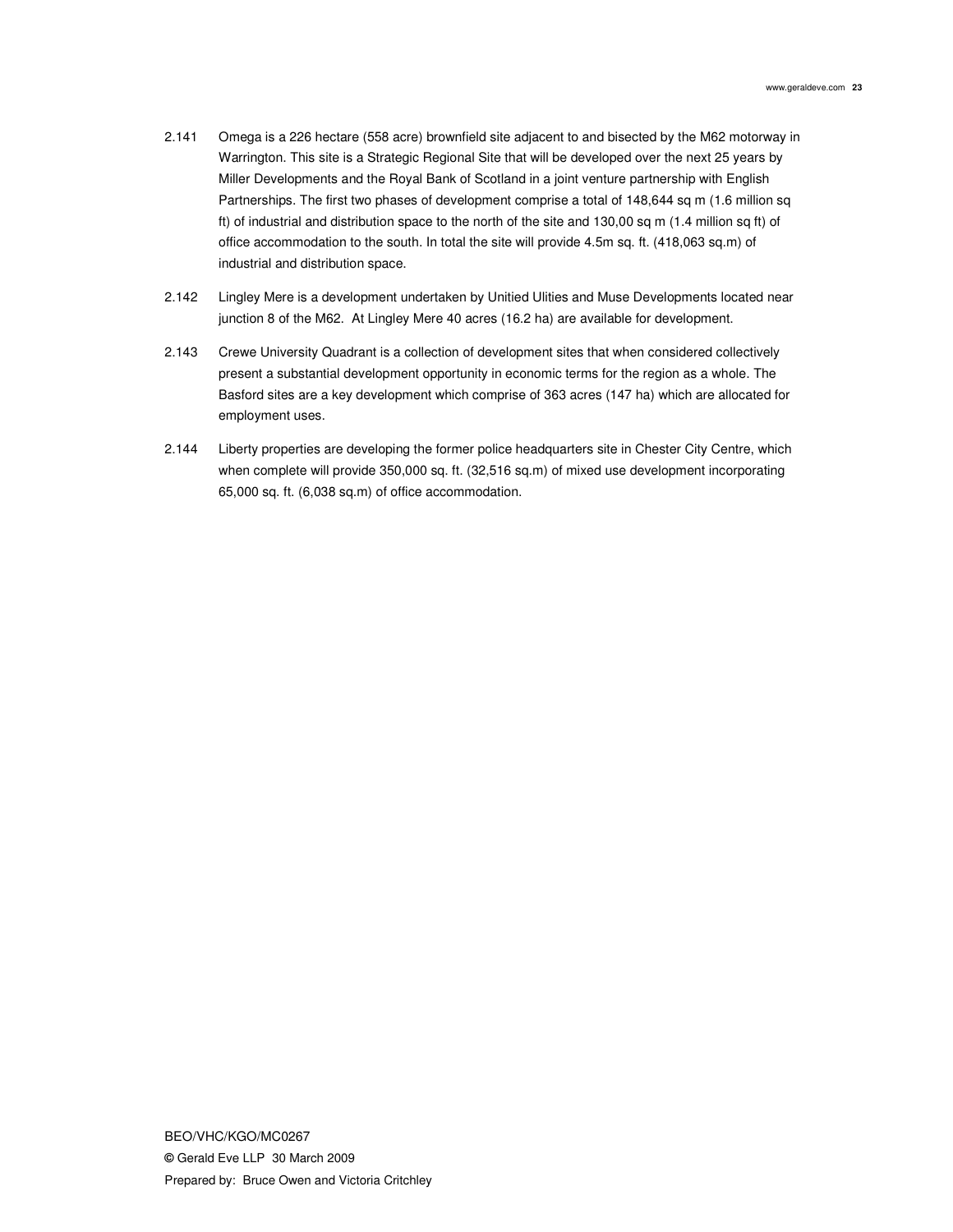## 3 Market Assessments

- 3.1 The individual employment sites have been assessed on a desktop basis by a Chartered Surveyor using the scoring criteria in Table 1.1 and the results have been collated by sub-region in Tables 3.1  $-3.5.$
- 3.2 The individual proforma per district are included within the appendix.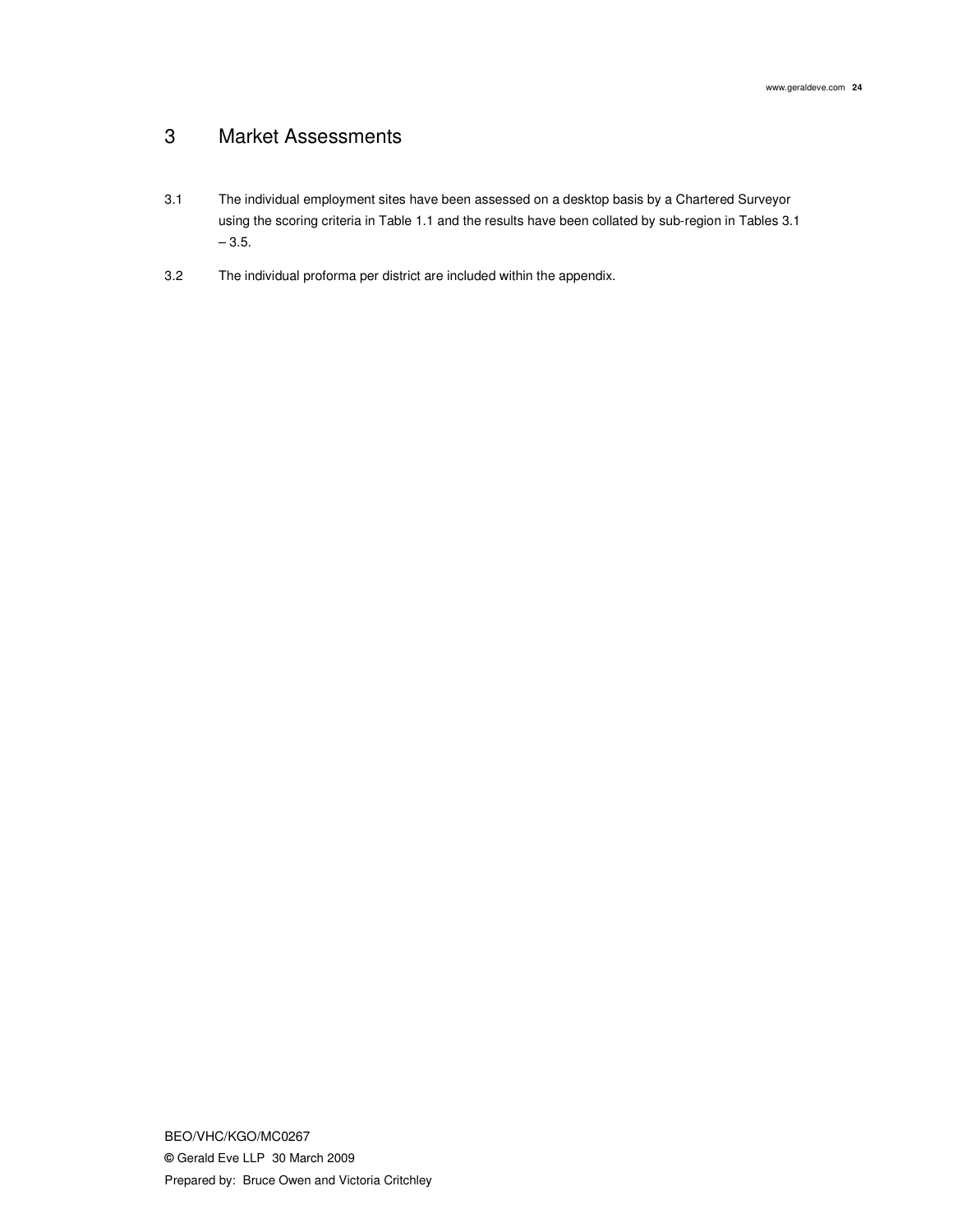## **Table 3.1 Cumbria**

| <b>Site No</b>     | <b>Sub Region</b> | <b>District</b>             | <b>Site Name</b>                                   | <b>Market</b><br><b>Interest</b> | <b>Supply</b>  | Vacant                  | <b>Local Rents -</b><br>Regional | <b>Local Rents -</b><br><b>Sub Regional</b> | <b>Total</b>      |
|--------------------|-------------------|-----------------------------|----------------------------------------------------|----------------------------------|----------------|-------------------------|----------------------------------|---------------------------------------------|-------------------|
| CUSL <sub>01</sub> | Cumbria           | South Lakeland<br><b>DC</b> | Station Yard Milnthorpe (SE<br>Milnthorpe Station) | 2                                | 3              | 3                       | $\overline{c}$                   | $\overline{2}$                              | $12 \overline{ }$ |
| CUCR01             | Cumbria           | Carlisle                    | Carlisle Airport                                   | 4                                | 3              | 3                       | 3                                | 4                                           | 17                |
| CUCR02             | Cumbria           | Carlisle                    | <b>Brunthill</b>                                   | $\overline{c}$                   | 3              | 3                       | 3                                | 4                                           | 15                |
| CUCR03             | Cumbria           | Carlisle                    | Land south of Park Road                            | 2                                | 3              | 3                       | 3                                | 3                                           | 14                |
| CUCR04             | Cumbria           | Carlisle                    | Morton                                             | $\overline{c}$                   | 3              | $\overline{4}$          | 3                                | 3                                           | 15                |
| CUCR05             | Cumbria           | Carlisle                    | Kingmoor Park                                      | 3                                | 3              | 3                       | 3                                | 4                                           | 16                |
| CUCO01             | Cumbria           | Copeland                    | E1 Westlakes Phase 2                               | 3                                | $\overline{2}$ | 5                       | 3                                | 4                                           | 17                |
| CUCO02             | Cumbria           | Copeland                    | E1 Westlakes Phase 3                               | 3                                | $\overline{2}$ | 5                       | 3                                | 4                                           | 17                |
| CUCO03             | Cumbria           | Copeland                    | E1 Westlakes Phase 4                               | 3                                | $\overline{c}$ | 5                       | 3                                | 4                                           | 17                |
| CUCO04             | Cumbria           | Copeland                    | E7 Leconfield Extension                            |                                  | 3              | $\overline{\mathbf{c}}$ | $\overline{c}$                   | 3                                           | 11                |
| CUCO05             | Cumbria           | Copeland                    | E2 Whitehaven Commercial Park                      |                                  | 3              | $\overline{4}$          | $\overline{c}$                   | 3                                           | 13                |
| CUED01             | Cumbria           | Eden                        | Gillwilly Industrial Estate Extension              | $\overline{c}$                   | 3              | 3                       | $\overline{c}$                   | 3                                           | 13                |
| CUAL01             | Cumbria           | Allerdale                   | Lillyhall Industrial Estate (WKEM4)                |                                  |                | $\overline{4}$          |                                  | 3                                           | 10                |
| CUAL <sub>02</sub> | Cumbria           | Allerdale                   | Lillyhall Industrial Estate (WKEM6)                |                                  |                | $\overline{4}$          |                                  | 3                                           | 10                |
| CUAL03             | Cumbria           | Allerdale                   | Oldside                                            |                                  |                | 3                       |                                  | 2                                           | 8                 |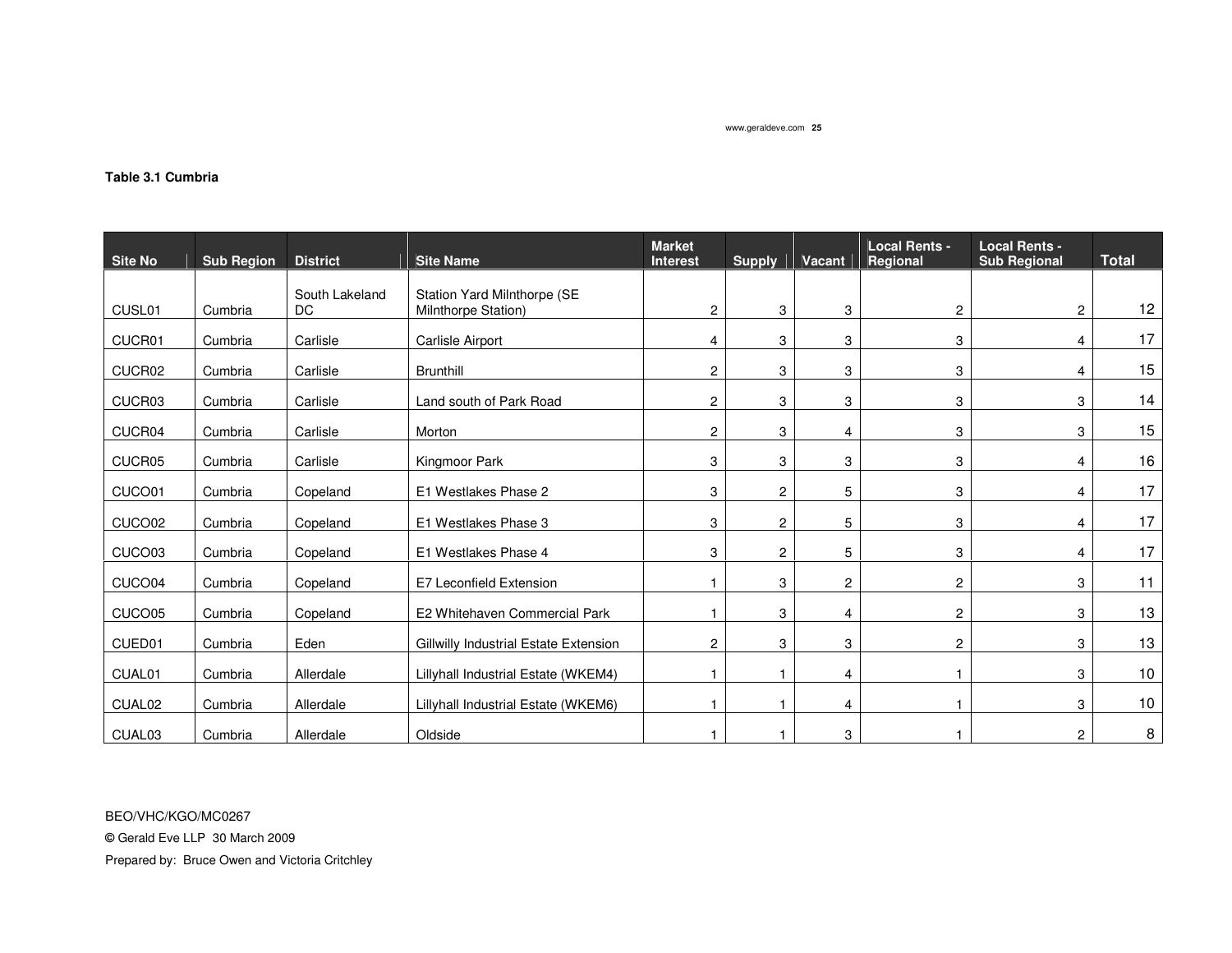| Site No            | <b>Sub Region</b> | <b>District</b>             | <b>Site Name</b>                     | <b>Market</b><br><b>Interest</b> | <b>Supply</b> | Vacant | <b>Local Rents</b><br>Regional | <b>Local Rents</b><br><b>Sub-Regional</b> | <b>Total</b> |
|--------------------|-------------------|-----------------------------|--------------------------------------|----------------------------------|---------------|--------|--------------------------------|-------------------------------------------|--------------|
|                    |                   |                             |                                      |                                  |               |        |                                |                                           |              |
| CUAL04             | Cumbria           | Allerdale                   | Port of Workington Industrial Estate |                                  |               |        |                                |                                           | 15           |
| CUAL <sub>05</sub> | Cumbria           | Allerdale                   | Lillyhall Industrial Estate (WKEM2)  |                                  |               |        |                                |                                           | 10           |
| CUAL06             | Cumbria           | Allerdale                   | Lillyhall Industrial Estate (WKEM3)  |                                  |               | 4      |                                |                                           | 10           |
| CUBR01             | Cumbria           | Barrow in<br>Furness        | E2 West of Robert McBride            |                                  | 3             | 3      |                                |                                           | 12           |
| CUBR02             | Cumbria           | Barrow in<br>Furness        | BP9*                                 | n/a                              | n/a           | n/a    | n/a                            | n/a                                       | 0            |
| CUBR03             | Cumbria           | Barrow in<br><b>Furness</b> | WBP1                                 |                                  | C             | 4      | 2                              |                                           | 13           |

\* Site BP9 (CUBRO3) has not been considered as part of this study as this site has been acquired by Barrow-in-Furness Borough Council as part of the Marina Village Development. Barrow Marina Village is a mixed use development comprising of residential, leisure and marina uses.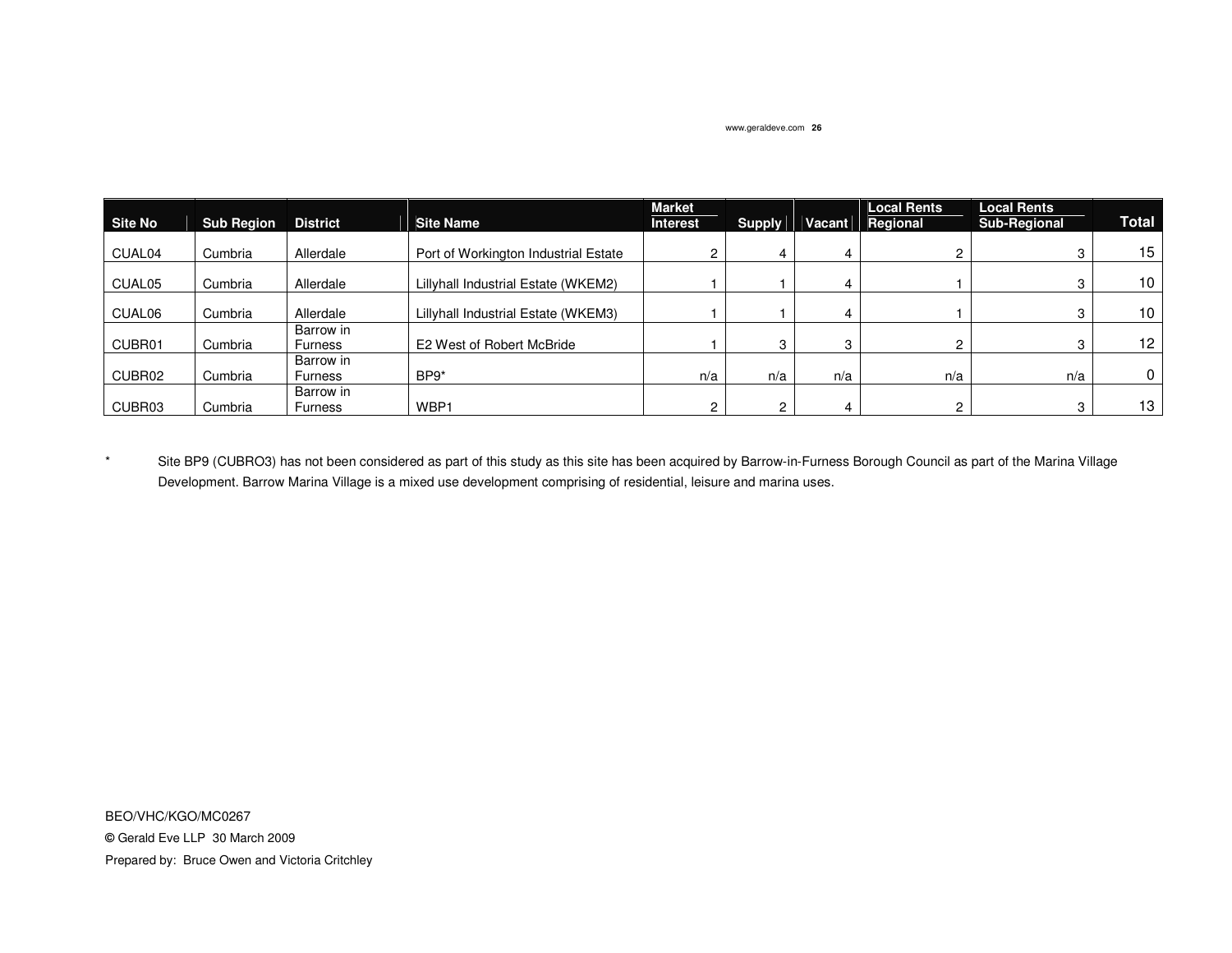## **Table 3.2 Cheshire & Warrington**

| <b>Site No</b> | <b>Sub Region</b>       | <b>District</b>                                              | <b>Site Name</b>                                                             | <b>Market</b><br><b>Interest</b> | Supply         | Vacant | <b>Local Rents -</b><br>Regional | Local Rents -<br><b>Sub Regional</b> | Total |
|----------------|-------------------------|--------------------------------------------------------------|------------------------------------------------------------------------------|----------------------------------|----------------|--------|----------------------------------|--------------------------------------|-------|
| CHWA01         | Cheshire and Warrington | Warrington                                                   | Omega Phases 1 & 2                                                           |                                  |                |        |                                  |                                      | 20    |
| CHWA02         | Cheshire and Warrington | Warrington                                                   | Lingley Mere Phase 2                                                         |                                  |                |        |                                  |                                      | 20    |
| CHWA03         | Cheshire and Warrington | Warrington                                                   | Burtonwood Services (Westbound)                                              |                                  | 3              |        |                                  |                                      | 17    |
| CHWA04         | Cheshire and Warrington | Warrington                                                   | Gemini 16                                                                    |                                  | З              |        |                                  |                                      | 18    |
| CHWA05         | Cheshire and Warrington | Warrington                                                   | Forrest Way Business Park                                                    |                                  | 3              |        |                                  |                                      | 15    |
| CHWA06         | Cheshire and Warrington | Warrington                                                   | Capitol Park                                                                 |                                  |                |        |                                  |                                      | 19    |
| CHWA07         | Cheshire and Warrington | Warrington                                                   | Birchwood Park Parcel 7                                                      |                                  | 3              | 3      |                                  |                                      | 20    |
| CHWA08         | Cheshire and Warrington | Warrington                                                   | Olympic Park                                                                 |                                  | 3              |        |                                  |                                      | 17    |
| CHWA09         | Cheshire and Warrington | Warrington                                                   | Omega Phases 3, 4, and 5                                                     |                                  | 3              |        |                                  |                                      | 19    |
| CHCG01         | Cheshire and Warrington | Congleton - Cheshire East                                    | Capricorn Science and Technology Park                                        |                                  |                |        |                                  |                                      | 15    |
| CHCG02         | Cheshire and Warrington | Congleton - Cheshire East                                    | DP1(M2)/ DP3(M2) New Farm/Centura<br>Foods Booth Lane                        |                                  |                |        |                                  |                                      | 11    |
| CHCG03         | Cheshire and Warrington | Congleton - Cheshire East                                    | DP1(M3)/DP3(M1) Brooks Lane, Road/Road<br>Beta                               |                                  |                |        |                                  |                                      | 16    |
| CHCG04         | Cheshire and Warrington | Congleton - Cheshire East                                    | DP1(M1) South of Cledford Land (Midpoint<br>18)                              |                                  | 3              |        |                                  |                                      | 11    |
| CHCR01         | Cheshire and Warrington |                                                              | Crewe and Nantwich - Cheshire East Land to the East of University Way, Crewe |                                  | 3              |        |                                  |                                      | 16    |
| CHCR02         | Cheshire and Warrington |                                                              | Crewe and Nantwich - Cheshire East Land adjoining Crewe Green Link Road      |                                  | 3              |        |                                  |                                      | 16    |
| CHCR03         | Cheshire and Warrington | Crewe and Nantwich - Cheshire East Land off Pyms Lane, Crewe |                                                                              |                                  | 3              |        |                                  |                                      | 13    |
| CHCR04         | Cheshire and Warrington | Crewe and Nantwich - Cheshire East Basford East              |                                                                              |                                  | 3              |        |                                  |                                      | 14    |
| CHCR05         | Cheshire and Warrington | Crewe and Nantwich - Cheshire East Basford West              |                                                                              |                                  | 3              |        |                                  |                                      | 15    |
| CHMC01         | Cheshire and Warrington | Macclesfield BC - Cheshire East                              | <b>Tytherington Business Park</b>                                            |                                  | 3              |        |                                  |                                      | 15    |
| CHMC02         | Cheshire and Warrington | Macclesfield BC - Cheshire East                              | South Macclesfield Development Area                                          |                                  | $\overline{2}$ | 3      |                                  |                                      | 12    |
| CHMC03         | Cheshire and Warrington | Macclesfield BC - Cheshire East                              | Parkgate Industrial Estate Extension                                         |                                  | 3              |        |                                  |                                      | 15    |

BEO/VHC/KGO/MC0267

**©** Gerald Eve LLP 30 March 2009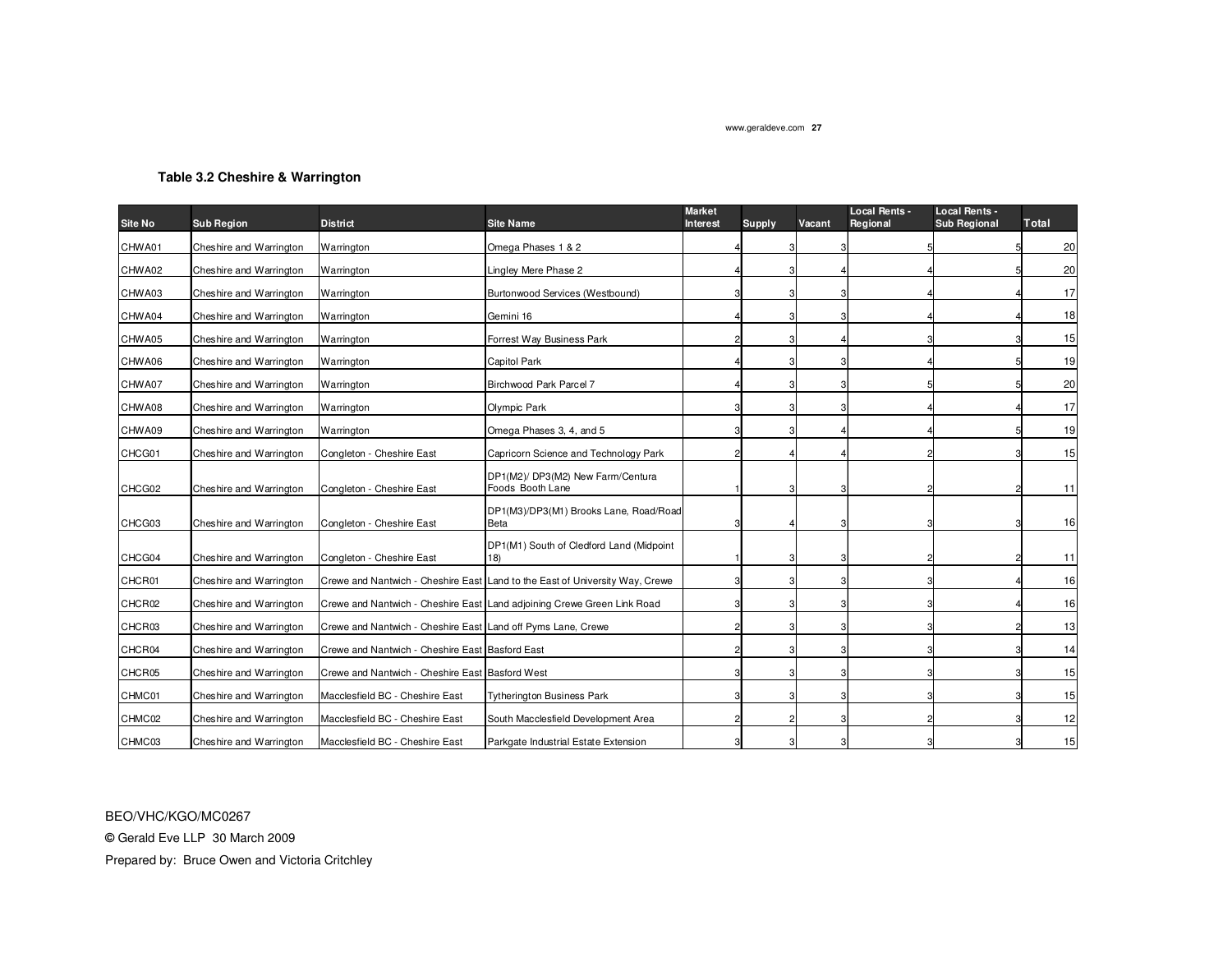| <b>Site No</b> | <b>Sub Region</b>       | <b>District</b>                 | <b>Site Name</b>                                                                                                             | <b>Market</b><br><b>Interest</b> | <b>Supply</b> | Vacant | <b>Local Rents -</b><br>Regional | <b>Local Rents -</b><br><b>Sub Region</b> | <b>Total</b>    |
|----------------|-------------------------|---------------------------------|------------------------------------------------------------------------------------------------------------------------------|----------------------------------|---------------|--------|----------------------------------|-------------------------------------------|-----------------|
| CHMC04         | Cheshire and Warrington | Macclesfield BC - Cheshire East | Skyparks Handforth                                                                                                           |                                  | 3             |        |                                  |                                           | 17              |
| CHCC01         | Cheshire and Warrington | Chester                         | <b>Bumpers Lane</b>                                                                                                          |                                  |               |        |                                  |                                           | 16              |
| CHCC02         | Cheshire and Warrington | Chester                         | Former Ince Power Station (remaining area)                                                                                   |                                  |               |        |                                  |                                           | 12              |
| CHVR01         | Cheshire and Warrington | Vale Royal                      | Lostock Triangle                                                                                                             |                                  |               |        |                                  |                                           | 15              |
| CHVR02         | Cheshire and Warrington | Vale Royal                      | Gadbrook Phase 1C, Northwich                                                                                                 |                                  |               |        |                                  |                                           | 15              |
| CHVR03         | Cheshire and Warrington | Vale Royal                      | Land at Lostock Works Railway Sidings                                                                                        |                                  |               |        |                                  |                                           | 13              |
| CHVR04         | Cheshire and Warrington | Vale Royal                      | Site of Engineering Works, Winnington<br>Avenue, Northwich                                                                   |                                  |               |        |                                  |                                           | 10 <sup>1</sup> |
| CHVR05         | Cheshire and Warrington | Vale Royal                      | Land comprising Winnington Island,<br>Wallerscote Island and land to the West and<br>East of Of Winnington Avenue, Northwich |                                  | 2             |        |                                  |                                           | 10 <sup>1</sup> |
| CHVR06         | Cheshire and Warrington | Vale Royal                      | South Bostock Road, Winsford                                                                                                 |                                  |               |        |                                  |                                           | 13              |
| CHVR07         | Cheshire and Warrington | Vale Royal                      | New Cheshire Salt Works                                                                                                      |                                  |               |        |                                  |                                           | 12              |
| CHEP01         | Cheshire and Warrington | Ellesmere Port and Neston       | Land at Station Road, Ince                                                                                                   |                                  |               |        |                                  |                                           | 12              |
| CHEP02         | Cheshire and Warrington | Ellesmere Port and Neston       | Ince Power Station                                                                                                           |                                  |               |        |                                  |                                           | 12              |
| CHEP03         | Cheshire and Warrington | Ellesmere Port and Neston       | Ince Marshes                                                                                                                 |                                  |               |        |                                  |                                           | 12              |
| CHEP04         | Cheshire and Warrington | Ellesmere Port and Neston       | Hooton Park Strategic Sites                                                                                                  |                                  |               |        |                                  |                                           | 13              |
| CHEP05         | Cheshire and Warrington | Ellesmere Port and Neston       | Stanlow Special Policy Area (Collection of<br>sites)                                                                         |                                  |               |        |                                  |                                           | 12              |
| CHEP06         | Cheshire and Warrington | Ellesmere Port and Neston       | Site adjacent Vauxhalls                                                                                                      |                                  |               |        |                                  |                                           | 15              |
| CHEP07         | Cheshire and Warrington | Ellesmere Port and Neston       | Former Gas, Board Site                                                                                                       |                                  |               |        |                                  |                                           | 17              |
| CHEP08         | Cheshire and Warrington | Ellesmere Port and Neston       | Clayhill (collection of sites)                                                                                               |                                  |               |        |                                  |                                           | 16              |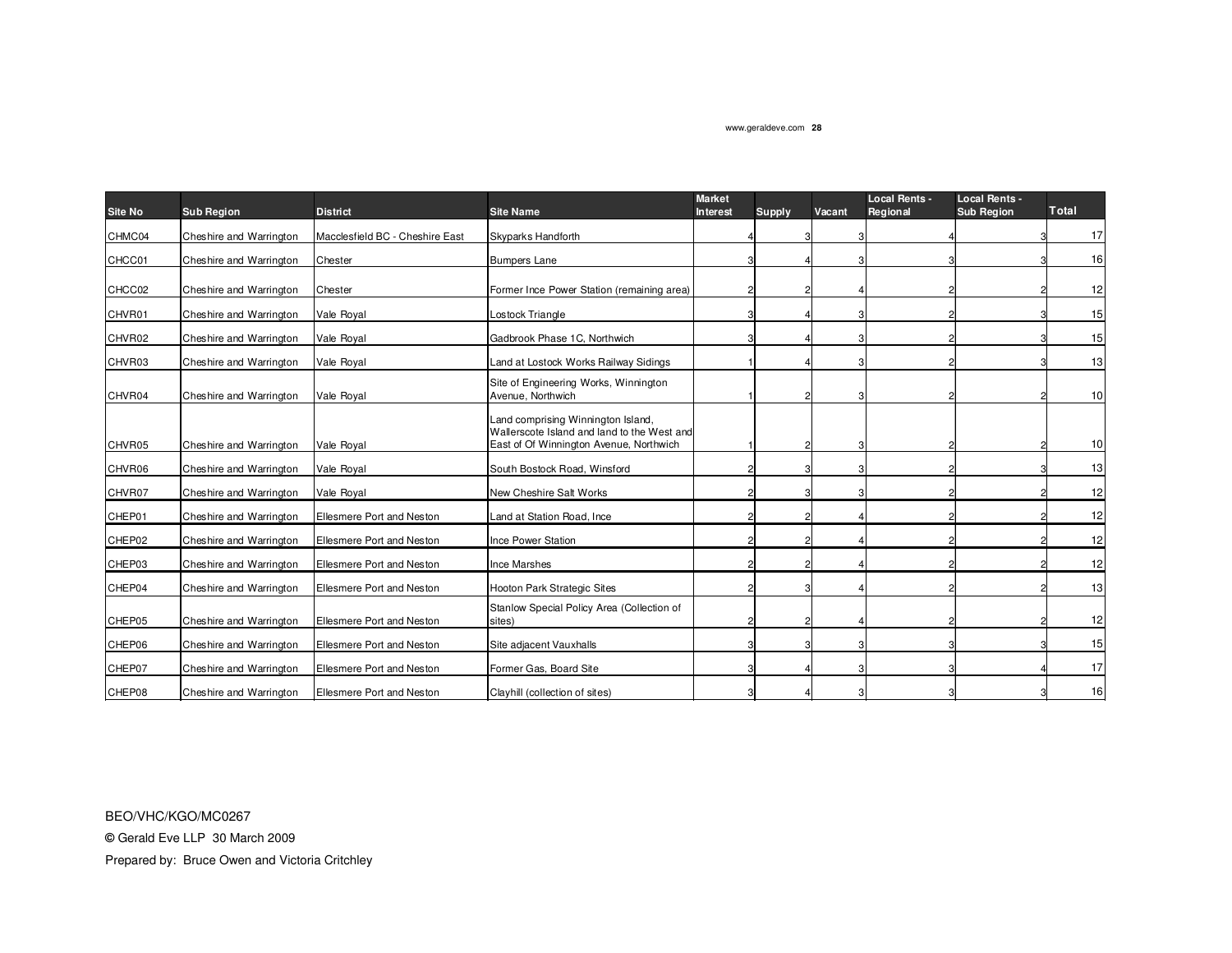## **Table 3.3 Greater Manchester**

|                |                   |                 |                                                               | <b>Market</b>   |               |                | <b>Local Rents -</b> | <b>Local Rents -</b> |              |
|----------------|-------------------|-----------------|---------------------------------------------------------------|-----------------|---------------|----------------|----------------------|----------------------|--------------|
| <b>Site No</b> | <b>Sub Region</b> | <b>District</b> | <b>Site Name</b>                                              | <b>Interest</b> | <b>Supply</b> | Vacant         | Regional             | <b>Sub Regional</b>  | <b>Total</b> |
| GMBY01         | Manchester        | Bury            | Chamberhall                                                   |                 |               | 3              |                      |                      | 14           |
| GMSL01         | Manchester        | Salford         | <b>Boysnope Wharf</b>                                         |                 |               |                |                      |                      | 14           |
| GMSL02         | Manchester        | Salford         | Barton                                                        |                 |               |                |                      |                      | 15           |
| GMSL03         | Manchester        | Salford         | <b>Agecroft Business Park</b>                                 |                 |               |                |                      |                      | 16           |
| GMSL04         | Manchester        | Salford         | Irlam Wharf Road, Northbank                                   |                 |               | 3              |                      |                      | 16           |
| GMSL05         | Manchester        | Salford         | Cleggs Lane                                                   |                 |               | 2              |                      |                      | 14           |
| GMSL06         | Manchester        | Salford         | Quays Point                                                   |                 |               | 3              |                      |                      | 20           |
| GMRD01         | Manchester        | Rochdale        | Kingsway Business Park                                        |                 |               | 3              |                      |                      | 17           |
| GMRD02         | Manchester        | Rochdale        | Hareshill Road, Heywood                                       |                 |               |                |                      |                      | 15           |
| GMRD03         | Manchester        | Rochdale        | Heywood Distribution Park (site P11)                          |                 |               | 3              |                      |                      | 16           |
| GMRD04         | Manchester        | Rochdale        | Heywood Distribution Park (site M7)                           |                 |               | 3              |                      |                      | 16           |
| GMRD05         | Manchester        | Rochdale        | Genesis Business Park                                         |                 |               | 3              |                      |                      | 15           |
| GMRD06         | Manchester        | Rochdale        | Land north of Oldham Rd, Middleton                            |                 |               | 3              |                      |                      | 13           |
| GMRD07         | Manchester        | Rochdale        | Royle Road, Rochdale                                          |                 |               | 3 <sup>1</sup> |                      |                      | 15           |
| GMST01         | Manchester        | Stockport       | Gorsey Bank                                                   |                 |               | Δ              |                      |                      | 15           |
| GMST02         | Manchester        | Stockport       | <b>Thomas Storey</b>                                          |                 |               |                |                      |                      | 15           |
| GMOL1          | Manchester        | Oldham          | British Gas, Higginshaw Lane, Royton                          |                 |               | 3              |                      |                      | 12           |
| GMOL2          | Manchester        | Oldham          | Albert Street, Hollinwood                                     |                 |               | 3              |                      |                      | 15           |
| GMOL3          | Manchester        | Oldham          | Robert Fletchers (Greenfield) Ltd, Chew<br>Valley, Greenfield |                 |               |                |                      |                      | 13           |

BEO/VHC/KGO/MC0267

**©** Gerald Eve LLP 30 March 2009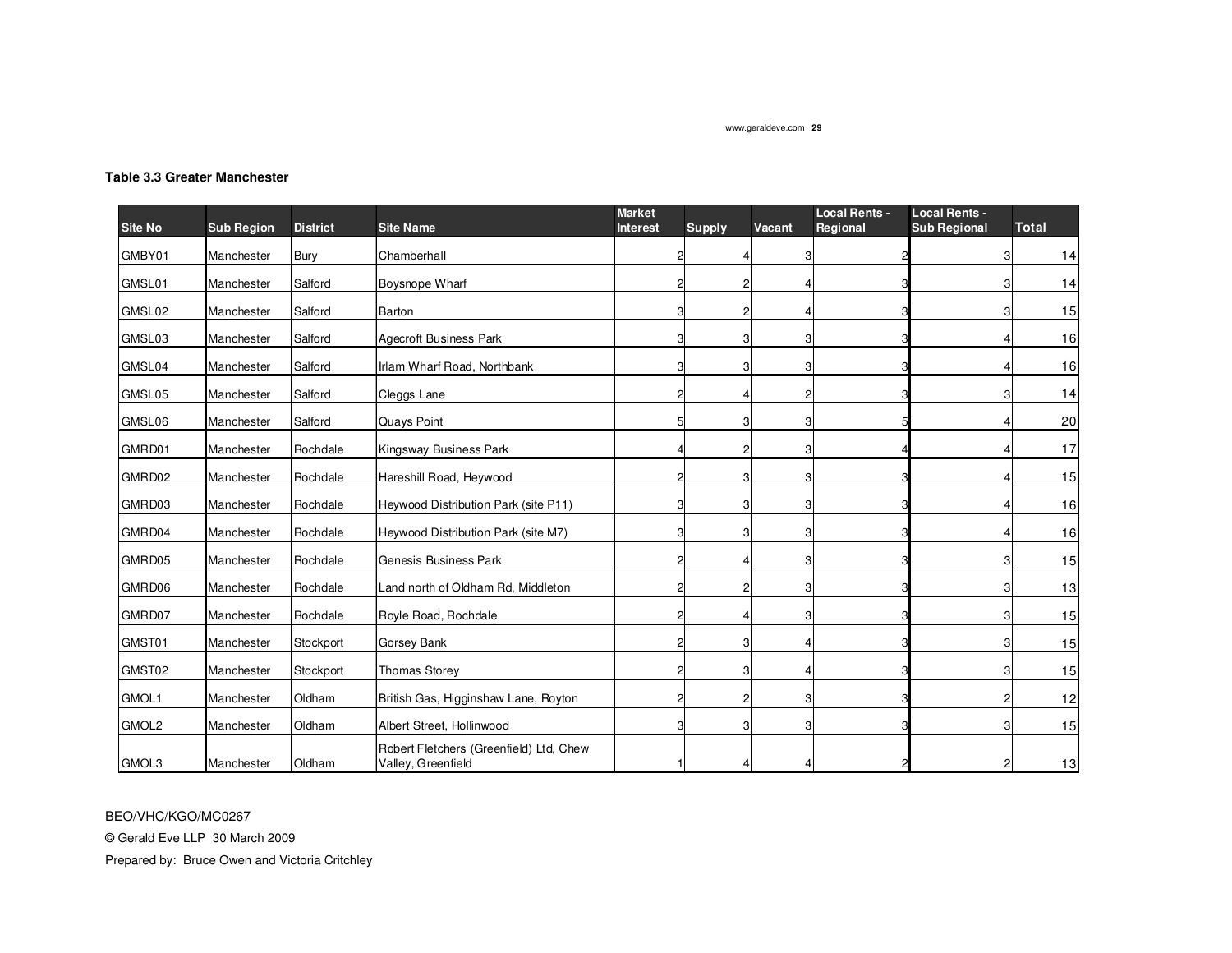| <b>Site No</b> |                   | <b>District</b> | <b>Site Name</b>                  | <b>Market</b><br><b>Interest</b> |                | Vacant         | <b>Local Rents -</b><br>Regional | <b>Local Rents -</b><br><b>Sub Regional</b> | <b>Total</b> |
|----------------|-------------------|-----------------|-----------------------------------|----------------------------------|----------------|----------------|----------------------------------|---------------------------------------------|--------------|
|                | <b>Sub Region</b> |                 |                                   |                                  | <b>Supply</b>  |                |                                  |                                             |              |
| GMTR01         | Manchester        | Trafford        | <b>Carrington Business Park</b>   |                                  | 2              |                |                                  |                                             | 14           |
| GMTR02         | Manchester        | <b>Trafford</b> | Former Powergen Site - Phase 1    |                                  | $\overline{c}$ | 4              |                                  |                                             | 14           |
| GMTR03         | Manchester        | <b>Trafford</b> | Former BP Terminal                |                                  | 2              | 4              |                                  |                                             | 15           |
| GMTR04         | Manchester        | Trafford        | Former Gas Works Site             |                                  | $\overline{c}$ | 4              |                                  |                                             | 14           |
| GMTR05         | Manchester        | <b>Trafford</b> | Former Carrington Gas Station     |                                  | 2              | 4              |                                  |                                             | 14           |
| GMTR06         | Manchester        | <b>Trafford</b> | Land at Carrington                |                                  | $\overline{c}$ | 4              |                                  |                                             | 13           |
| GMTR07         | Manchester        | Trafford        | Davenport Green                   |                                  | Δ              | 4              |                                  |                                             | 16           |
| GMTR08         | Manchester        | Trafford        | The Bridgewater Centre            |                                  | З              | 3              |                                  |                                             | 16           |
| GMTR09         | Manchester        | <b>Trafford</b> | Argos Canal Side Street           |                                  | З              | 3              |                                  |                                             | 18           |
| GMTR10         | Manchester        | Trafford        | <b>Container Base</b>             |                                  | 3              | 3              |                                  |                                             | 18           |
| GMBO01         | Manchester        | Bolton          | Horwich Loco Works                |                                  | 3              | 4              |                                  |                                             | 17           |
| GMBO02         | Manchester        | <b>Bolton</b>   | Salford Road (Cutacre)            |                                  | 3              | 3              |                                  |                                             | 15           |
| GMBO03         | Manchester        | Bolton          | <b>British Aerospace</b>          |                                  | 3              | 3              |                                  |                                             | 15           |
| GMBO04         | Manchester        | Bolton          | Singing Clough                    |                                  | 3              | $\overline{c}$ |                                  |                                             | 13           |
| GMWG01         | Manchester        | Wigan           | Parsonage                         |                                  | 3              | 3              |                                  |                                             | 14           |
| GMWG02         | Manchester        | Wigan           | Chaddock Lane, Astley             |                                  | Δ              | 3              |                                  |                                             | 16           |
| GMWG03         | Manchester        | Wigan           | Gibfield, Atherton                |                                  | 3              | 3              |                                  |                                             | 15           |
| GMWG04         | Manchester        | Wigan           | West of Leigh Road, Hindley green |                                  | З              | 3              |                                  |                                             | 13           |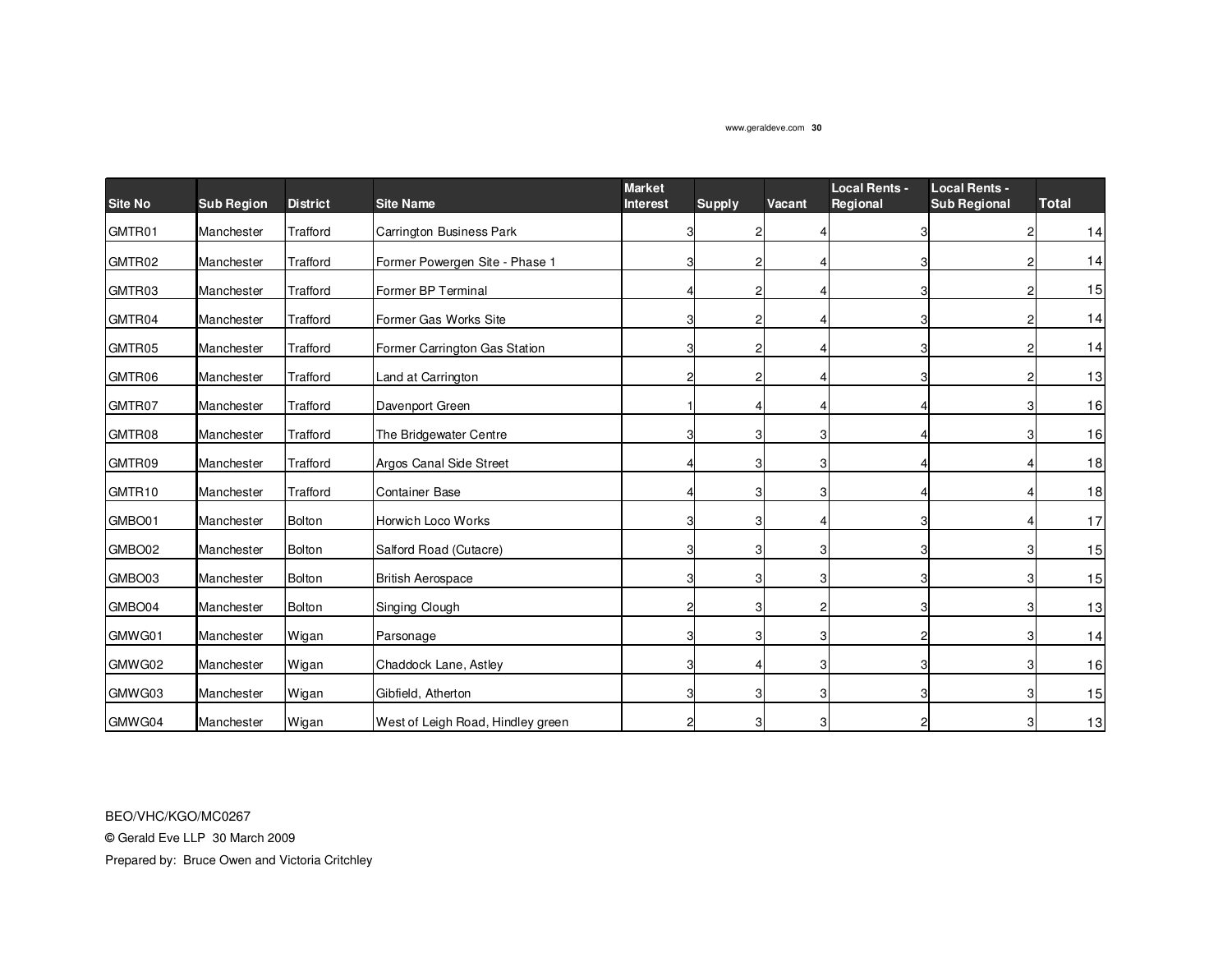| <b>Site No</b> | <b>Sub Region</b> | <b>District</b> | <b>Site Name</b>                   | <b>Market</b><br><b>Interest</b> | <b>Supply</b> | Vacant | <b>Local Rents -</b><br>Regional | <b>Local Rents -</b><br><b>Sub Regional</b> | <b>Total</b> |
|----------------|-------------------|-----------------|------------------------------------|----------------------------------|---------------|--------|----------------------------------|---------------------------------------------|--------------|
| GMWG05         | Manchester        | Wigan           | Swan Lane, Hindley Green           |                                  |               |        |                                  |                                             | 13           |
| GMWG06         | Manchester        | Wigan           | Westwood Park                      |                                  |               | З      |                                  |                                             | 17           |
| GMWG07         | Manchester        | Wigan           | Martland Park and Heinz            |                                  |               | 3      |                                  |                                             | 15           |
| GMWG08         | Manchester        | Wigan           | <b>Pemberton Colliery</b>          |                                  |               | З      |                                  |                                             | 18           |
| GMWG09         | Manchester        | Wigan           | South Lancashire Industrial Estate |                                  |               | 3      |                                  |                                             | 16           |
| GMMA01         | Manchester        | Manchester      | Manchester Business Park           |                                  |               | 3      |                                  |                                             | 15           |
| GMMA02         | Manchester        | Manchester      | <b>Central Park</b>                |                                  |               |        |                                  |                                             | 18           |
| GMMA03         | Manchester        | Manchester      | Astra Zeneca Site                  |                                  |               |        |                                  |                                             | 14           |
| GMMA04         | Manchester        | Manchester      | Ardwick West Goods Depot           |                                  |               |        |                                  |                                             | 13           |
| GMMA05         | Manchester        | Manchester      | Thorley Lane                       |                                  |               |        |                                  |                                             | 15           |
| GMTA01         | Manchester        | Tameside        | Plot 3000 Ashton Moss              |                                  |               | З      |                                  |                                             | 15           |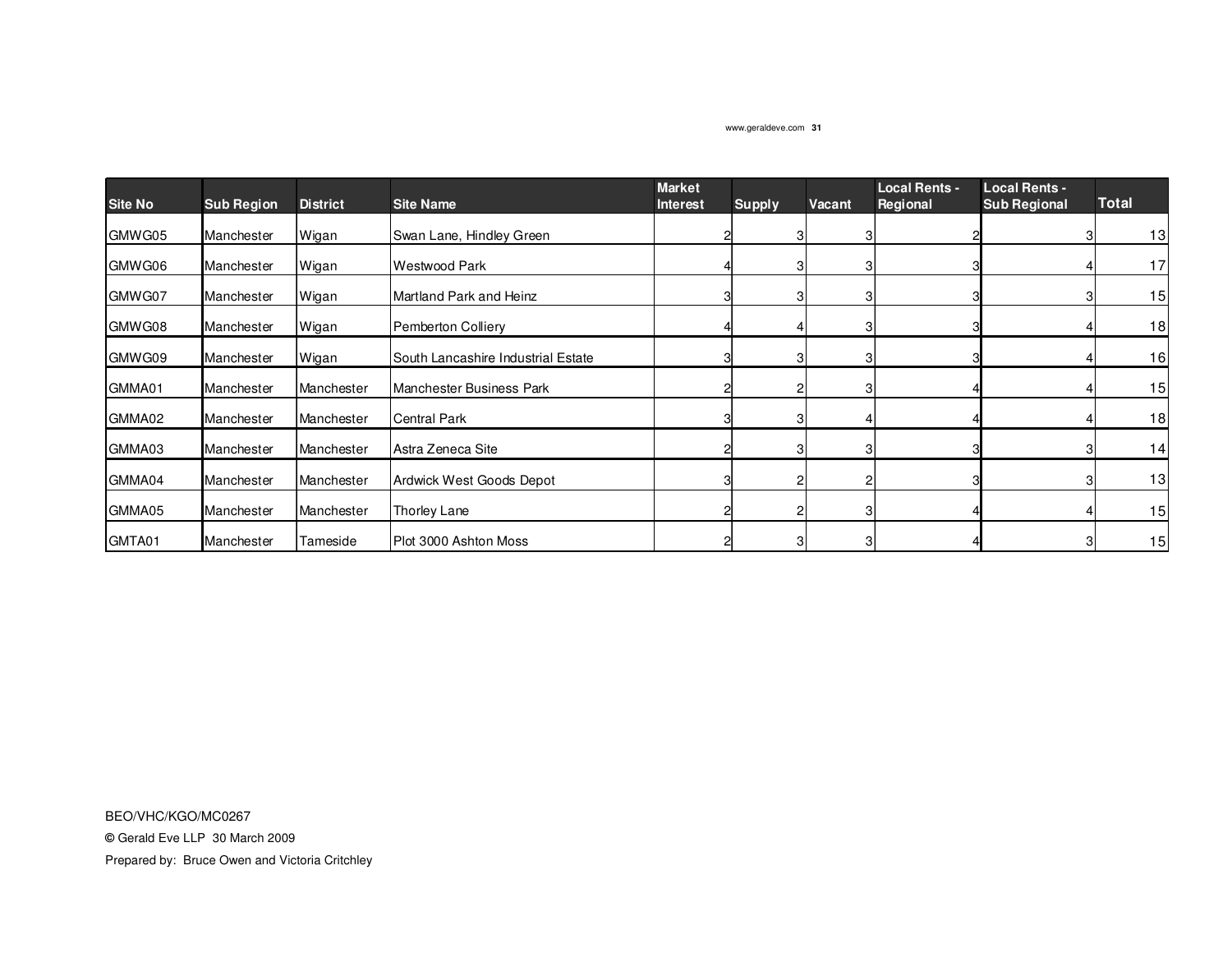## **Table 3.4 Lancashire**

| Site No            | <b>Sub Region</b> | <b>District</b>                     | <b>Site Name</b>                                             | <b>Market</b><br><b>Interest</b> | <b>Supply</b> | Vacant | <b>Local Rents -</b><br>Regional | <b>Local Rents -</b><br><b>Sub Regional</b> | Total |
|--------------------|-------------------|-------------------------------------|--------------------------------------------------------------|----------------------------------|---------------|--------|----------------------------------|---------------------------------------------|-------|
| LAPE01             | Lancashire        | Pendle                              | Former Barnsey Shed and adjacent field                       |                                  |               |        |                                  |                                             | 13    |
| LAPE02             | Lancashire        | Pendle                              | Barrowford Business Park (Phases 1 & 2)                      | 21                               |               |        |                                  |                                             | 14    |
| LACH01             | Lancashire        | Chorley                             | Botany/Great Knowsley                                        | 21                               |               |        |                                  |                                             | 15    |
| LACH <sub>02</sub> | Lancashire        | Chorley                             | <b>Cowling Farm</b>                                          |                                  |               |        |                                  |                                             | 13    |
| LACH03             | Lancashire        | Chorley                             | M61/Botany                                                   | 21                               |               |        |                                  |                                             | 15    |
| LACH04             | Lancashire        | Chorley                             | Southern Commercial Area                                     | 3                                |               |        |                                  |                                             | 15    |
| LACH05             | Lancashire        | Chorley                             | Regional Investment Site                                     | 2                                |               |        |                                  |                                             | 14    |
| LABL01             | Lancashire        | <b>Blackpool</b>                    | <b>Blackpool Business Park</b>                               | 2                                |               |        |                                  |                                             | 13    |
| LAWL01             | Lancashire        | West Lancashire District<br>Council | Simonswood 1                                                 | 2                                |               |        |                                  |                                             | 12    |
| LAWL02             | Lancashire        | West Lancashire District<br>Council | <b>Greaves Hall Hospital</b>                                 |                                  |               |        |                                  |                                             | 13    |
| LAWL03             | Lancashire        | West Lancashire District<br>Council | <b>XL Business Park</b>                                      |                                  |               |        |                                  |                                             | 15    |
| LAWL04             | Lancashire        | West Lancashire District<br>Council | <b>White Moss Business Park</b>                              | 3                                |               |        |                                  |                                             | 14    |
| LAWL05             | Lancashire        | West Lancashire District<br>Council | Cobbs Clough Employment Area                                 | 2                                |               |        |                                  |                                             | 14    |
| LAWL06             | Lancashire        | West Lancashire District<br>Council | Fawd Paper Mill, Paddock Road, W Pimbo,<br>Skelmersdale      | 3                                |               |        |                                  |                                             | 14    |
| LAWL07             | Lancashire        | West Lancashire District<br>Council | Proctor & Gamble UK, Pinfold Place, W<br>Pimbo, Skelmersdale |                                  |               |        |                                  |                                             | 14    |
| LAWR01             | Lancashire        | Wyre BC                             | Hillhouse, Thornton                                          |                                  |               |        |                                  |                                             | 10    |
| LAWR02             | Lancashire        | Wyre BC                             | Fleetwood Road North, Thornton                               |                                  |               |        |                                  |                                             | 10    |
| LAWR03             | Lancashire        | Wyre BC                             | <b>Fleetwood Docks</b>                                       |                                  |               |        |                                  |                                             | 12    |

BEO/VHC/KGO/MC0267

**©** Gerald Eve LLP 30 March 2009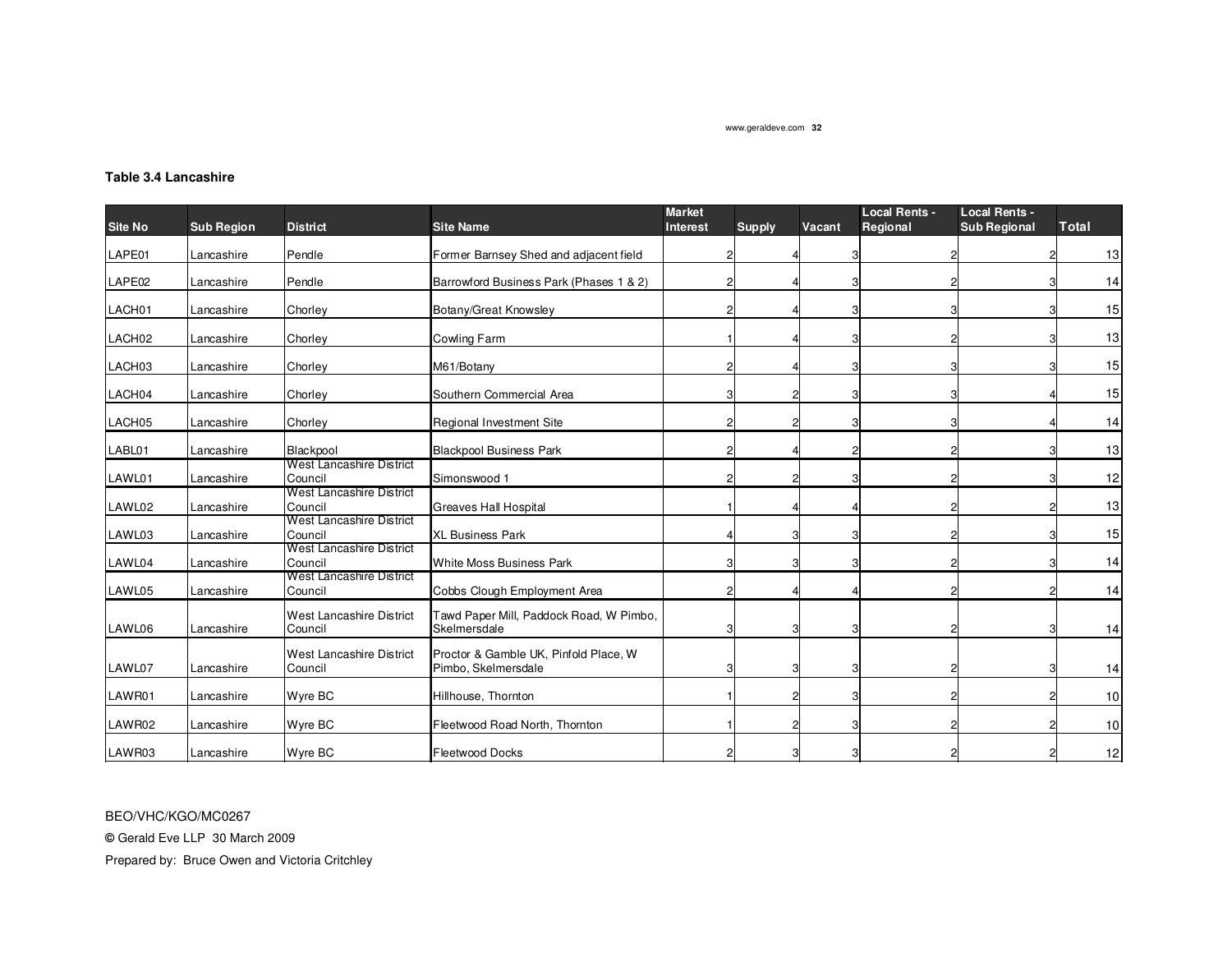| <b>Site No</b> | <b>Sub Region</b> | <b>District</b> | <b>Site Name</b>                                | <b>Market</b><br><b>Interest</b> | <b>Supply</b>  | Vacant | <b>Local Rents -</b><br>Regional | <b>Local Rents -</b><br><b>Sub Region</b> | <b>Total</b> |
|----------------|-------------------|-----------------|-------------------------------------------------|----------------------------------|----------------|--------|----------------------------------|-------------------------------------------|--------------|
| LASR01         | Lancashire        | South Ribble    | Lostock Hall Gasworks                           |                                  | 3              |        |                                  |                                           | 14           |
| LASR02         | Lancashire        | South Ribble    | South Rings                                     |                                  | 3              |        |                                  |                                           | 13           |
| LASR03         | Lancashire        | South Ribble    | Adjacent Farington Road                         |                                  | 2              |        |                                  |                                           | 11           |
| LASR04         | Lancashire        | South Ribble    | Adjacent Lancashire Enterprise Business<br>Park |                                  | $\overline{c}$ |        |                                  |                                           | 11           |
| LASR05         | Lancashire        | South Ribble    | Carr Lane, Farrington                           | з                                | $\overline{c}$ |        |                                  |                                           | 14           |
| LASR06         | Lancashire        | South Ribble    | <b>Moss Side Tesk Track</b>                     |                                  | $\overline{c}$ |        |                                  |                                           | 14           |
| LASR07         | Lancashire        | South Ribble    | <b>Matrix Park</b>                              | з                                | 3              |        |                                  |                                           | 14           |
| LASR08         | Lancashire        | South Ribble    | MIIS (major Investment Site)                    |                                  | $\overline{c}$ |        |                                  |                                           | 14           |
| LALN01         | Lancashire        | Lancaster DC    | Former British Gas Depot                        |                                  | 3              |        |                                  |                                           | 12           |
| LALN02         | Lancashire        | Lancaster DC    | <b>Mellishaw North</b>                          |                                  | 3              |        |                                  |                                           | 14           |
| LALN03         | Lancashire        | Lancaster DC    | <b>Carnforth Business Park</b>                  |                                  |                |        |                                  |                                           | 13           |
| LALN04         | Lancashire        | Lancaster DC    | Heysham Waste technology Centre                 |                                  |                |        |                                  |                                           | 13           |
| LALN05         | Lancashire        | Lancaster DC    | Lancaster Science Park                          |                                  |                |        |                                  |                                           | 17           |
| LALN06         | Lancashire        | Lancaster DC    | Mellishaw South                                 |                                  | 3              |        |                                  |                                           | 12           |
| LAHY01         | Lancashire        | Hyndburn        | Site G                                          | 3                                | 3              |        | З                                |                                           | 14           |
| LAHY02         | Lancashire        | Hyndburn        | Site M                                          | 3                                | 3              |        |                                  |                                           | 14           |
| LAHY03         | Lancashire        | Hyndburn        | Site U                                          |                                  |                |        |                                  |                                           | 15           |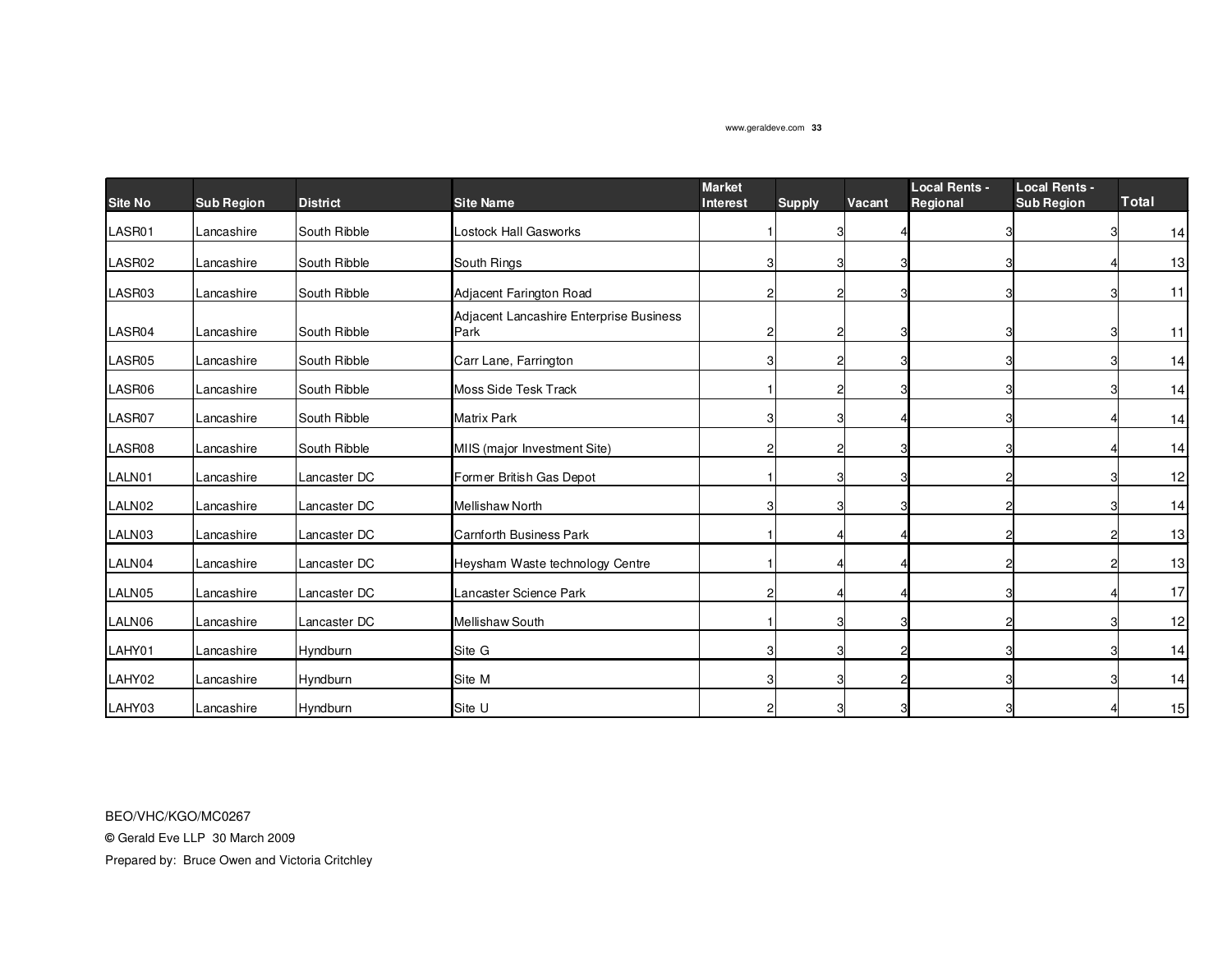| <b>Site No</b>     | <b>Sub Region</b> | <b>District</b> | <b>Site Name</b>                | <b>Market</b><br><b>Interest</b> |               | Vacant | <b>Local Rents -</b><br>Regional | <b>Local Rents -</b><br><b>Sub Region</b> | <b>Total</b> |
|--------------------|-------------------|-----------------|---------------------------------|----------------------------------|---------------|--------|----------------------------------|-------------------------------------------|--------------|
|                    |                   |                 |                                 |                                  | <b>Supply</b> |        |                                  |                                           |              |
| LAHY04             | Lancashire        | Hyndburn        | Site V                          |                                  |               |        |                                  |                                           | 13           |
| LAHY05             | Lancashire        | Hyndburn        | <b>Waste Management Site</b>    |                                  |               |        |                                  |                                           | 13           |
| LABR01             | Lancashire        | <b>Burnley</b>  | <b>Bladerstone Lane</b>         |                                  | 3             |        |                                  |                                           | 13           |
| LABR02             | Lancashire        | <b>Burnley</b>  | Hepworths                       |                                  |               |        |                                  |                                           | 11           |
| LABR03             | Lancashire        | <b>Burnley</b>  | Land at Stoneyholme             |                                  |               |        |                                  |                                           | 15           |
| LABR04             | Lancashire        | <b>Burnley</b>  | Land adjacent to Liverpool Road |                                  |               |        |                                  |                                           | 12           |
| LAPR <sub>01</sub> | Lancashire        | Preston         | Preston East Employment Area    |                                  |               |        |                                  |                                           | 16           |
| LAPR <sub>02</sub> | Lancashire        | Preston         | <b>Red Scar</b>                 |                                  |               |        |                                  |                                           | 14           |
| LAPR03             | Lancashire        | Preston         | <b>Red Scar Site F</b>          |                                  |               |        |                                  |                                           | 13           |
| LAPR04             | Lancashire        | Preston         | Land North of Eastway           |                                  |               |        |                                  |                                           | 14           |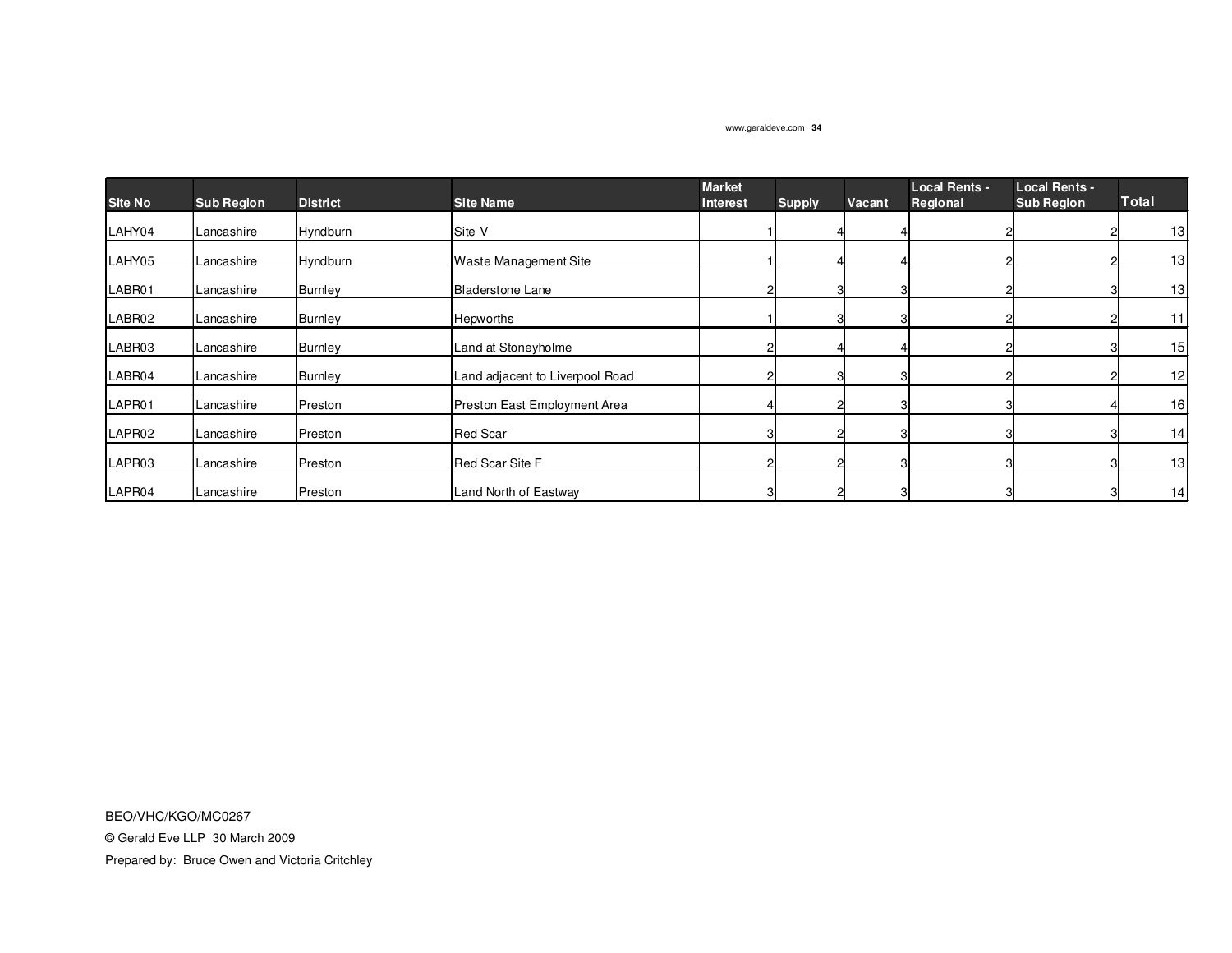## **Table 3.5 Merseyside**

| <b>Site No</b> | <b>Sub Region</b> | <b>District</b> | <b>Site Name</b>                                  | <b>Market</b><br><b>Interest</b> | Supply         | Vacant | <b>Local Rents -</b><br>Regional | <b>Local Rents -</b><br><b>Sub Regional</b> | <b>Total</b> |
|----------------|-------------------|-----------------|---------------------------------------------------|----------------------------------|----------------|--------|----------------------------------|---------------------------------------------|--------------|
| MRSE01         | Merseyside        | Sefton          | Former Peerless Refinery and Adjoining<br>Land    |                                  | $\overline{2}$ |        |                                  |                                             | 12           |
|                |                   |                 |                                                   |                                  |                |        |                                  |                                             |              |
| MRSE02         | Merseyside        | Sefton          | <b>Atlantic Park</b>                              | 2                                | $\overline{c}$ |        |                                  |                                             | 12           |
| MRSE03         | Merseyside        | Sefton          | Southport Commerce Park and Proposed<br>Extension | 2                                | $\overline{2}$ | 3      |                                  |                                             | 12           |
| MRKN01         | Merseyside        | Knowsley        | Ford/Jaguar Expansion Land                        | 2                                | $\overline{2}$ | 3      |                                  |                                             | 12           |
| MRKN02         | Merseyside        | Knowsley        | Roscoe's Wood                                     | 2                                | $\overline{2}$ |        |                                  |                                             | 12           |
| MRKN03         | Merseyside        | Knowsley        | Perimeter Road / Acornfield Road                  | 2                                | $\mathbf{2}$   |        |                                  |                                             | 12           |
| MRKN04         | Merseyside        | Knowsley        | Britonwood                                        | 2                                | $\overline{2}$ | З      |                                  |                                             | 12           |
| MRKN05         | Merseyside        | Knowsley        | North Perimeter Road / Moss End Way               | 2                                | $\mathbf{2}$   | 3      |                                  |                                             | 12           |
| MRKN06         | Merseyside        | Knowsley        | Part of Yorkshire Imperial Metals                 | 2                                | $\overline{2}$ |        |                                  |                                             | 12           |
| MRKN07         | Merseyside        | Knowsley        | Pirelli South                                     | 2                                | $\mathbf{2}$   | 3      |                                  |                                             | 12           |
| MRKN08         | Merseyside        | Knowsley        | Kings Business Park                               | 2                                | $\mathbf{2}$   | 3      |                                  |                                             | 12           |
| MRHL01         | Merseyside        | Halton          | Johnsons Lane                                     | 2                                | $\mathbf{2}$   |        |                                  |                                             | 12           |
| MRHL02         | Merseyside        | Halton          | Daresbury Park                                    | 2                                | $\mathbf{2}$   | 3      |                                  |                                             | 12           |
| MRHL03         | Merseyside        | Halton          | Daresbury Park                                    | $\overline{c}$                   | $\overline{2}$ | 3      |                                  |                                             | 12           |
| MRHL04         | Merseyside        | Halton          | Ex Sleeper Depot                                  | 2                                | $\mathbf{2}$   |        |                                  |                                             | 12           |
| MRHL05         | Merseyside        | Halton          | 253/0                                             | 2                                | $\mathbf{2}$   | з      |                                  |                                             | 12           |
| MRHL06         | Merseyside        | Halton          | Manor Park II                                     | 2                                | $\overline{2}$ | 3      |                                  |                                             | 12           |
| MRHL07         | Merseyside        | Halton          | Ditton Freight Terminal Site 1                    |                                  | $\overline{2}$ |        |                                  |                                             | 12           |

BEO/VHC/KGO/MC0267

**©** Gerald Eve LLP 30 March 2009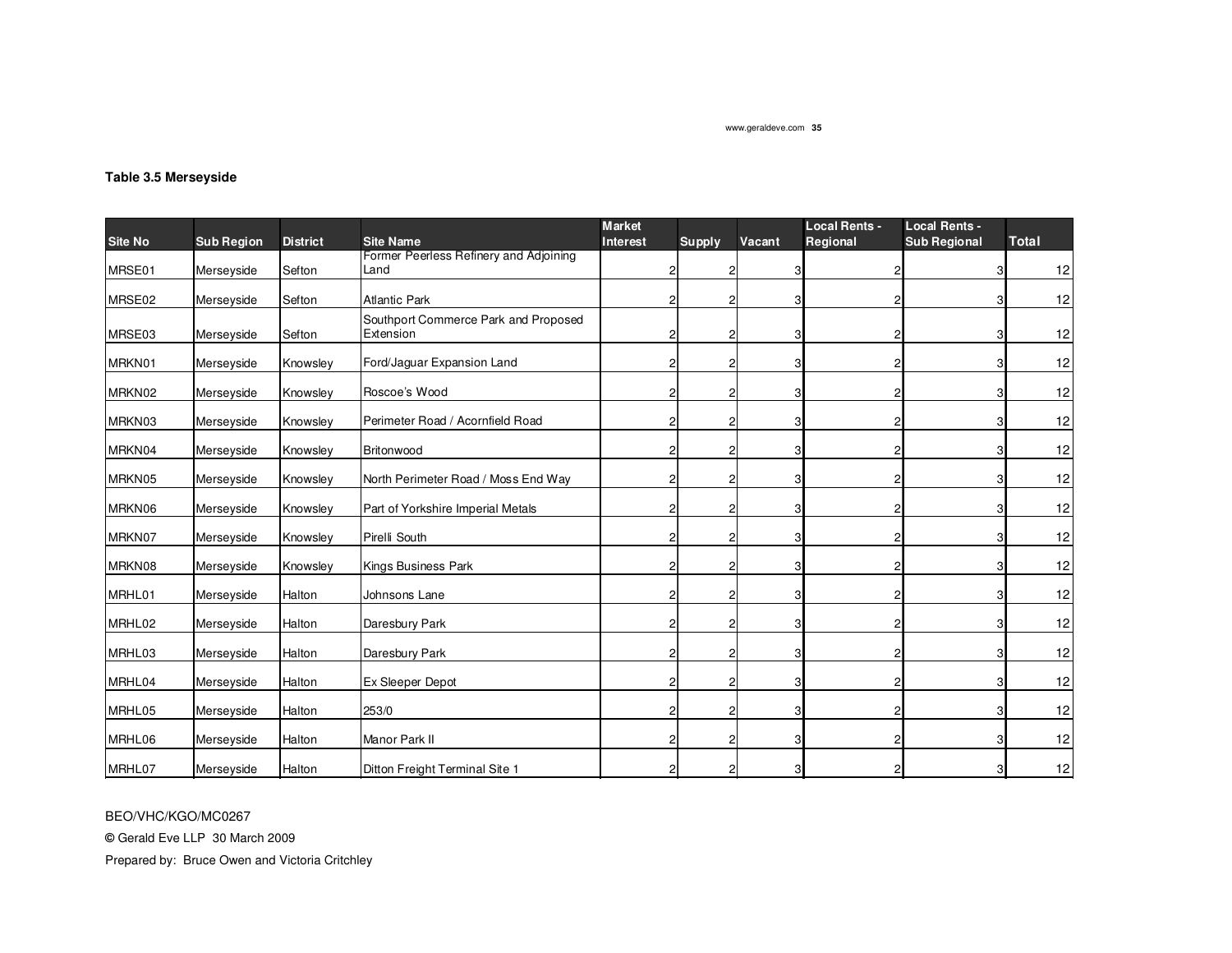| <b>Site No</b> | <b>Sub Region</b> | <b>District</b>  | <b>Site Name</b>                      | <b>Market</b><br><b>Interest</b> | <b>Supply</b>  | Vacant | <b>Local Rents -</b><br>Regional | <b>Local Rents -</b><br><b>Sub Regional</b> | <b>Total</b> |
|----------------|-------------------|------------------|---------------------------------------|----------------------------------|----------------|--------|----------------------------------|---------------------------------------------|--------------|
| MRHL08         | Merseyside        | Halton           | Ditton Strategic Freight              |                                  | 3              |        |                                  |                                             | 18           |
| MRHL09         | Merseyside        | Halton           | Croda Europe                          | $\overline{2}$                   | 3              |        | 3                                |                                             | 15           |
| MRSH01         | Merseyside        | <b>St Helens</b> | Lea Green Farm East                   | 2                                | 3              | 3      | 3                                |                                             | 15           |
| MRSH02         | Merseyside        | <b>St Helens</b> | Lea Green Farm West                   |                                  | 3              | 3'     | З                                |                                             | 17           |
| MRSH03         | Merseyside        | St Helens        | Land SW Sandwash Close                | $\overline{2}$                   |                |        | 3                                |                                             | 14           |
| MRSH04         | Merseyside        | St Helens        | Land At Washway Lane                  | $\overline{2}$                   |                |        | 3                                |                                             | 14           |
| MRSH05         | Merseyside        | <b>St Helens</b> | Pocket Nook                           | $\overline{2}$                   | 3              |        |                                  |                                             | 15           |
| MRSH06         | Merseyside        | St Helens        | Ravenhead Glass                       | 3                                |                |        |                                  |                                             | 15           |
| MRSH07         | Merseyside        | St Helens        | Land At Cowley Hill                   | $\overline{2}$                   |                |        | 3                                |                                             | 14           |
| MRW101         | Merseyside        | Wirral           | Cammell Lairds - South of Wet Basin   | 3                                | 2              |        | 3                                |                                             | 14           |
| MRW102         | Merseyside        | Wirral           | Birkenhead Dock Estate - Bidston Dock | 3                                | 2              | 3      | 3                                |                                             | 14           |
| MRW103         | Merseyside        | Wirral           | Lever Faberge                         | $\overline{2}$                   | 2              | 31     | 3                                |                                             | 13           |
| MRW104         | Merseyside        | Wirral           | RHM Mills and Canada Creek            | 3                                | 2              | 3      | 3                                |                                             | 14           |
| MRW105         | Merseyside        | Wirral           | Bromborough Coast                     | $\overline{c}$                   | $\overline{2}$ | 31     | 3                                |                                             | 13           |
| MRW106         | Merseyside        | Wirral           | North Road Former Tank Farm Complex   | $\overline{c}$                   | $\overline{2}$ | 31     | 2                                |                                             | 11           |
| MRW107         | Merseyside        | Wirral           | <b>MOD Tank Farm</b>                  | $\overline{2}$                   | 2              | 3      | 3                                |                                             | 13           |
| MRW108         | Merseyside        | Wirral           | Former UML Power Station              | $\overline{2}$                   | 2              | 31     | 3                                |                                             | 13           |
| MRW109         | Merseyside        | Wirral           | QE2 Dock                              | $\overline{c}$                   | $\overline{2}$ | 31     | 3                                |                                             | 13           |

BEO/VHC/KGO/MC0267

**©** Gerald Eve LLP 30 March 2009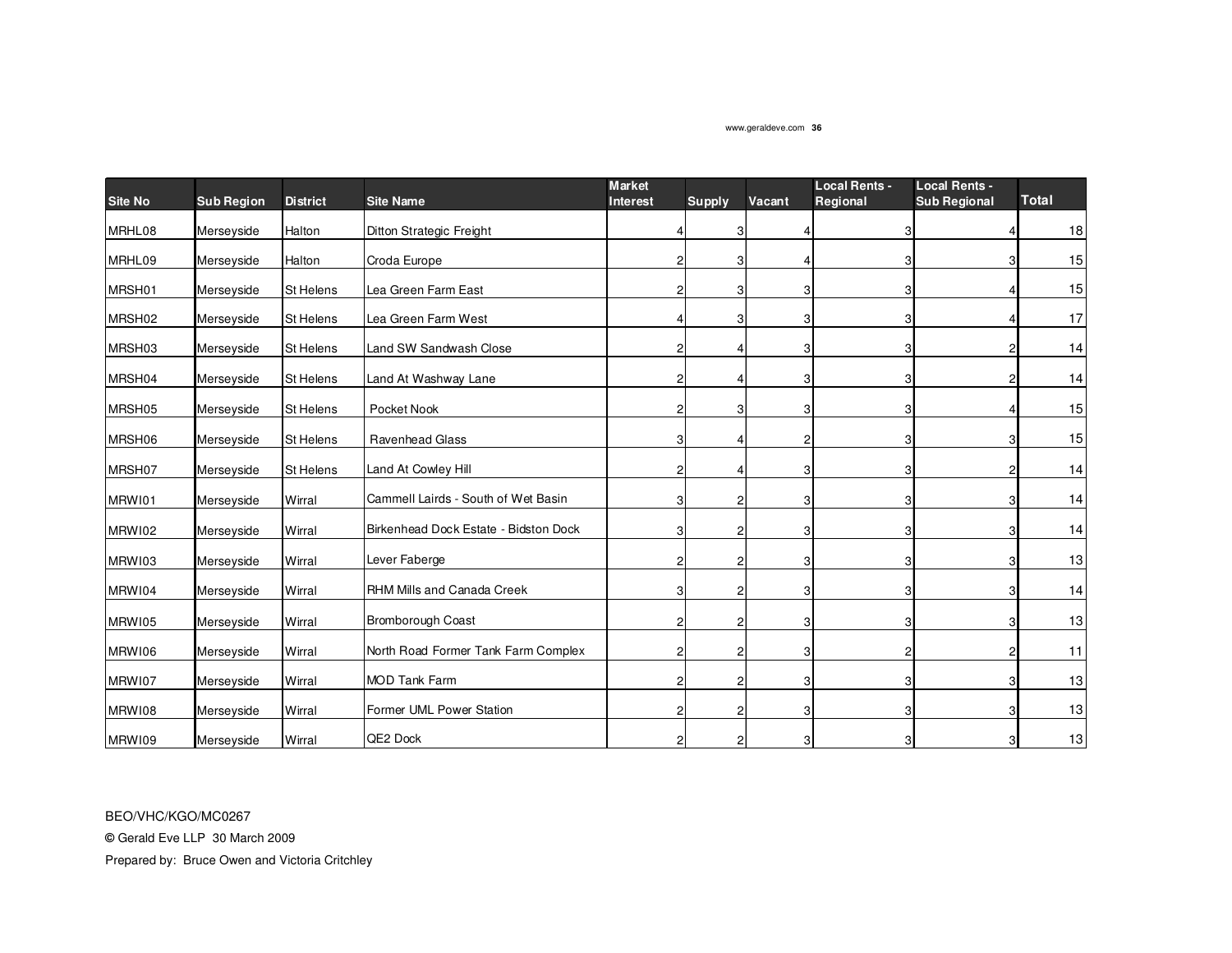| <b>Site No</b> | <b>Sub Region</b> | <b>District</b> | <b>Site Name</b>                                                                              | <b>Market</b><br><b>Interest</b> | Supply | Vacant | <b>Local Rents -</b><br><b>Regional</b> | <b>Local Rents -</b><br><b>Sub Regional</b> | <b>Total</b> |
|----------------|-------------------|-----------------|-----------------------------------------------------------------------------------------------|----------------------------------|--------|--------|-----------------------------------------|---------------------------------------------|--------------|
| MRW110         | Merseyside        | Wirral          | <b>Bankfields</b>                                                                             |                                  | 2      | 31     |                                         |                                             | 11           |
| MRW111         | Merseyside        | Wirral          | <b>Premier Brands</b>                                                                         |                                  |        | 3      |                                         |                                             | 15           |
| MRW112         | Merseyside        | Wirral          | <b>Former River Streets</b>                                                                   |                                  |        | 3      |                                         |                                             | 13           |
| MRW113         | Merseyside        | Wirral          | Hind Street Regeneration Area                                                                 |                                  | 2      | 3      |                                         |                                             | 14           |
| MRW114         | Merseyside        | Wirral          | Former RV Chemicals                                                                           |                                  | 2      | 3      |                                         |                                             | 13           |
| MRW115         | Merseyside        | Wirral          | Former Stone Manganese Marine                                                                 | Э                                | 2      | 3      |                                         |                                             | 14           |
| MRW116         | Merseyside        | Wirral          | Sky City, Vittoria Dock                                                                       |                                  | 2      |        |                                         |                                             | 17           |
| MRW117         | Merseyside        | Wirral          | Woodside                                                                                      |                                  | 2      | 3      |                                         |                                             | 15           |
| MRLV01         | Merseyside        | Liverpool       | SOUTHERN SECTION OF THE FORMER<br>NORTHERN AIRFIELD                                           | З                                | 2      |        |                                         |                                             | 14           |
| MRLV02         | Merseyside        | Liverpool       | STONEBRIDGE BUSINESS PARK - LAND<br>ALONG THE A580 BETWEEN LOWER<br>LANE & BACK GILLMOSS LANE |                                  |        |        |                                         |                                             | 16           |
| MRLV03         | Merseyside        | Liverpool       | GILLMOSS BUSINESS PARK / EAST<br><b>LANCASHIRE ROAD</b>                                       |                                  |        | 31     |                                         |                                             | 14           |
| MRLV04         | Merseyside        | Liverpool       | LAND EITHER SIDE OF SPEKE HALL<br>ROAD, NORTH OF LIVERPOOL JOHN<br><b>LENNON AIRPORT</b>      |                                  | 2      | 3      |                                         |                                             | $16$         |
| MRLV05         | Merseyside        | Liverpool       | STANLEY INDUSTRIAL ESTATE (NORTH<br>OF PRESCOT ROAD)                                          |                                  | 3      | 3      |                                         |                                             | 12           |
| MRLV06         | Merseyside        | Liverpool       | PICTON ROAD GOODS SIDINGS                                                                     |                                  | 2      | 3      |                                         |                                             | 11           |
| MRLV07         | Merseyside        | Liverpool       | LAND TO WEST OF EVANS ROAD                                                                    |                                  | 2      | 3      |                                         |                                             | 13           |
| MRLV08         | Merseyside        | Liverpool       | FORMER MTL PREMISES EDGE LANE                                                                 |                                  | 3      |        |                                         |                                             | 18           |

BEO/VHC/KGO/MC0267

**©** Gerald Eve LLP 30 March 2009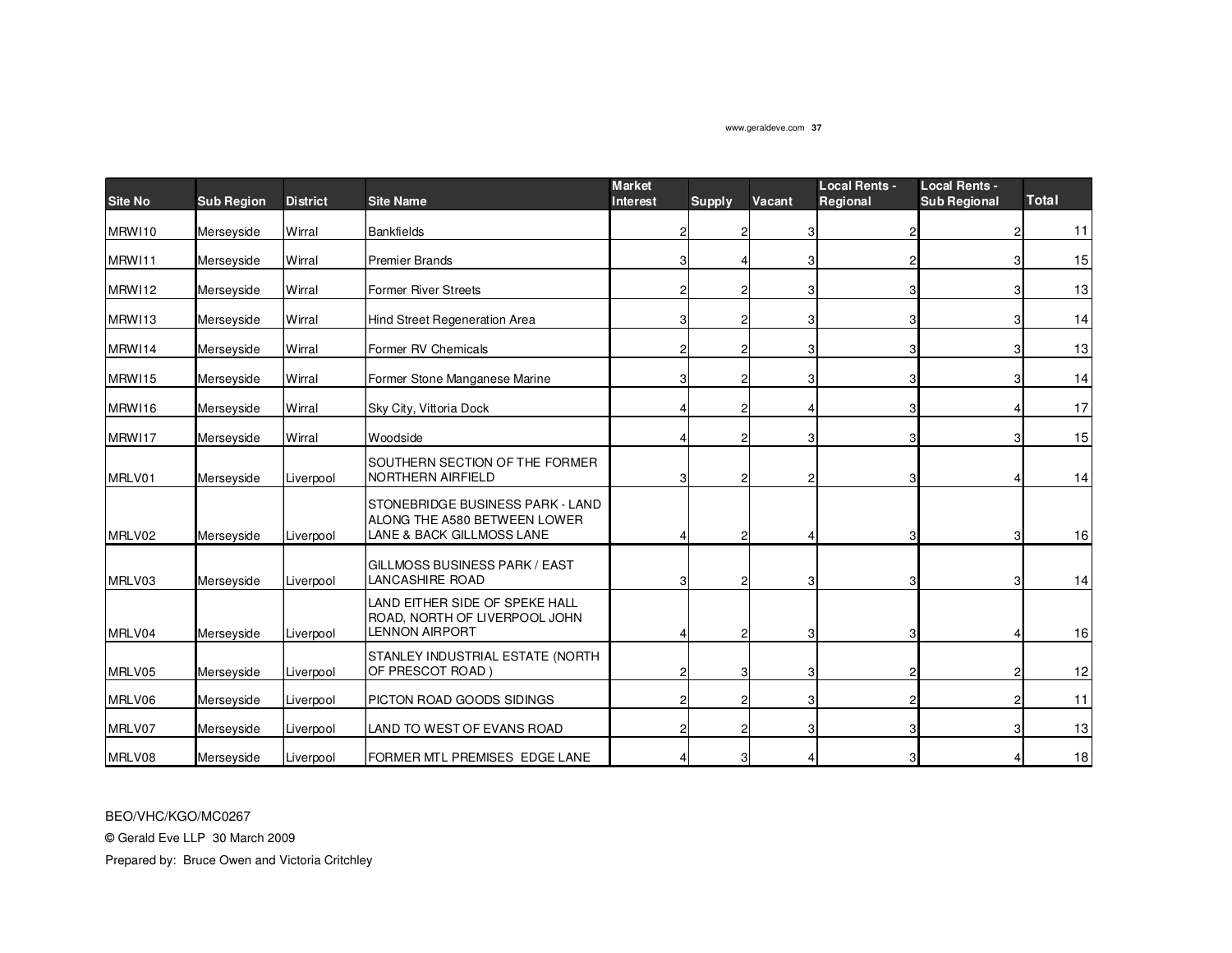| Site No | <b>Sub Region</b> | <b>District</b> | <b>Site Name</b>                                                            | <b>Market</b><br><b>Interest</b> | <b>Supply</b> | Vacant | <b>Local Rents -</b><br>Regional | <b>Local Rents -</b><br><b>Sub Regional</b> | <b>Total</b>    |
|---------|-------------------|-----------------|-----------------------------------------------------------------------------|----------------------------------|---------------|--------|----------------------------------|---------------------------------------------|-----------------|
| MRLV09  | Merseyside        | Liverpool       | IN/W CORNER OF GILLMOSS IND EST/<br>STONEBRIDGE LANE / EAST LANCS<br>ROAD   |                                  |               |        |                                  |                                             | 12 <sub>1</sub> |
| MRLV10  | Merseyside        | Liverpool       | <b>IWELLINGTON DOCK</b>                                                     |                                  |               |        |                                  |                                             | 11 <sup>1</sup> |
| MRLV11  | Merseyside        | Liverpool       | <b>ISOUTHERN SECTION OF SANDHILLS</b><br><b>BUSINESS PARK</b>               |                                  |               |        |                                  |                                             | 13 <sup>1</sup> |
| MRLV12  | Merseyside        | Liverpool       | FORMER BRITISH RAIL LAND, DOCK<br><b>ROAD / GARSTON</b>                     |                                  |               |        |                                  |                                             | 11 <sup>1</sup> |
| MRLV13  | Merseyside        | Liverpool       | <b>SPEKE SIDINGS (WEST SIDE)</b>                                            |                                  |               |        |                                  |                                             | 12 <sub>1</sub> |
| MRLV14  | Merseyside        | Liverpool       | <b>ESTUARY BUSINESS PARK / FORMER</b><br>INORTHERN AIRFIELD PLOTS H1B / H1C |                                  |               |        |                                  |                                             | 15 <sup>1</sup> |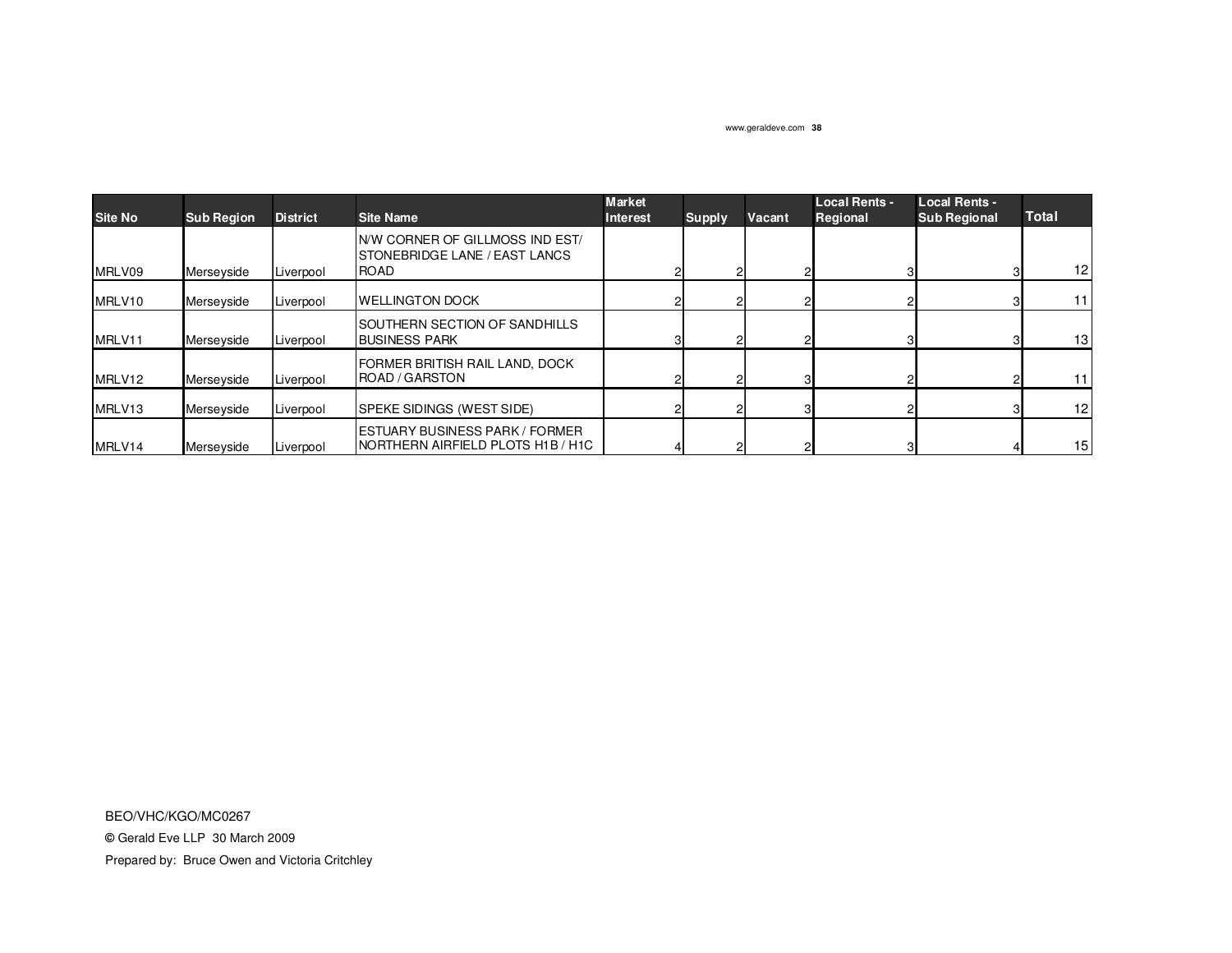## 4 Market Ranking Maps

- 4.1 The total of the individual site assessments in tables 3.1-3.5 have been mapped using GIS on a regional and sub-regional basis and are included in Figures 4.1 to 4.6.
- 4.2 The maps show the range of market rankings for each sub-region which has been colored using a traffic light system to illustrate the range of scores; therefore green indicates the highest rated sites in the sub-region. However Figure 4.1 shows the market ranking on a regional basis which can differ from those contained within Figure 4.2-4.6 which are collated on a sub-regional basis. For example a site scoring 14 may on a sub-regional basis be considered to be in the upper range, although when compared on a regional basis, this site would be considered to be in the middle range.

### **Figure 4.1**



Source: Arup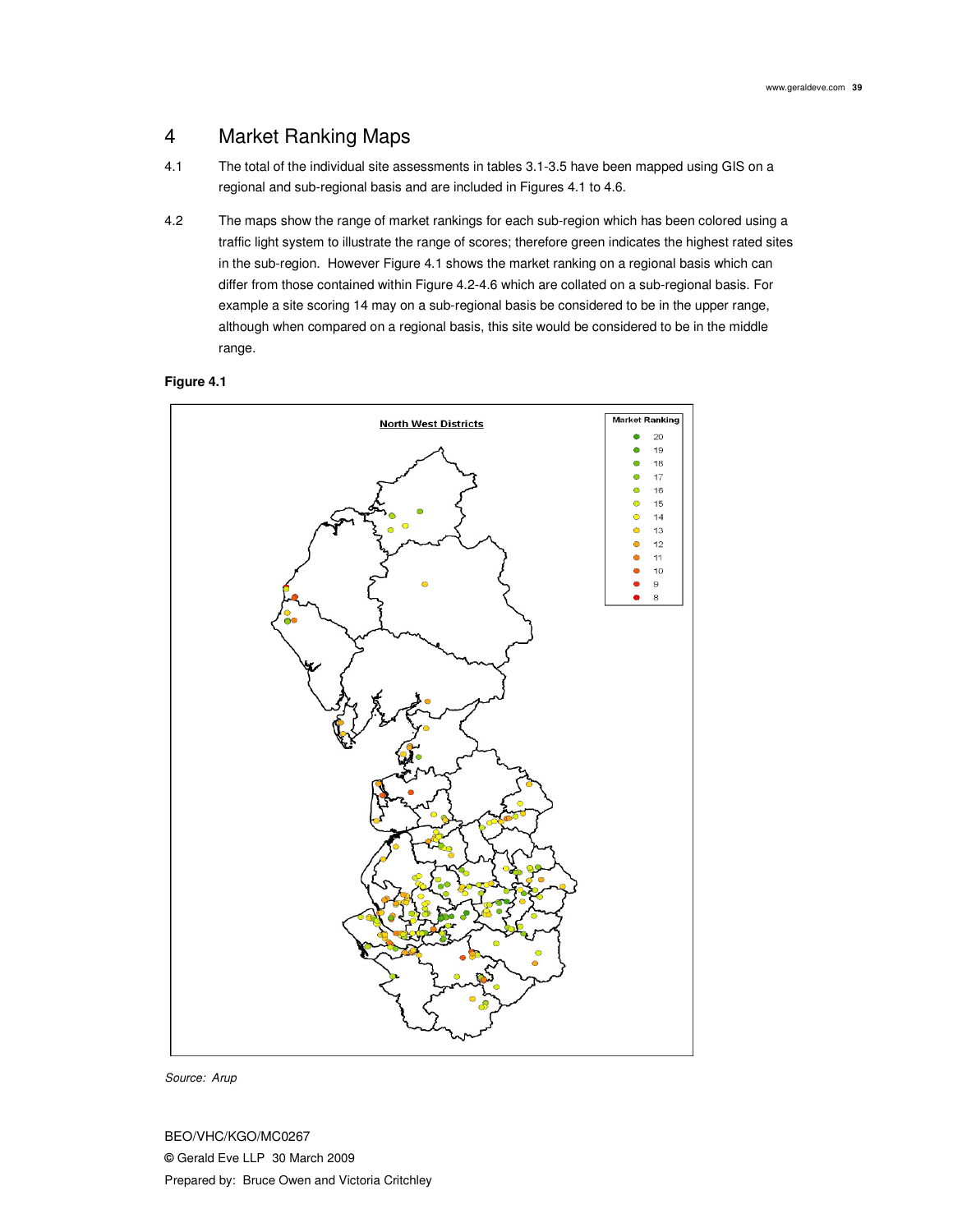

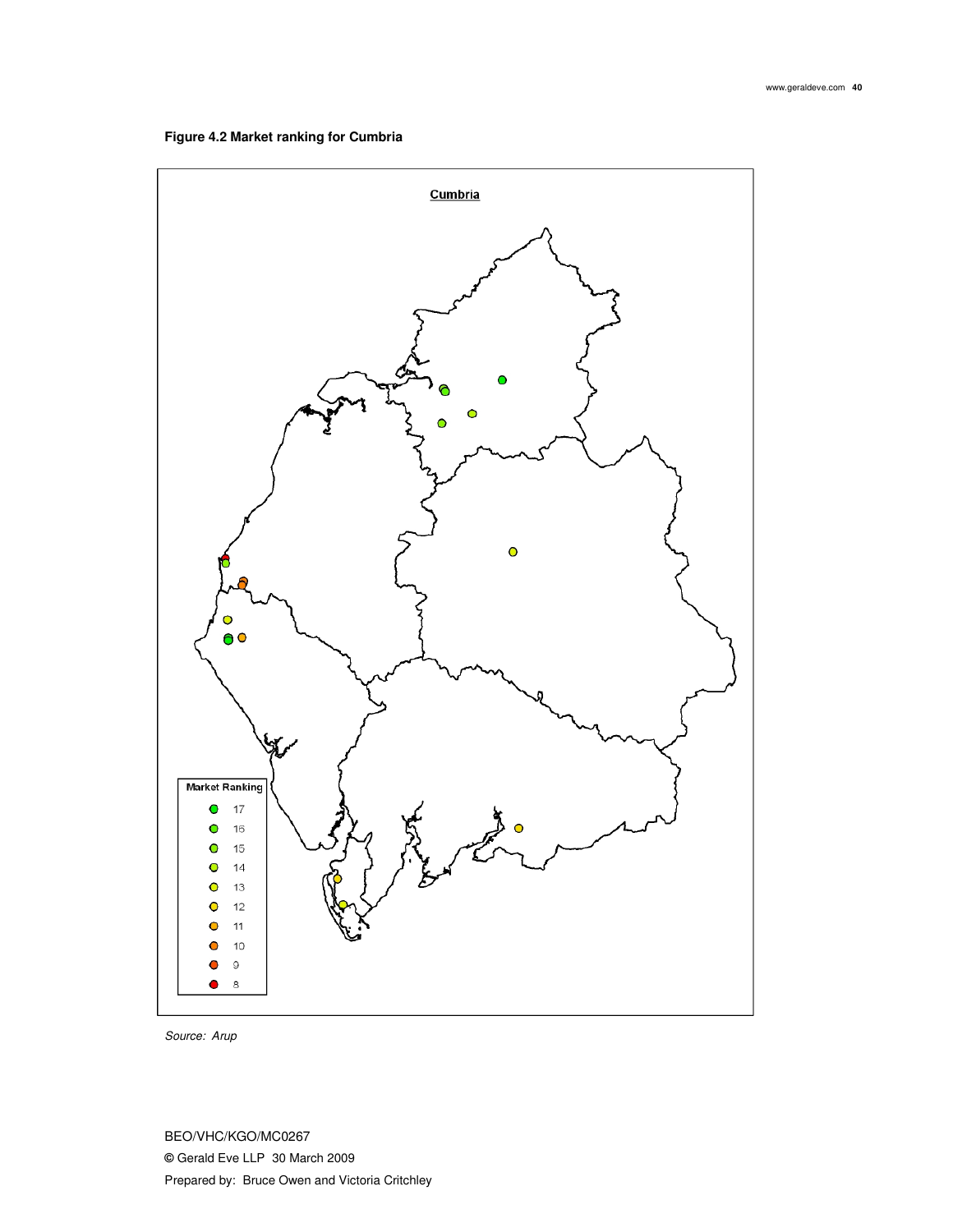

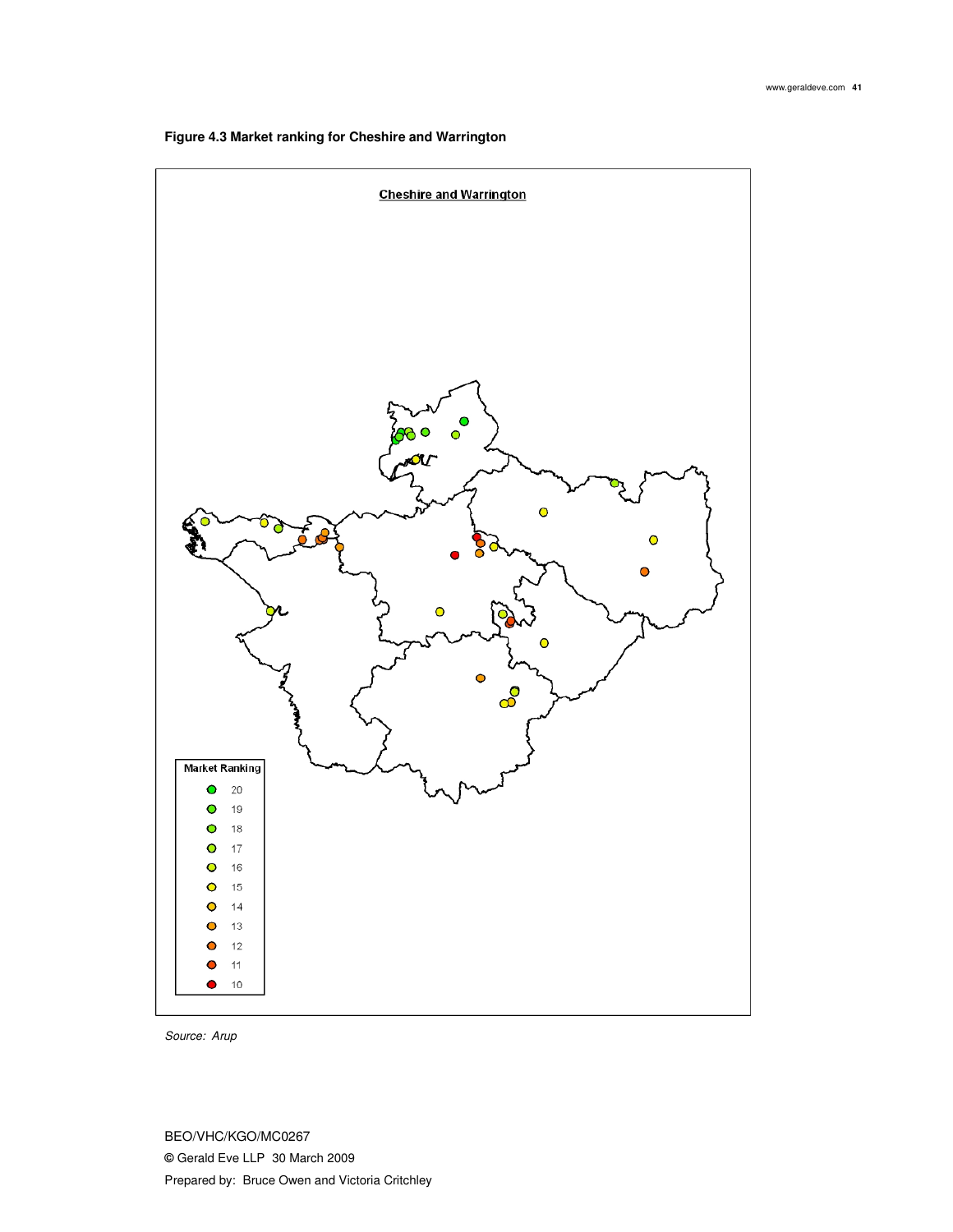

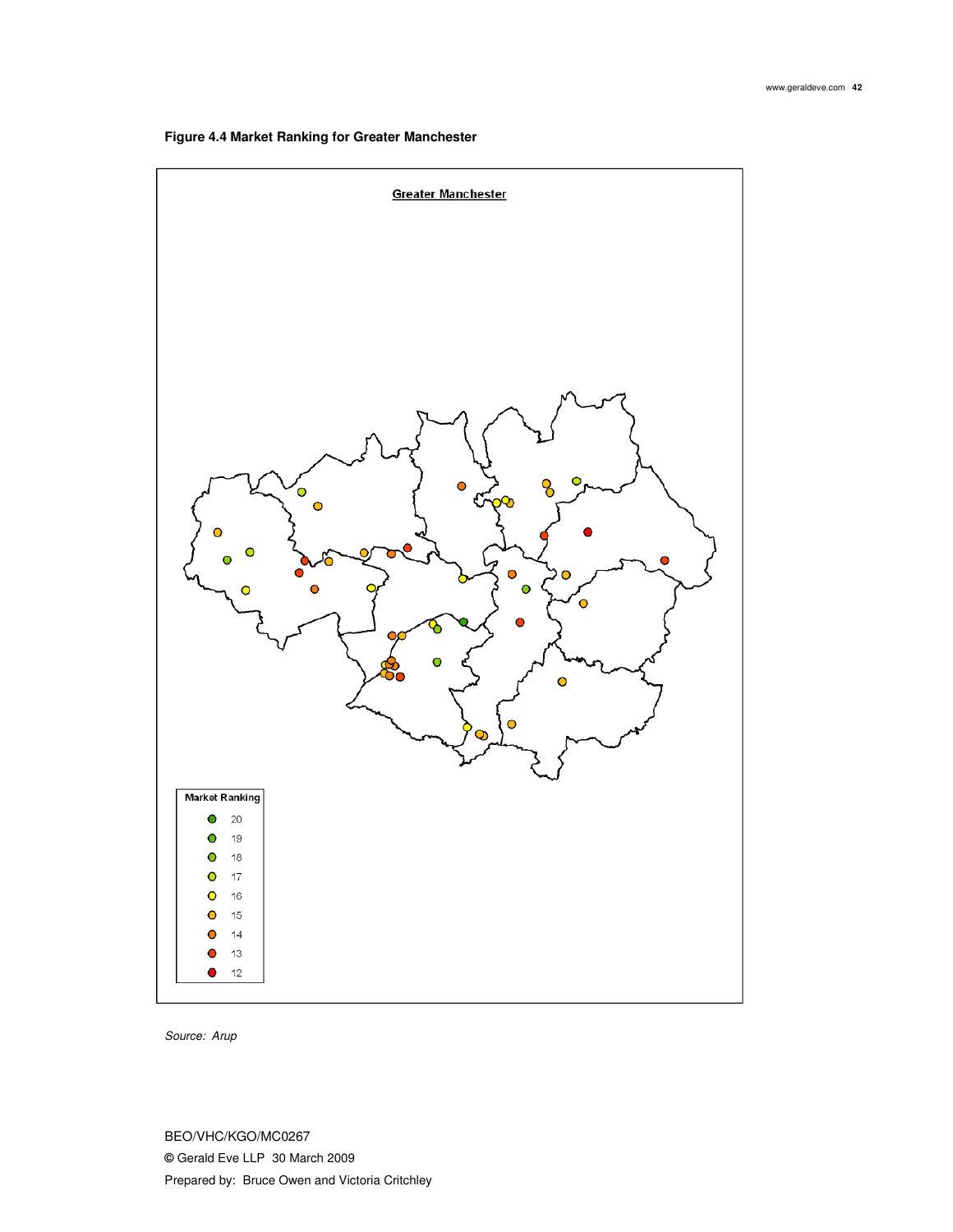

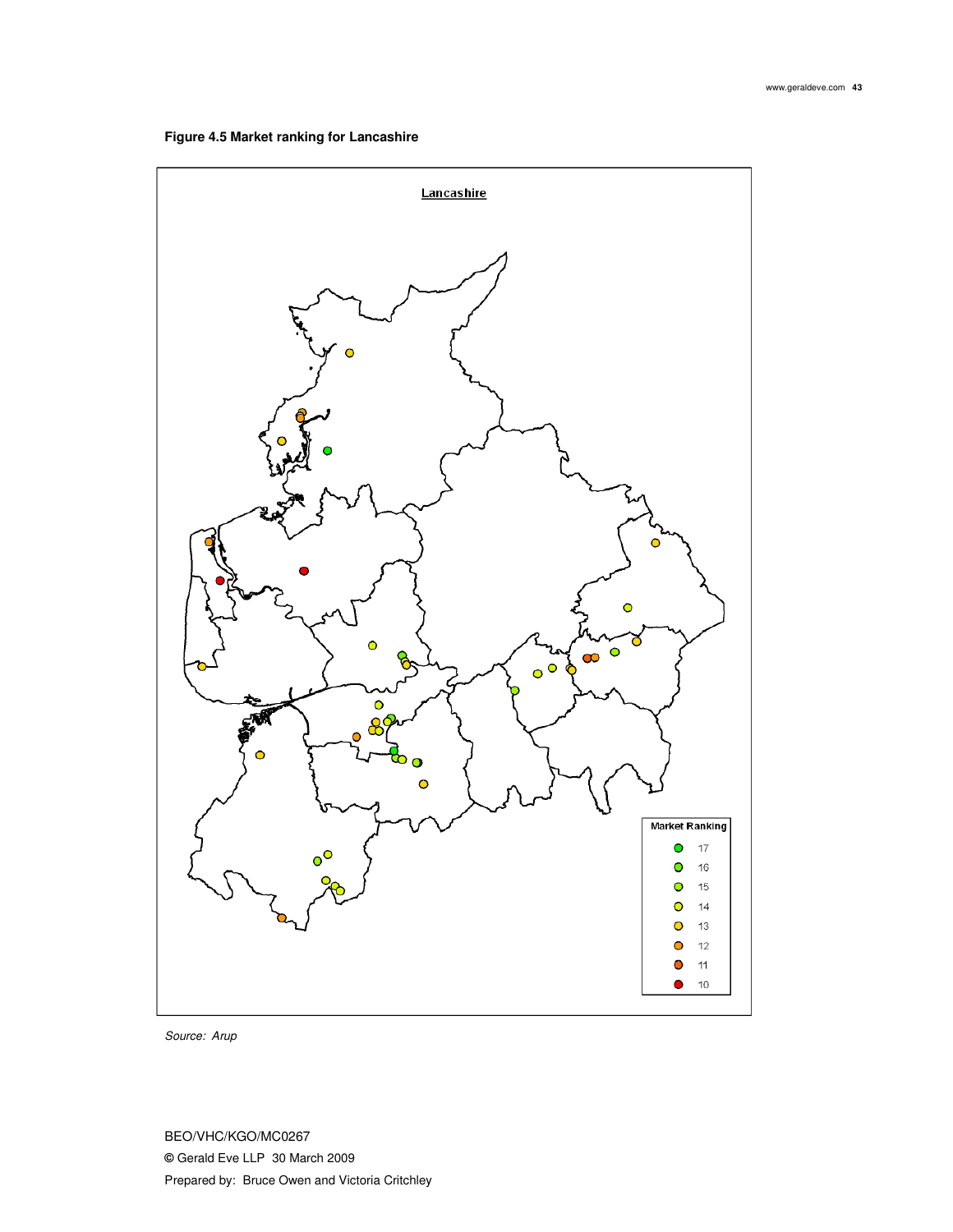

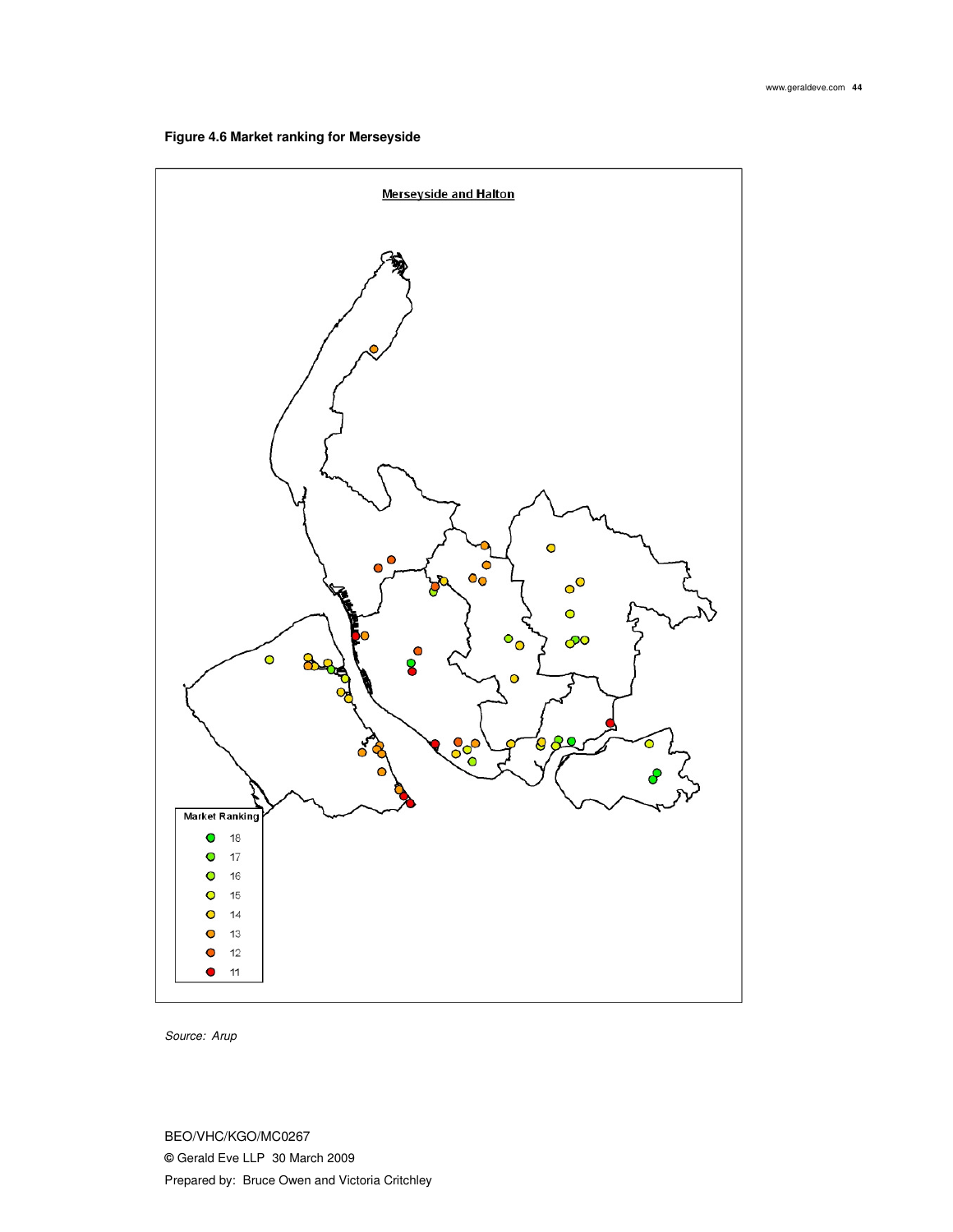## Appendix 1 Individual proforma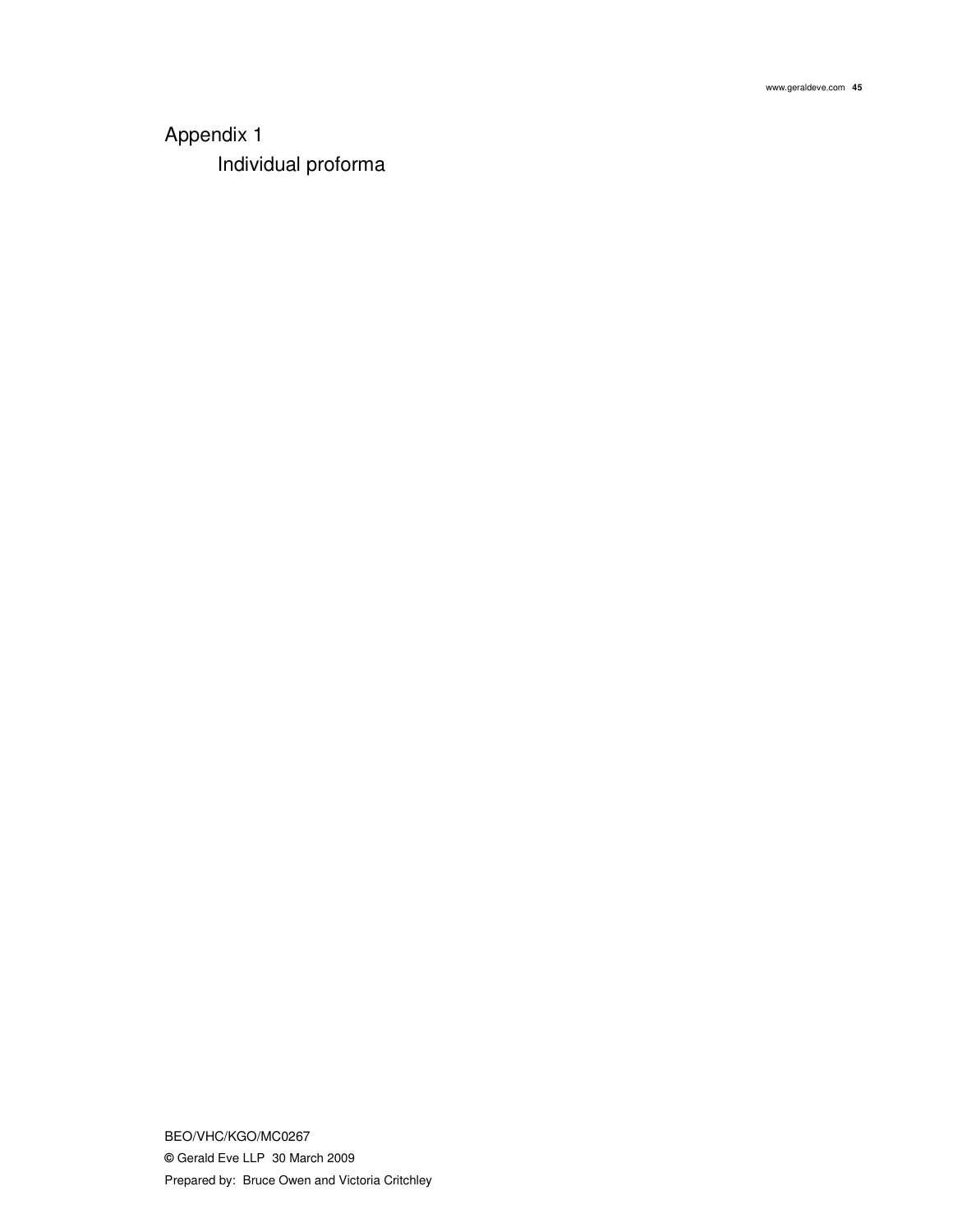| Sheet 3: Qualitative Assessment of Committed / Allocated Employment Land Sites                                         |                  |                  |                  |                  |
|------------------------------------------------------------------------------------------------------------------------|------------------|------------------|------------------|------------------|
|                                                                                                                        |                  |                  |                  |                  |
| <b>Local Authority Name -</b><br><b>Date</b><br>Officer Name and Telephone Number -                                    | <b>Site Name</b> | <b>Site Name</b> | <b>Site Name</b> | <b>Site Name</b> |
| <b>Site Number</b>                                                                                                     |                  |                  |                  |                  |
|                                                                                                                        |                  |                  |                  |                  |
| <b>Availability &amp; Deliverability</b>                                                                               |                  |                  |                  |                  |
| <b>Commercial Viability</b>                                                                                            |                  |                  |                  |                  |
|                                                                                                                        |                  |                  |                  |                  |
| Q1 Market interest in the site for the proposed use and financial viability                                            |                  |                  |                  |                  |
| Q2 Ownership Constraints                                                                                               |                  |                  |                  |                  |
| <b>Local market conditions</b>                                                                                         |                  |                  |                  |                  |
| Q3 Supply of employment land                                                                                           |                  |                  |                  |                  |
| Q4 Vacant floorspace in local market                                                                                   |                  |                  |                  |                  |
| Q5 Local rents (REGIONAL LEVEL)                                                                                        |                  |                  |                  |                  |
| Q6 Local rents (SUB-REGIONAL LEVEL)                                                                                    |                  |                  |                  |                  |
| Q7 COMMENTS/POINTS OF NOTE                                                                                             |                  |                  |                  |                  |
| <b>Quality of Site and its Internal Environment</b>                                                                    |                  |                  |                  |                  |
|                                                                                                                        |                  |                  |                  |                  |
| Q8 Contamination Land issues                                                                                           |                  |                  |                  |                  |
| Q9 Topographical constraints                                                                                           |                  |                  |                  |                  |
| Q10 Utilities and highways infrastructure constraints                                                                  |                  |                  |                  |                  |
| Q11 Broadband access (criterion for B1 office sites only)                                                              |                  |                  |                  |                  |
| Q12 Quality of the site's internal environment                                                                         |                  |                  |                  |                  |
| <b>Planning Policy and Sustainability</b>                                                                              |                  |                  |                  |                  |
| <b>RSS / RES Compliance</b>                                                                                            |                  |                  |                  |                  |
| Q13 Conformity with RSS Objectives and Development Principles                                                          |                  |                  |                  |                  |
| Q14 Site's position within the RSS Regional Spatial Framework                                                          |                  |                  |                  |                  |
| Q15 Compliance with RES Vision                                                                                         |                  |                  |                  |                  |
| Extent to which the development of the site is constrainted by the amenity<br>Q16 considerations of adjacent occupiers |                  |                  |                  |                  |
| Facilities (both existing and potential retail, services etc) within the locality<br>Q17 (i.e. 10-15 minutes walk)     |                  |                  |                  |                  |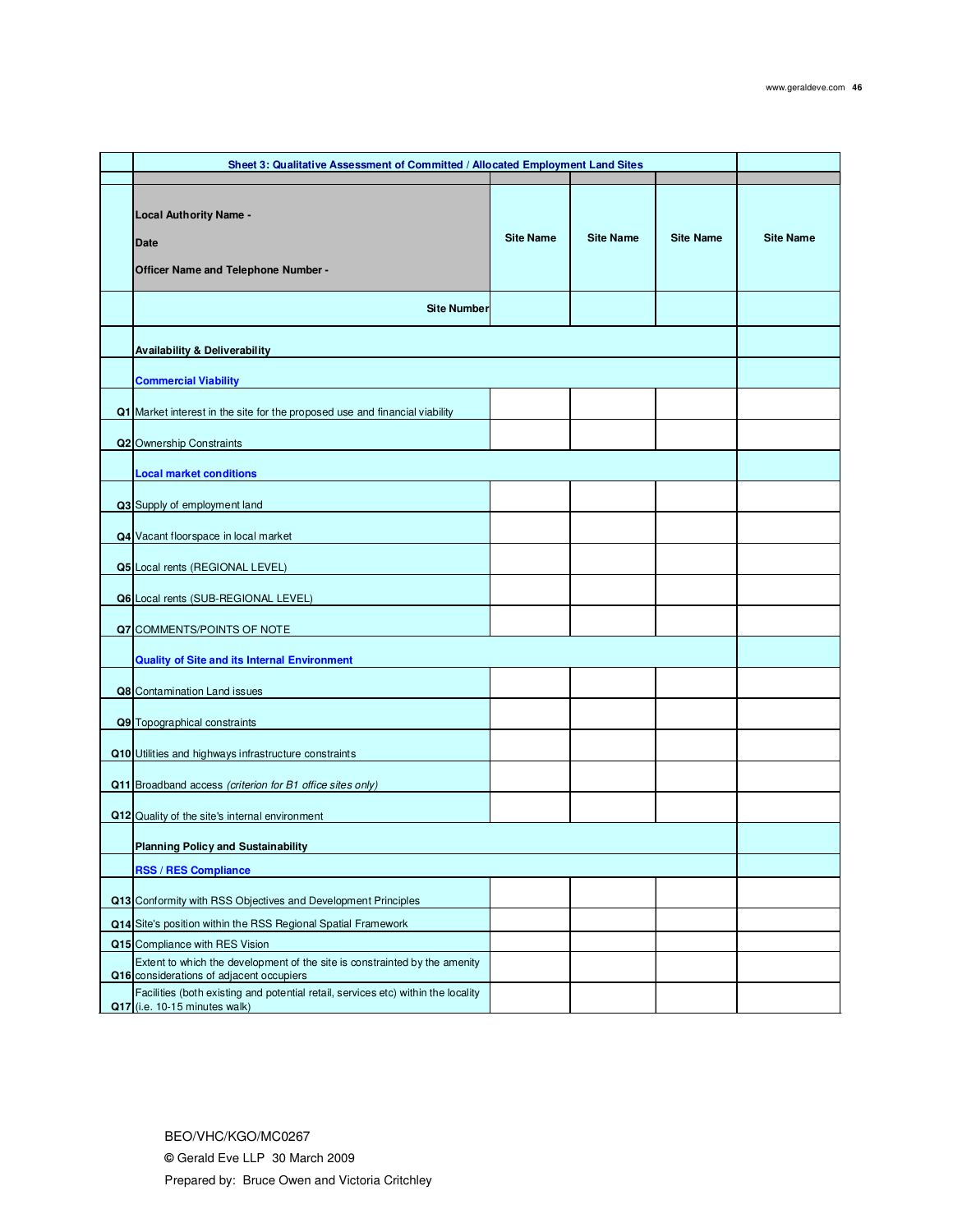| <b>Strategic access &amp; catchment</b>                                                                                                                                   |  |  |
|---------------------------------------------------------------------------------------------------------------------------------------------------------------------------|--|--|
| Q18 Public transport accessibility, both existing and proposed (train, tram, bus)                                                                                         |  |  |
|                                                                                                                                                                           |  |  |
| Q19 Ready access to Motorway                                                                                                                                              |  |  |
| Q20 Pedestrian / Cycling accessibility to site, both existing and proposed                                                                                                |  |  |
| Q21 Existing congestion on surrounding road network                                                                                                                       |  |  |
| Easy & appropriate local access for HGVs (criterion for B2/B8 industrial<br>Q22 sites only)                                                                               |  |  |
| Proximity to rail freight, sea freight and air freight (criterion for B2/B8<br>Q23 industrial sites only)                                                                 |  |  |
| Q24 Density of economically active population in the District                                                                                                             |  |  |
| <b>Environmental sustainability</b>                                                                                                                                       |  |  |
| Q25 Previously developed in whole or part                                                                                                                                 |  |  |
| Q26 Flood Risk                                                                                                                                                            |  |  |
| Q27 Environmental constraints                                                                                                                                             |  |  |
| <b>Economic Development</b>                                                                                                                                               |  |  |
| Q28 Unemployment levels                                                                                                                                                   |  |  |
| Q29 Deprivation in local communities                                                                                                                                      |  |  |
| Identified within Regeneration Priority Areas of West Cumbria & Furness or<br>Regeneration area of Blackpool/Morecambe and East Lancashire - (See<br>Q30 RSS Key Diagram) |  |  |
| Q31 Potential availability of 'gap' funding to develop                                                                                                                    |  |  |
| <b>Other Policy considerations</b>                                                                                                                                        |  |  |
| If site was de-allocated would there be development interest for non-<br>Q32 employment uses?                                                                             |  |  |
| Q33 Green Belt                                                                                                                                                            |  |  |
| Q34 Other material policy considerations (to state)                                                                                                                       |  |  |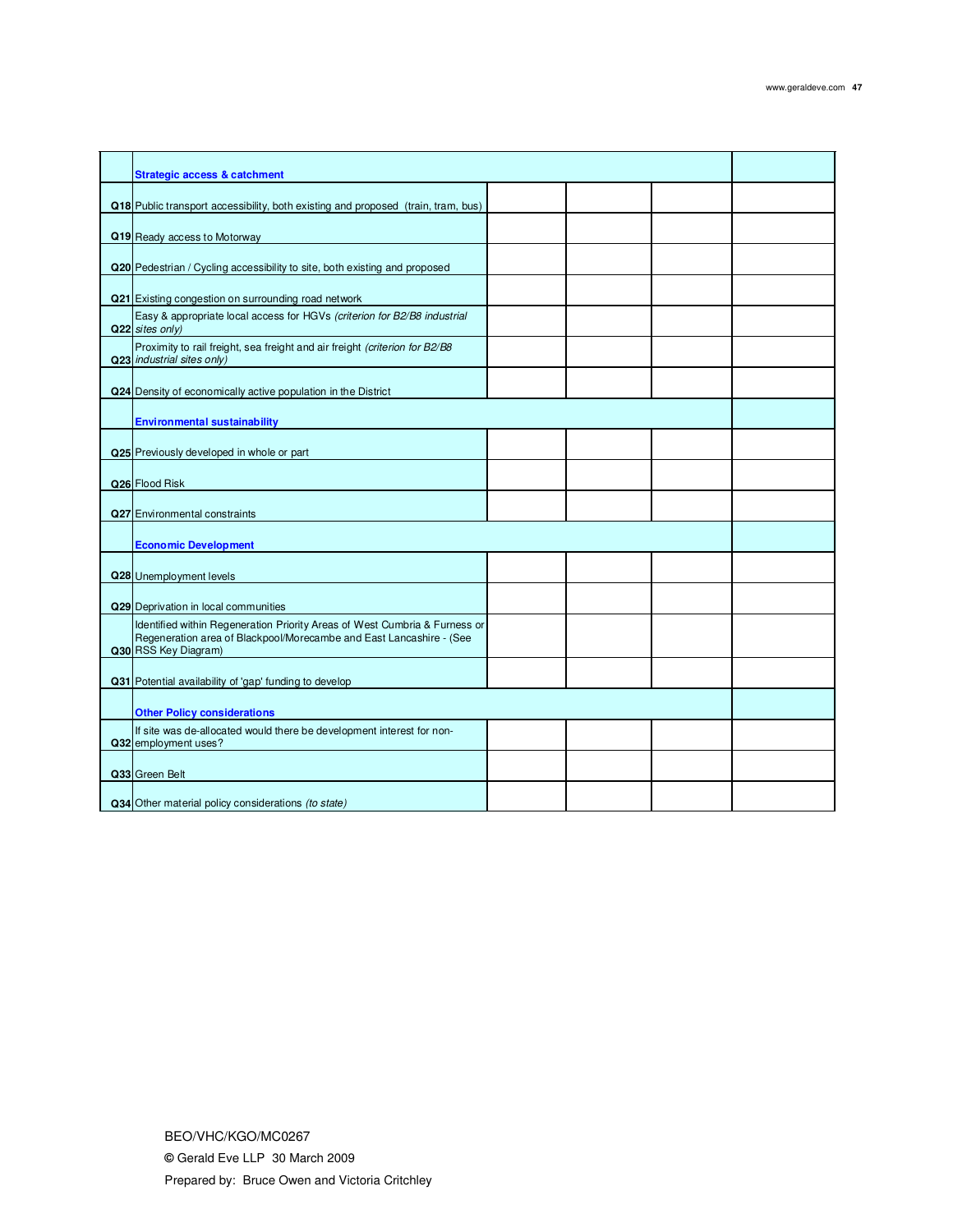|                 |                                                                                                 |                                                                                                                                                     | Sheet 3: Qualitative Assessment of Committed / Allocated Employment Land Sites                |                                                                                                                                         |                                                                                                                                                                          |
|-----------------|-------------------------------------------------------------------------------------------------|-----------------------------------------------------------------------------------------------------------------------------------------------------|-----------------------------------------------------------------------------------------------|-----------------------------------------------------------------------------------------------------------------------------------------|--------------------------------------------------------------------------------------------------------------------------------------------------------------------------|
|                 |                                                                                                 |                                                                                                                                                     |                                                                                               |                                                                                                                                         |                                                                                                                                                                          |
|                 | <b>Key to Scoring Categories</b>                                                                |                                                                                                                                                     |                                                                                               |                                                                                                                                         |                                                                                                                                                                          |
|                 | Score 1                                                                                         | Score 2                                                                                                                                             | Score 3                                                                                       | Score 4                                                                                                                                 | Score 5                                                                                                                                                                  |
|                 |                                                                                                 |                                                                                                                                                     |                                                                                               |                                                                                                                                         |                                                                                                                                                                          |
|                 |                                                                                                 |                                                                                                                                                     |                                                                                               |                                                                                                                                         |                                                                                                                                                                          |
|                 | A1 Very Low                                                                                     | Low                                                                                                                                                 | Moderate                                                                                      | High                                                                                                                                    | <b>Very High</b>                                                                                                                                                         |
|                 | A2 Complex site in multiple ownership Several private owners but<br>probable ransom strips      | solveable issues                                                                                                                                    | Some ownership issues but<br>generally unprohibitive                                          | Single owner with no ownership<br>problems                                                                                              | Publically/Privately owned site<br>with a willing developer<br>pushing regeneration                                                                                      |
|                 |                                                                                                 |                                                                                                                                                     |                                                                                               |                                                                                                                                         |                                                                                                                                                                          |
|                 | Very High supply of sites of a                                                                  |                                                                                                                                                     | Moderate supply of sites of a                                                                 |                                                                                                                                         |                                                                                                                                                                          |
|                 | A3 similar quality and type in the<br>locality                                                  | High supply of sites of a similar<br>quality and type in the locality                                                                               | similar quality and type in the<br>locality                                                   | Low supply of sites of a similar<br>quality and type in the locality                                                                    | Would represent the only site<br>of its type in the locality                                                                                                             |
|                 | A4 Very High                                                                                    | High                                                                                                                                                | Moderate                                                                                      | Low                                                                                                                                     | <b>Very Low</b>                                                                                                                                                          |
| A5/A6           | <b>Very Low</b>                                                                                 |                                                                                                                                                     |                                                                                               |                                                                                                                                         |                                                                                                                                                                          |
|                 |                                                                                                 | Low                                                                                                                                                 | Moderate                                                                                      | <b>High</b>                                                                                                                             | Very High                                                                                                                                                                |
|                 |                                                                                                 |                                                                                                                                                     |                                                                                               |                                                                                                                                         |                                                                                                                                                                          |
|                 |                                                                                                 | Problematic land contamination                                                                                                                      |                                                                                               |                                                                                                                                         |                                                                                                                                                                          |
| A8              | Severe land contamination issues                                                                | <b>issues</b>                                                                                                                                       |                                                                                               | Some land remediation required Slight land remediation required No land remediation required                                            |                                                                                                                                                                          |
| A9              |                                                                                                 | Difficult topographical                                                                                                                             | Moderate topographical                                                                        |                                                                                                                                         |                                                                                                                                                                          |
|                 | Critical topographical constraints                                                              | constraints                                                                                                                                         | constraints                                                                                   | Slight topographical constraints No topographical constraints                                                                           |                                                                                                                                                                          |
|                 | A10 Very High                                                                                   | <b>High</b>                                                                                                                                         | Moderate                                                                                      | Low                                                                                                                                     | <b>Very Low</b>                                                                                                                                                          |
|                 |                                                                                                 |                                                                                                                                                     | No Broadband access but could                                                                 |                                                                                                                                         |                                                                                                                                                                          |
| A11             | No Broadband access and unlikely<br>to come forward in future                                   |                                                                                                                                                     | be economically viable and<br>made available in short-medium<br>term                          |                                                                                                                                         | <b>Broadband access available</b>                                                                                                                                        |
| A12             | Highly unsatisfactory site                                                                      |                                                                                                                                                     |                                                                                               |                                                                                                                                         | Very good quality site                                                                                                                                                   |
|                 | environment                                                                                     | Poor site environment                                                                                                                               | Moderate site environment                                                                     | Good quality site environment                                                                                                           | environment                                                                                                                                                              |
|                 |                                                                                                 |                                                                                                                                                     |                                                                                               |                                                                                                                                         |                                                                                                                                                                          |
|                 |                                                                                                 |                                                                                                                                                     |                                                                                               |                                                                                                                                         |                                                                                                                                                                          |
| A13             |                                                                                                 |                                                                                                                                                     |                                                                                               |                                                                                                                                         |                                                                                                                                                                          |
|                 | Non-compliance                                                                                  | A Little non-compliance                                                                                                                             | Neutral compliance                                                                            | General compliance                                                                                                                      | Complete compliance                                                                                                                                                      |
|                 | A14 The site is outside an area<br>referred to in RDF1 of RSS                                   |                                                                                                                                                     |                                                                                               |                                                                                                                                         | The site is within an area<br>referred to in RDF1 of RSS                                                                                                                 |
|                 | A15 Unacceptably high adverse affects<br>for adjacent occupiers                                 | Significant adverse affects for<br>adjacent occupiers                                                                                               | Moderate adverse affects for<br>adjacent occupiers                                            | Slight adverse affects for<br>adjacent occupiers                                                                                        | Amenity of adjacent occupiers<br>unaffected / improved                                                                                                                   |
|                 |                                                                                                 |                                                                                                                                                     |                                                                                               |                                                                                                                                         |                                                                                                                                                                          |
|                 |                                                                                                 |                                                                                                                                                     |                                                                                               |                                                                                                                                         |                                                                                                                                                                          |
|                 | A16 Unacceptably high adverse affects Significant adverse affects for<br>for adjacent occupiers | adjacent occupiers                                                                                                                                  | Moderate adverse affects for<br>adjacent occupiers                                            | Slight adverse affects for<br>adjacent occupiers                                                                                        | Amenity of adjacent occupiers<br>unaffected / improved                                                                                                                   |
|                 | A17 No facilities within 10-15 minute<br>walk                                                   | Small shopping parade within 10-village or local centre within 10-<br>15 minute walk                                                                | 15 minute walk                                                                                | District/Town Centre within 10-<br>15 minute walk                                                                                       | City Centre within 10-15<br>minute walk                                                                                                                                  |
|                 |                                                                                                 |                                                                                                                                                     |                                                                                               |                                                                                                                                         |                                                                                                                                                                          |
|                 |                                                                                                 |                                                                                                                                                     |                                                                                               |                                                                                                                                         | Excellent variety of routes, at                                                                                                                                          |
|                 | A18 No Public Transport Routes<br><b>Nearby</b>                                                 | Irregular and infrequent services accessibility                                                                                                     | Moderate public transport                                                                     | Regular services at peak times;<br>most t-t-w areas covered                                                                             | frequent and convenient time<br>intervals                                                                                                                                |
|                 | A19 Site over 30 minutes drive from<br>motorway (off peak)                                      | Site around 20-30 minutes drive<br>from motorway (off peak)                                                                                         | Site around 11-20 minutes drive Site around 5-10 minutes drive<br>from motorway (off peak)    | from motorway (off peak)                                                                                                                | Site located adjacent to<br>motorway                                                                                                                                     |
| A20             | No Pedestrian / Cycle routes<br>nearby                                                          | A few unco-ordinated routes that<br>may be unsafe, poorly designed<br>or that do not conveniently link<br>with the main residential areas<br>nearby | Moderate number of basic<br>pedestrian / cycle routes linking<br>site to centres of residence | Good number of co-ordinated<br>routes that link to most of the<br>residential areas nearby and<br>are well designed and safe to<br>use. | Excellent variety and number<br>of routes linking the site to all<br>residential areas in the vicinity,<br>are safe to use, direct and are<br>well designed / maintained |
| A <sub>21</sub> | <b>Very High</b>                                                                                | <b>High</b>                                                                                                                                         | Moderate                                                                                      |                                                                                                                                         |                                                                                                                                                                          |
|                 |                                                                                                 |                                                                                                                                                     |                                                                                               | Low                                                                                                                                     | <b>Very Low</b>                                                                                                                                                          |